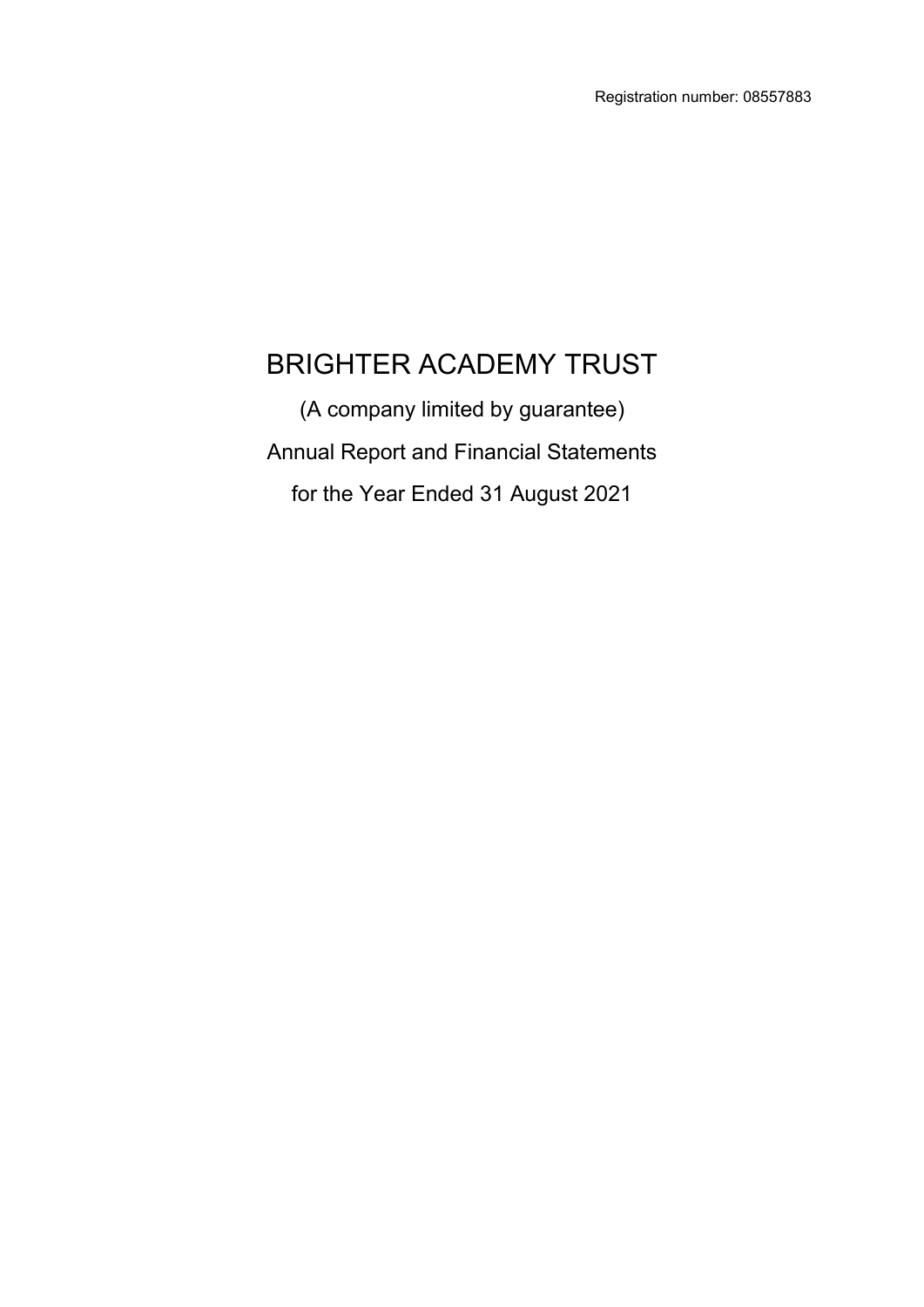# **Contents**

| Reference and Administrative Details                                                                                                       | $\mathbf 1$ |
|--------------------------------------------------------------------------------------------------------------------------------------------|-------------|
| <b>Trustees Report</b>                                                                                                                     | 2 to 10     |
| Governance Statement                                                                                                                       | 11 to 14    |
| Statement of Regularity, Propriety and Compliance                                                                                          | 15          |
| <b>Statement of Trustees' Responsibilities</b>                                                                                             | 16          |
| Independent Auditor's Report on the Financial Statements to the Members of<br><b>Brighter Academy Trust</b>                                | 17 to 20    |
| Independent Reporting Accountant's Assurance Report on Regularity to Brighter<br>Academy Trust and the Education and Skills Funding Agency | 21 to 22    |
| Statement of Financial Activities for the (including Income and Expenditure<br>Account)                                                    | 23 to 24    |
| <b>Balance Sheet</b>                                                                                                                       | 25          |
| <b>Statement of Cash Flows</b>                                                                                                             | 26          |
| Notes to the Financial Statements                                                                                                          | 27 to 47    |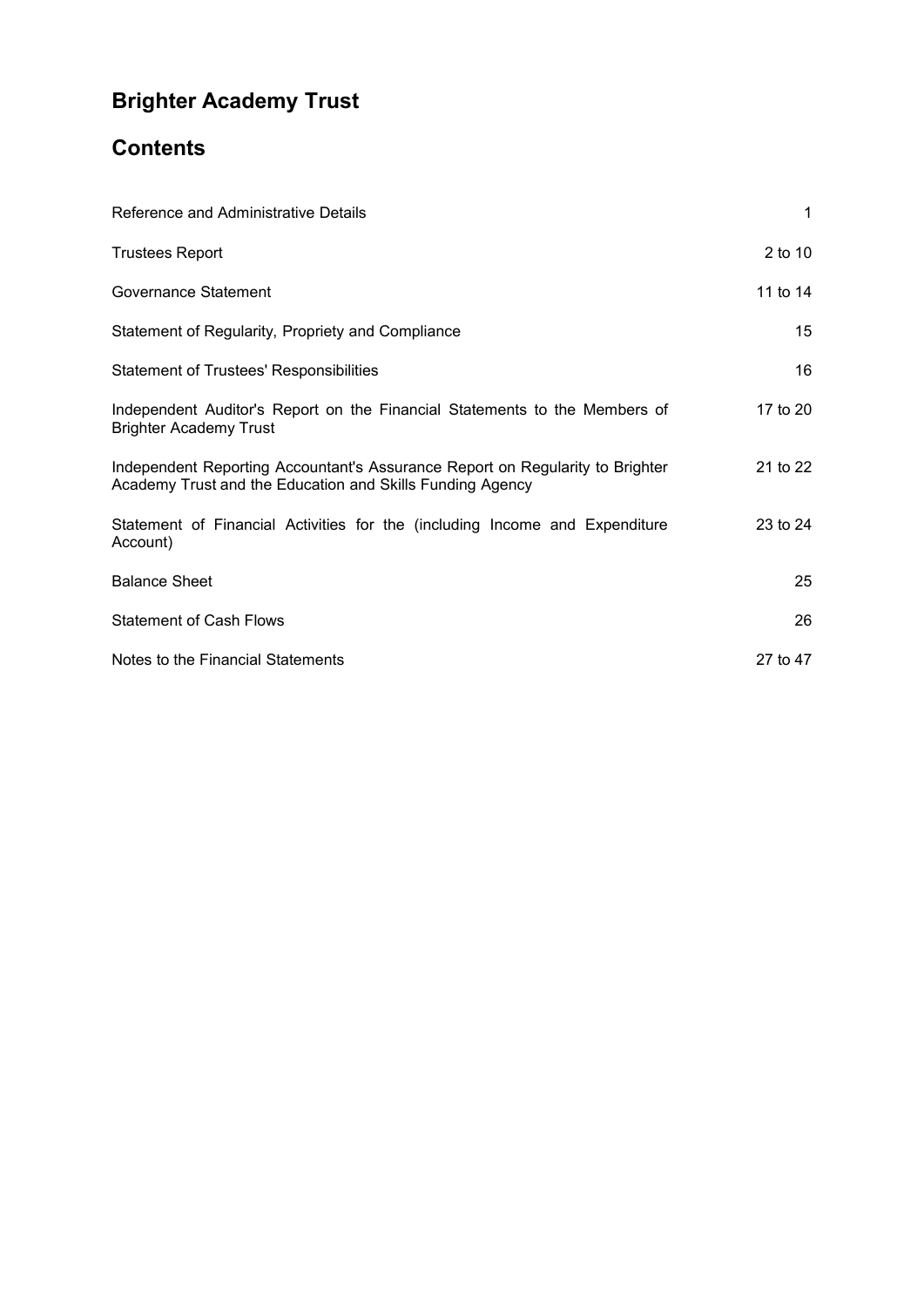# <span id="page-2-0"></span>**Reference and Administrative Details**

| <b>Members</b>                                | M Blacklock<br>G Hossack<br>A Eastick                                                                                                                                                                                                                            |
|-----------------------------------------------|------------------------------------------------------------------------------------------------------------------------------------------------------------------------------------------------------------------------------------------------------------------|
| <b>Trustees (Directors)</b>                   | M Blacklock (resigned 18 June 2021)<br>G Brown (resigned 11 September 2020)<br>A Eastick, Chair of Directors<br>S Gallagher<br>N Holder, Principal                                                                                                               |
| Senior Management N Holder, Principal<br>Team | B McCrudden, Vice Principal<br>A Leach, Assistant Principal<br>J Reay, Assistant Principal<br>R Allsop, Director of Business & Finance<br>C Appleby, Assistant Principal (appointed 1 January 2021)<br>A Roberts, Assistant Principal (appointed 1 January 2021) |
| <b>Principal</b><br><b>Registered Office</b>  | and Farringdon Community Academy<br>Allendale Road<br>Sunderland<br>SR3 3EL                                                                                                                                                                                      |
| <b>Company Name</b>                           | <b>Brighter Academy Trust</b>                                                                                                                                                                                                                                    |
| Company<br><b>Registration Number</b>         | 08557883                                                                                                                                                                                                                                                         |
| <b>Auditors</b>                               | <b>MHA Tait Walker</b><br><b>Bulman House</b><br><b>Regent Centre</b><br>Gosforth<br>Newcastle upon Tyne<br>NE3 3LS                                                                                                                                              |
| <b>Bankers</b>                                | Lloyds Bank<br>102 Grey Street                                                                                                                                                                                                                                   |
|                                               | Newcastle upon Tyne<br>NE <sub>16AG</sub>                                                                                                                                                                                                                        |
| <b>Solicitors</b>                             | <b>Womble Bond Dickinson</b><br>St. Ann's Wharf<br>112 Quayside<br>Newcastle upon Tyne<br>NE <sub>1</sub> 3DX                                                                                                                                                    |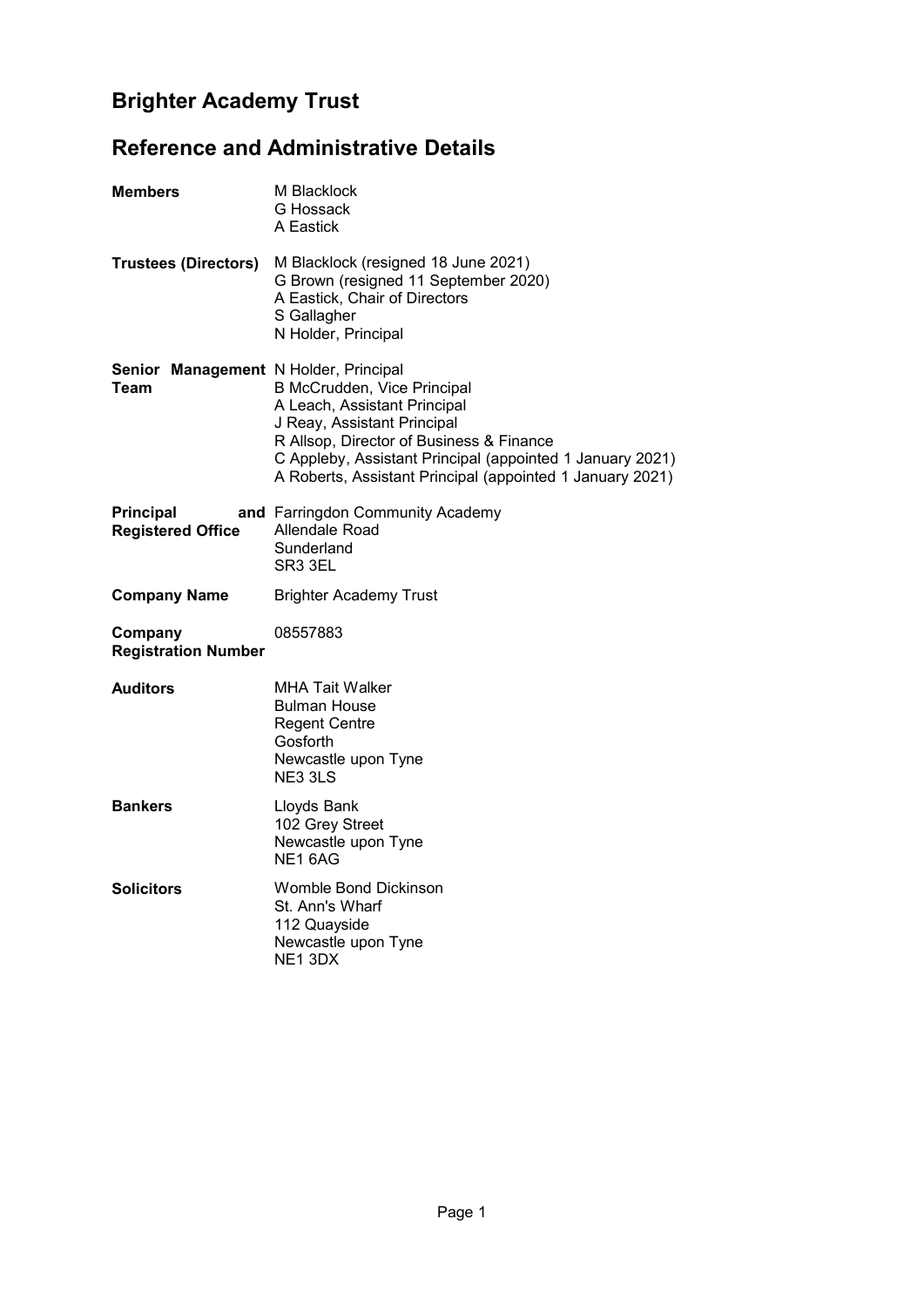### <span id="page-3-0"></span>**Trustees Report for the Year Ended 31 August 2021**

The directors present their annual report together with the financial statements and auditor's report of the charitable company for the period 1 September 2020 to 31 August 2021. The annual report serves the purposes of both a trustees' report, and a directors' report under company law.

The academy trust operates an academy for pupils aged 11 to 16 serving a catchment area in South Sunderland, Tyne and Wear. It has a pupil capacity of 900 and had a roll of 723 in the school census on 1 October 2020.

#### **STRUCTURE, GOVERNANCE AND MANAGEMENT**

#### **Constitution**

The academy trust is a company limited by guarantee and an exempt charity. The charitable company's memorandum and articles of association are the primary governing documents of the academy trust.

The directors are the trustees of Brighter Academy Trust and are also the directors of the charitable company for the purposes of company law. At present the only academy within the academy trust is Farringdon Community Academy.

The academy trust was incorporated on 5 June 2013, having converted from a maintained school. The charitable company is known as Farringdon Community Academy.

Accounts produced are for the 12 month period to 31 August 2021. Details of the directors who served during the year are included in the Reference and Administrative Details on page 1.

#### **Members' liability**

Each member of the charitable company undertakes to contribute to the assets of the charitable company in the event of it being wound up while they are a member, or within one year after they cease to be a member, such amount as may be required, not exceeding £10, for the debts and liabilities contracted before they ceased to be a member.

#### **Directors' indemnities**

The academy trust has purchased insurance to protect directors from claims arising against negligent acts, errors or omissions occurring whilst on academy business. Further details are provided in note 9.

#### **Method of recruitment and appointment or election of directors**

Only members of the academy trust can appoint directors as prescribed in the Articles of Association. Where potential candidates are highlighted by directors they take their proposal to members for approval. Members can also appoint directly should support be required to the board in a particular area.

Members ensure that a minimum of three and no more than twelve directors are appointed. The term of office for any director shall be four years, save that this time limit shall not apply to the principal or any post held ex officio. Subject to remaining eligible to be a particular type of director, any director may be re- appointed or re-elected.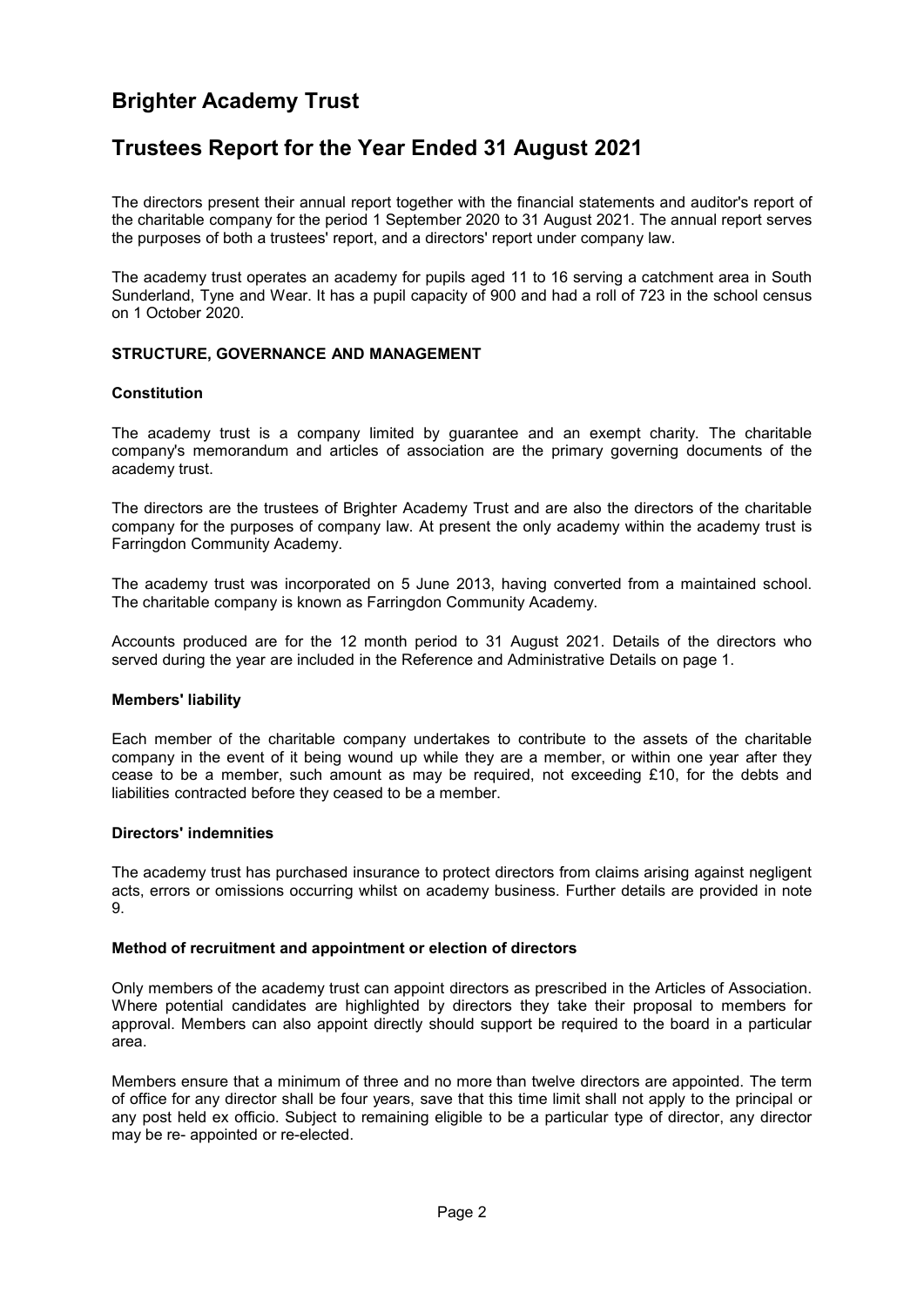### **Trustees Report for the Year Ended 31 August 2021 (continued)**

#### **Policies and procedures adopted for the induction and training of directors**

The training and induction provided for new directors depends on their existing experience. Where necessary, induction and training is provided on charity, educational, legal and financial matters. All new directors are given a tour of the academy and the chance to meet with staff and students. All directors are provided with copies of policies, procedures, minutes, accounts, budgets, plans and other documents that they will need to undertake their role as directors. As there are normally only one or two new directors a year, induction tends to be done informally and is tailored specifically to the individual.

#### **Organisational structure**

The governance and leadership structure within the academy trust consists of four levels: the board of directors, the local governing body, the senior leadership team and the workforce. The aim of the management structure is to provide a clear framework of accountability, encouraging involvement in decision making at all levels.

The senior leadership team is responsible for controlling the academy trust at an executive level, implementing the policies laid down by the directors and reporting back to them. As a group the senior leadership team are bound by the academy trust's scheme of delegation, which provides a clear framework for the delegation of authority and responsibility within the organisation.

#### **Arrangements for setting pay and remuneration of key management personnel**

The academy trust has a pay policy, which has been developed to comply with current legislation, the requirements of the School Teachers' Pay and Conditions Documents (STPCD) and the National Joint Council (NCJ) Local Government Service Pay and Conditions. Pay decisions at the academy are made by the personnel, salaries and staffing committee and the governing body review salaries on an annual basis. The pay scales for appointments to the leadership group comply with paragraphs 5 to 9 of the STPCD or Part 2 paragraph 5 of the NCJ Local Government Service Pay and Conditions are determined by the governing body. In making such determinations the following factors are taken into account:

- the requirement and nature of the post;
- the level of qualifications, skills, experience and specialist knowledge required;
- market conditions; and
- the wider school context.

Pay progression is linked to an individual's performance and appraisal report. The governing body may award either no increase, or an incremental increase of up to two reference points depending upon the level of performance demonstrated. Where a member of the leadership group reaches the top of their pay range, they will continue to be paid at this level until such a time that the governing body is able to reassess the pay range using the academy pay policy and part 2 of the STPCD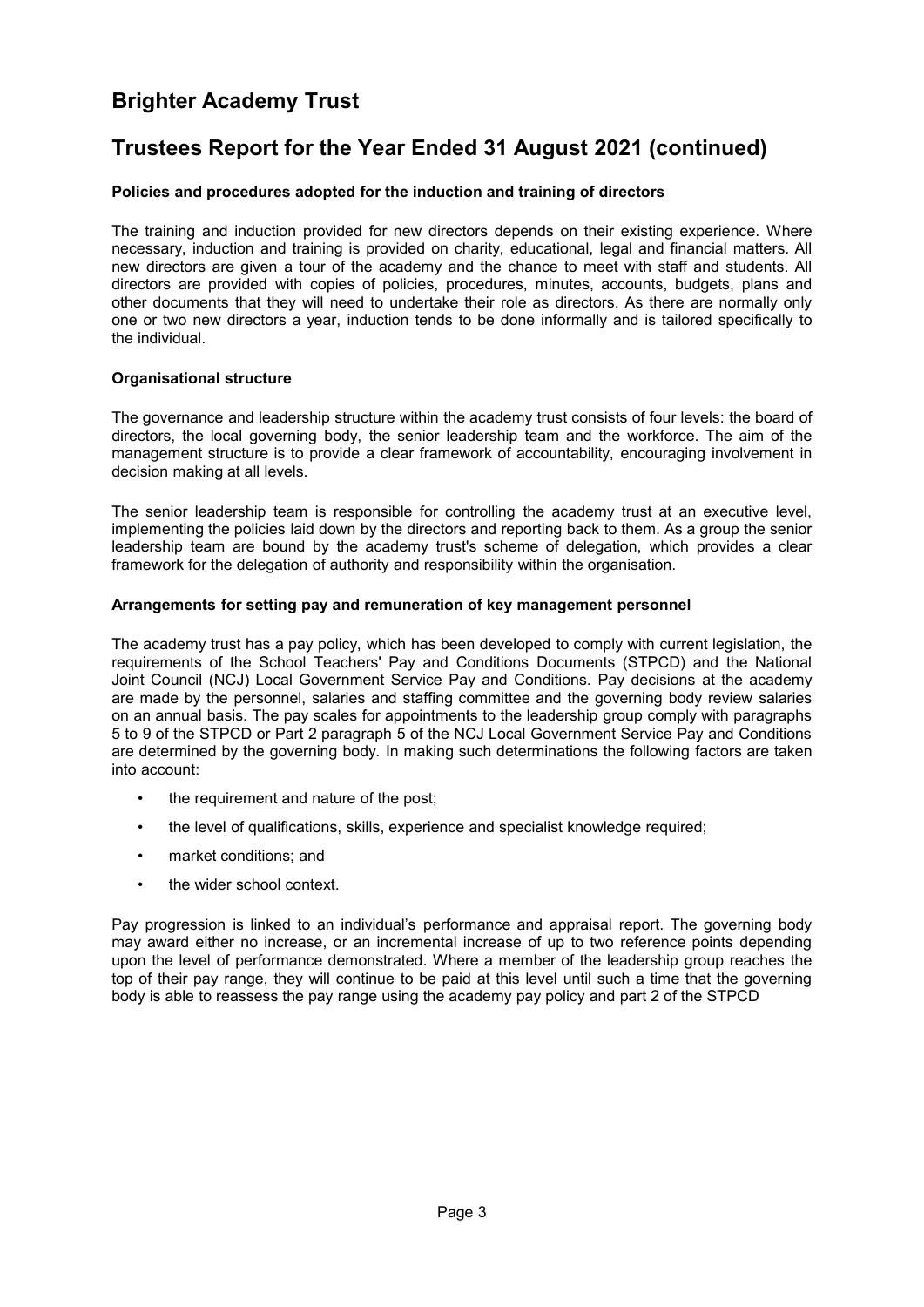### **Trustees Report for the Year Ended 31 August 2021 (continued)**

#### **Trade union facility time**

| Relevant union officials<br>Number of employees who were relevant 1<br>union officials<br>Full-time equivalent employee number                               | 1                        |
|--------------------------------------------------------------------------------------------------------------------------------------------------------------|--------------------------|
| Percentage of time spent on facility time<br>Percentage of time<br>0%<br>1%-50%<br>51%-99%<br>100%                                                           | Number of employees<br>1 |
| Percentage of pay bill spent on facility time<br>Total cost of facility time<br>Total pay bill<br>Percentage of the total pay bill spent on<br>facility time |                          |
| Paid trade union activities<br>Time spent on paid trade union activities as a<br>percentage of total paid facility time hours                                |                          |

#### **Related parties and co-operation with other organisations**

Owing to the nature of the academy trust's operations and the composition of the board of directors being drawn from the local public and private sector organisations, it is inevitable that transactions will take place with the organisation in which a member of the board of trustees may have an interest. All transactions involving such organisations are conducted at arm's length and in accordance with the academy trust's financial regulations and normal procurement procedures and in entering into such transactions the academy trust ensures these comply with the requirements of the Academies Financial Handbook 2020. Further details are stated in note 25 to the financial statements.

#### **OBJECTIVES AND ACTIVITIES**

The principal objective and activity of the charitable company is the operation of Farringdon Community Academy to provide education for students of different abilities between the ages of 11 and 16.

The academy trust's vision is:

'All students, irrespective of background, acquire the skills for life, take pride in what they do, who they are, and in their community, and become confident, respectable and upstanding citizens'.

The academy trust's values are:

- respect
- resilience
- endeavour
- high aspirations and attainment
- high standards and expectations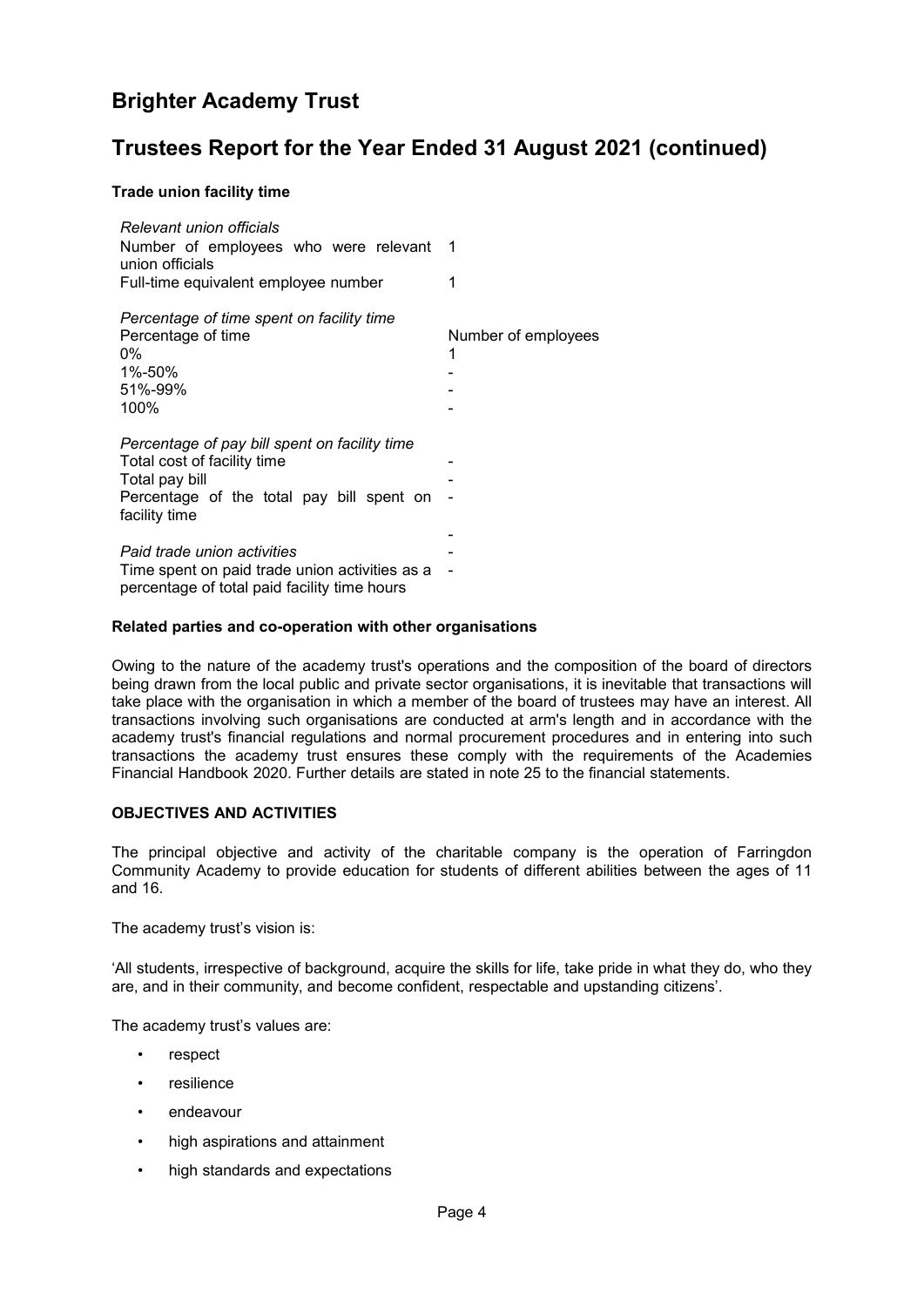### **Trustees Report for the Year Ended 31 August 2021 (continued)**

The academy trust's strategic aims are:

- to deliver excellence in education;
- to contribute to improving standards through school to school partnership models;
- support staff and students to make rapid and sustained improvements;
- to develop and share leadership expertise across the partnership to support transformational change;
- to deliver strong governance and quality assurance models; and
- to capitalise on the mutual benefits of partnership in the community

The academy trust's educational aims are to secure quality education for all its students which will, regardless of background:

- provide academic rigor and challenge to raise aspiration and foster ambition;
- instil the academic and social skills necessary to take the next steps in education or employment;
- inspire them to be creative and entrepreneurial;
- encourage the skills of research, enquiry and independent learning;
- provide individual support to overcome barriers to learning;
- instil community responsibility and respect for others;
- to provide equal opportunities for every child;
- be inclusive and value diversity; and
- help students to become morally responsible and proactive citizens.

#### **Targeted improvement and focus on individual pupils**

Farringdon Community Academy is an inclusive school. It is recognised that at some time in their school career, most children will need support of some kind or other. The academy is well-resourced area to cater for the needs of a wide range of special educational needs. Facilities include a quiet working area for students, nurture group and a relaxation and sensory room. Students are given help by specialists in several ways, from regular literacy sessions to support in class and also in small teaching groups if needed. To support vulnerable students there are two resourced provisions within the academy; Nurture and the Learning Zone. Nurture supports students who are anxious or suffering from mental health issues whilst the Learning Zone provides an alternative to exclusion.

Care is taken in all subjects to provide teaching materials suitable to all levels of ability so that all students can follow a curriculum pathway appropriate to their needs. Responsibility for all students having special needs, including those with statements, rests with the SENCO who leads a team of teachers and teaching assistants working in all academic areas and liaises closely with pastoral and academic staff as well as agencies such as the Local Authority's specialist services. It is an important part of our school. The school follows all procedures of the Special Educational Needs Code of Practice.

We value all students equally and ensure that their opportunities and experiences reflect this in order that they can fulfil both their personal and academic potential. We acknowledge that education is a life-long process and as such a partnership between the school, the students, their parents and the wider community. As such, our staffing structure is designed to meet the needs of all students.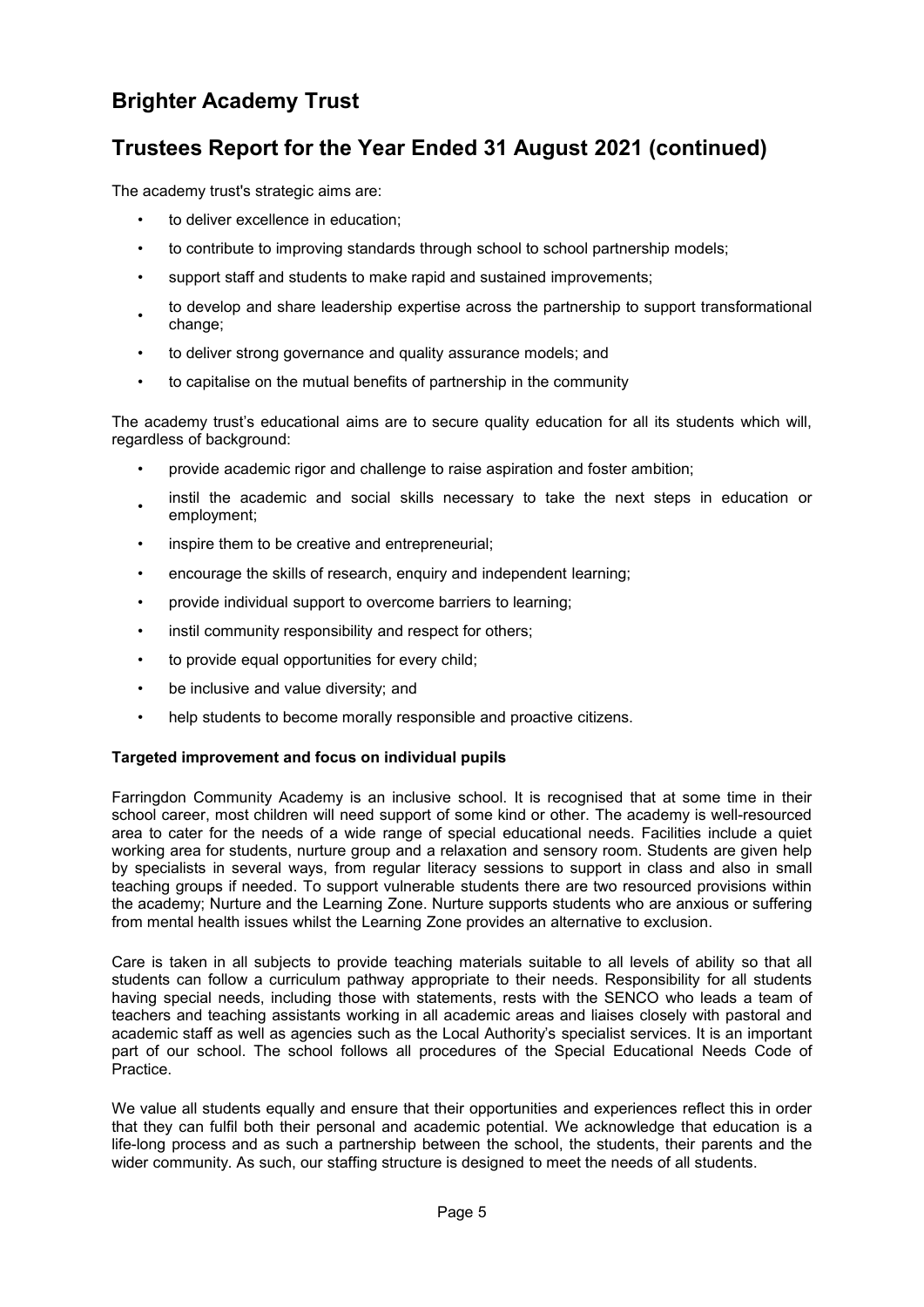### **Trustees Report for the Year Ended 31 August 2021 (continued)**

#### **Public benefit**

The academy trust's aims and achievements are set out within this report. The activities set out in this report have been undertaken to further the charity's charitable purposes for the public benefit. The directors have complied with the duty under Section 4 of the Charities Act 2011 to have due regard to public benefit guidance published by the Charities Commission and the directors have paid due regard to this guidance in deciding what activities the charity should undertake.

#### **STRATEGIC REPORT**

#### **Achievements and performance**

The 2020-21 examinations in England were cancelled by the Government due to the Covid-19 pandemic. Instead, teacher assessed grades (TAGs) were awarded to all students based upon a range of evidence completed as part of their course. TAGs were internally quality assured and submitted to exam boards with evidence to support the grades.

During the year, Farringdon Community Academy achieved the following teacher assessed grades:

GCSEs :

- 39% of students achieved 5+ grades in English and mathematics;
- 59% of students achieved 4+ grades in English and mathematics;
- 65% of students achieved 9 to 4 grades in mathematics;
- 67% of students achieved 9 to 4 grades in English; and
- progress  $8$  score =  $-0.8$

The results above show a decline in performance compared to 2019-20. This was expected during such an unprecedented year of disruption to teaching and learning for students as a result of the Covid-19 pandemic.

Moving into 2021-22 the academy's primary focus remains to continue to improve results. This will be achieved mainly by:

- effective use of Covid-19 recovery funding
- the use of external tutors to provide small group and 1:1 tuition
- student mentoring
- increasing student attendance and reducing persistent absence
- improving student progress, particularly disadvantaged and SEN students
- continuing to raise teaching and learning standards

#### **Financial review**

Most of the academy trust's income is obtained from the Department for Education (DfE) via the Education and Skills Funding Agency (ESFA) in the form of recurrent grants, the use of which is restricted to particular purposes. The grants received from the DfE/ESFA during the year ended 31 August 2021 and the associated expenditure are shown as restricted funds in the Statement of Financial Activities.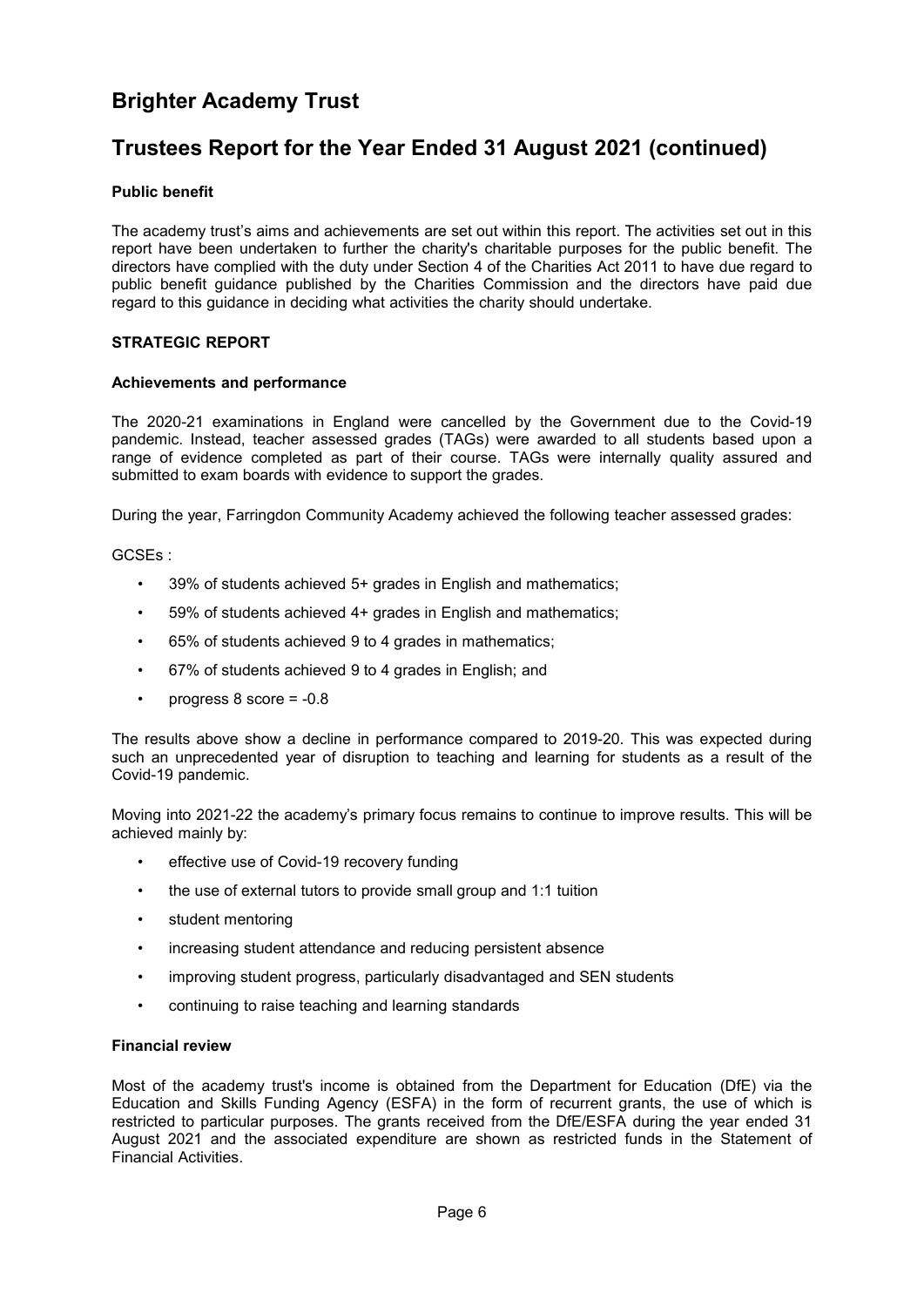### **Trustees Report for the Year Ended 31 August 2021 (continued)**

The academy trust also receives grants for fixed assets from the DfE/ESFA. In accordance with the Charities Statement of Recommended Practice, 'Accounting and Reporting by Charities' (SORP 2019), such grants are shown in the Statement of Financial Activities as restricted income in the fixed asset fund. The restricted fixed asset fund balance is reduced by annual depreciation charges over the expected useful life of the assets concerned.

A deficit budget was submitted to the ESFA for 2020-21 due to uncertainty around the impact of the COVID-19 pandemic. Additional costs for enhanced cleaning, PPE, ICT equipment and agency staff cover costs were included within the forecast, along with an estimated loss of facility hire income. Overall the academy is reporting a small surplus for 2020-21 mainly due to increased local authority revenue grant income not budgeted and savings on various expenditure such as exams costs, cleaning consumables and general student resources.

During the year ended 31 August 2021, total expenditure of £5,324,000 (2020: £5,654,000) exceeded recurrent grant funding from the DfE/ESFA together with other incoming resources. The excess of expenditure over income for the year (before transfers and actuarial gains) was £749,000 (2020: surplus of £171,000).

All of the expenditure shown in the Statement of Financial Activities is in furtherance of the academy trust's objectives.

At 31 August 2021 the net book value of fixed assets was £6,318,000 and movements in tangible fixed assets are shown in note 10 to the financial statements. The assets were used exclusively for providing education and the associated support services to the students of the academy.

The provisions of FRS102 'Retirement Benefits' have been applied in full, resulting in a deficit of £3,513,000 (2020: £3,340,000) recognised on the balance sheet.

The academy trust held fund balances at 31 August 2021 of £2,974,000 (2020: £3,493,000) comprising £6,135,000 of restricted fixed asset funds (2020: £6,511,000), £239,000 restricted income funds (2020: £137,000), £113,000 unrestricted income funds (2020: £185,000) and a deficit of £3,513,000 (2020: £3,340,000) restricted pension funds.

#### **Financial and risk management objectives and policies**

The academy trust is subject to a number of risks and uncertainties in common with other academies. The academy trust has in place procedures to identify and mitigate financial risks. These are mentioned briefly below and discussed further in the Risk Management Governance Statement sections of this report.

#### **Principle risks and uncertainties**

One of the main risks faced by the academy trust is a decrease in funding due to a reduction of year 7 admissions. The academy trust has undertaken scenario planning to identify any risks early and put plans in place to control this risk.

The academy trust has a marketing plan to support recruitment of year 6 students.

This plan includes:

- Improving results and behaviour across the academy and gaining a 'Good' Ofsted rating.
- Year 5 transition events throughout the summer term.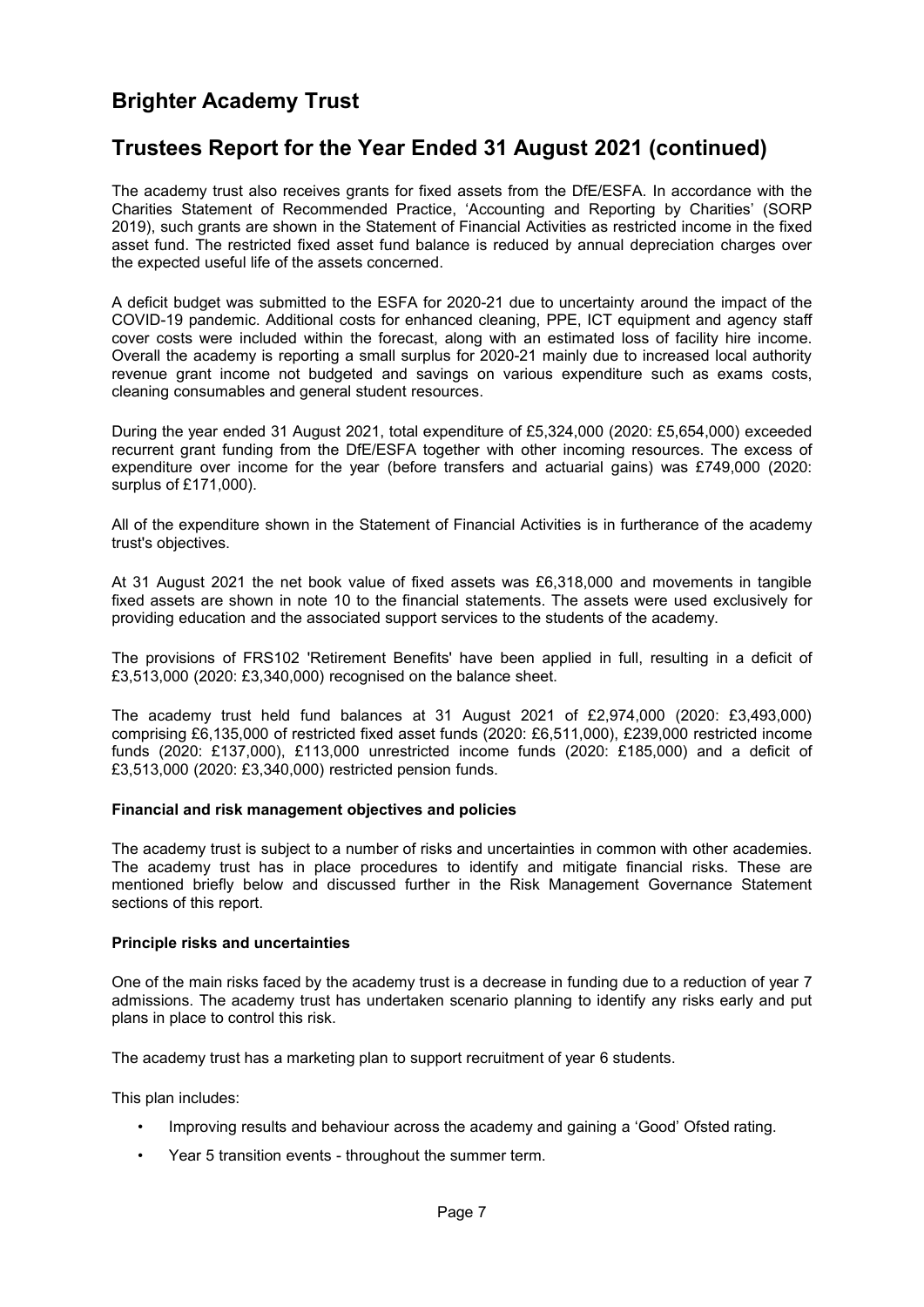### **Trustees Report for the Year Ended 31 August 2021 (continued)**

- Open evening for year 6 students to promote the school.
- Maintaining good relationships with our primary feeder schools.
- Advertisements and banners.
- Use of social media.

The academy was confirmed in January 2021 as being one of the first fifty schools in England selected as part of the Government School Rebuilding Programme. As the only secondary school in Sunderland to be awarded a new build we expect interest in the academy to increase. When plans are released we will promote to the community and local feeder primary schools.

#### Reserves policy

The directors review the reserve levels of the academy trust annually. This review encompasses the nature of income and expenditure streams, the need to match income with commitments and the nature of reserves.

The directors have determined that the appropriate level of free reserves should be £100,000. This level of reserves is deemed appropriate to fund any unforeseen costs or loss in income.

At the balance sheet date, reserves have been built up to £2,974,000 of this £239,000 is restricted (2019-20: £137,000) and £113,000 unrestricted (2019-20: £185,000) see note 14.

#### Investment policy

The academy trust invests surplus funds through high interest bank accounts. Interest rates are reviewed prior on an ongoing basis. This policy maximises investment return whilst ensuring that the academy trust only invests in risk free and immediately accessible accounts.

#### Key performance indicators

The key performance indicator results for the academy trust in year are:

| Indicator                      | Target   | <b>Actual</b>        |
|--------------------------------|----------|----------------------|
| Students achieving five or     | 85%      | 60%                  |
| more 9-4 grades                |          |                      |
| Student attendance             | 95%      | 88%                  |
| Recruitment<br>Year<br>of.     | 180      | 134                  |
| students                       |          |                      |
| Ofsted<br>Inspection<br>Report | Good     | Requires Improvement |
| grading                        |          |                      |
| <b>Finance</b>                 | Target   | <b>Actual</b>        |
| Free reserves                  | £100,000 | £352,000             |
| Staff costs as a percentage of | 80%      | 83%                  |
| total expenditure              |          |                      |

Students achieving five or more 9-4 grades is significantly lower than target in 2020-21 and a decline on the 2019-20 results. The reason for the decline is attributed to the impact of the Covid19 pandemic. The trust leadership team are using ESFA recovery funding to identify gaps in student learning and put measures and interventions in place to bridge these gaps.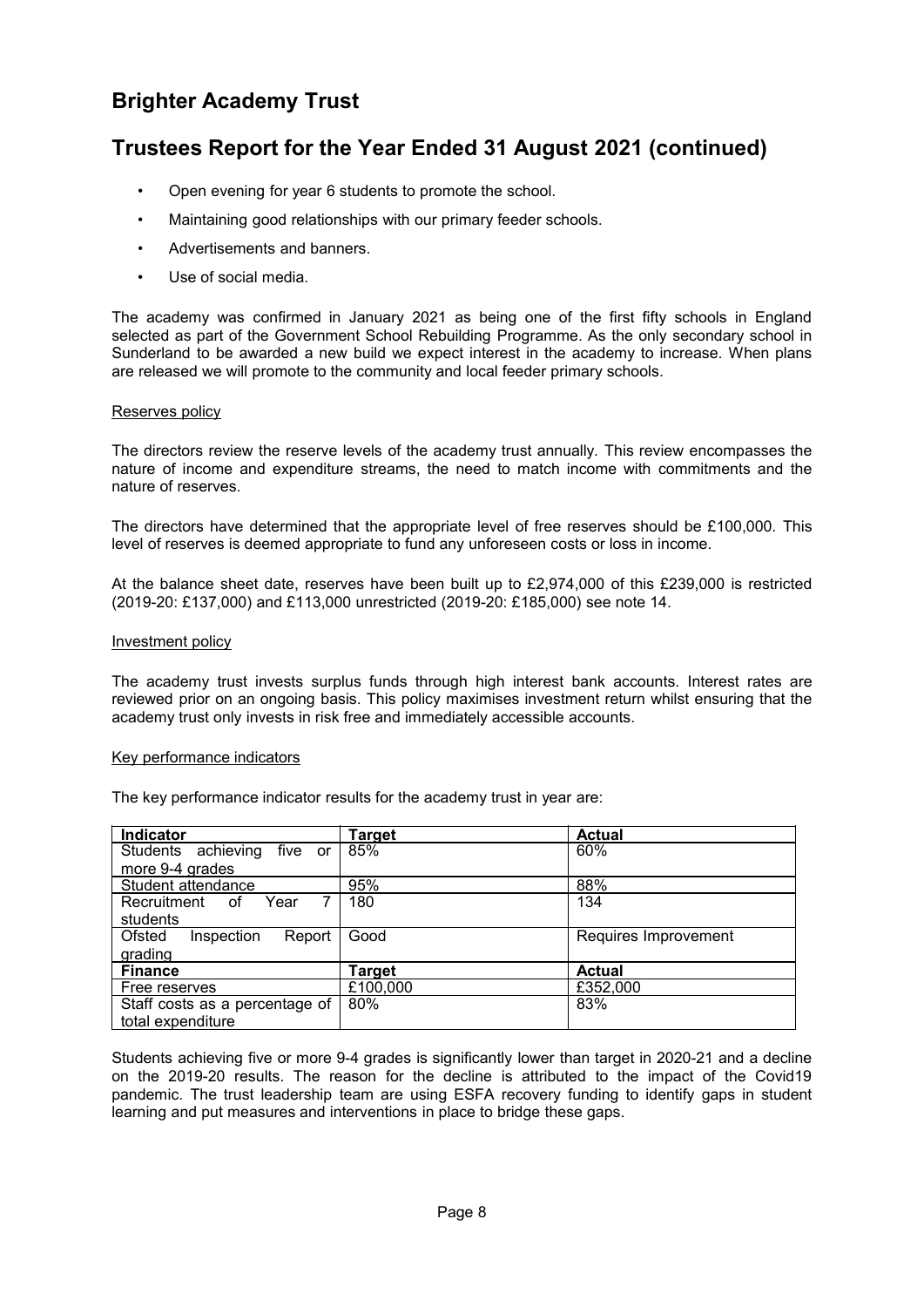### **Trustees Report for the Year Ended 31 August 2021 (continued)**

Free reserves at the end of the financial year are in excess of target following a surplus of unrestricted funds in recent years. Staff costs as a percentage of total expenditure is slightly above target, this can be explained by a higher annual percentage pay rise for teaching staff from September 2020 and severance payments in the year. The academy followed recommendations outlined in the Department for Education's School Teachers Pay and Conditions Document.

#### Going concern

The Academy has submitted a balanced 2021-22 budget to the ESFA. This assumes no further lock-down periods due to Covid -19 or loss of lettings and catering income. The board of directors therefore has a reasonable expectation that the academy trust has adequate resources to continue in operational existence for the foreseeable future. For this reason it continues to adopt the going concern basis in preparing the financial statements. Further details regarding the adoption of the going concern basis can be found in the Statement of Accounting Policies.

#### **Plans for future periods**

The academy trust's plan for the future remains to create a vibrant and successful academy trust, in which we can nurture and support our students to achieve their full potential. The next couple of years will be critical in our development and our intention is to continue the performance improvement journey at Farringdon Community Academy. Our aim is to achieve 'good' status, which we will use as a platform for the academy trust's further development. A recent Ofsted monitoring visit has indicated that the academy is making progress towards rating. We intend to continue to build upon our improvement process by:

Leadership and management: To improve the consistency of middle leadership within the school by;

- sharing of good practice between all members of staff; and
- increased rigor of monitoring, undertaken by the senior management team
- ensure effective governance arrangements are in place holding leaders to account

Student Achievement: To achieve a Progress 8 score above +0 by:

- improved monitoring of teaching for challenge and differentiation;
- increased focus on strategies to support students with special educational needs and disadvantaged or vulnerable students;
- ensuring attendance and behaviour is improved and students are committed to learning;
- promoting literacy across the academy;
- targeted and individualised continuous professional development for all staff members.

#### **Improving educational results**

Brighter Academy Trust has now completed its seventh financial year in operation. Currently, although established as a multi academy trust, there is only one academy within the trust, Farrington Community Academy.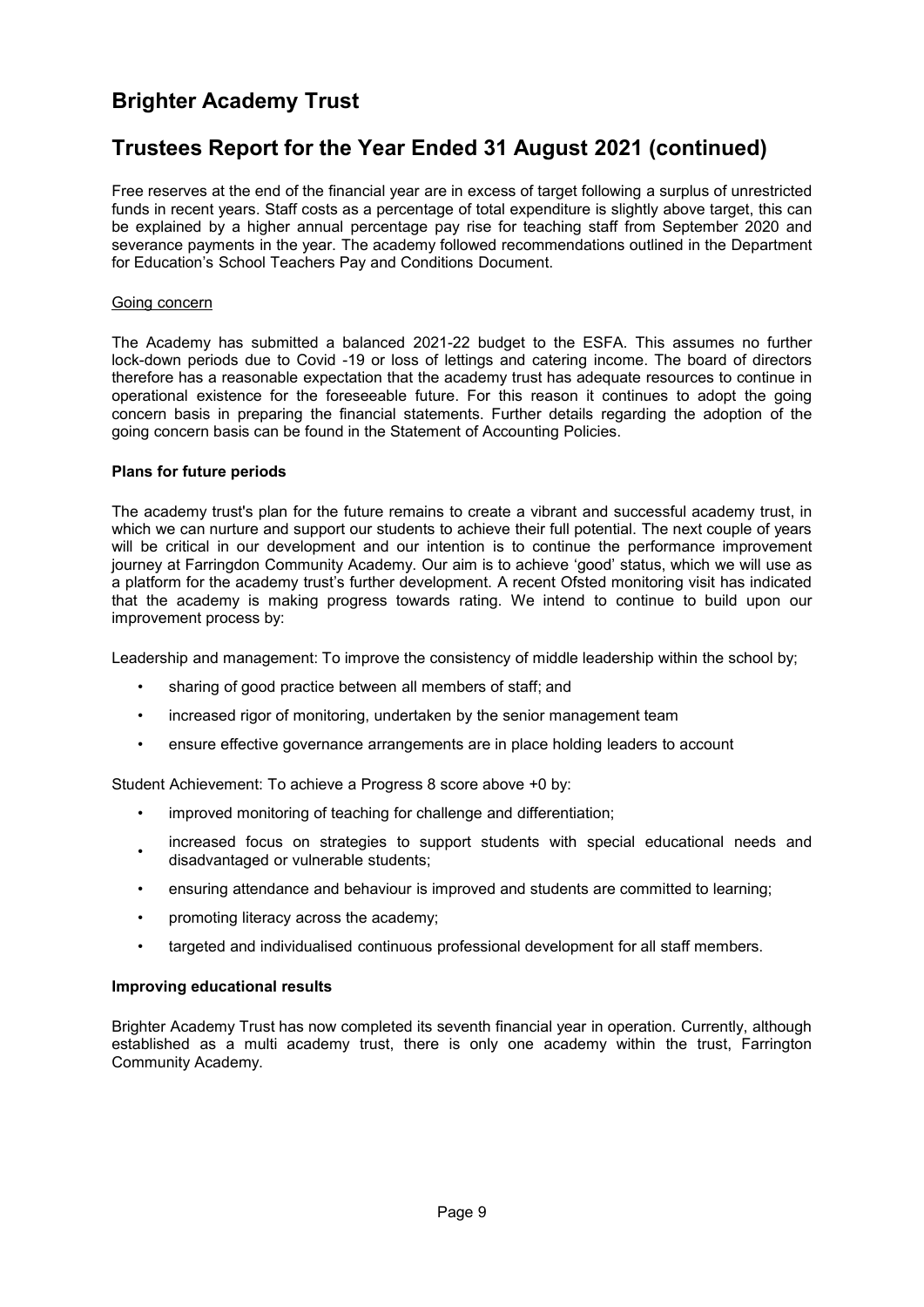### **Trustees Report for the Year Ended 31 August 2021 (continued)**

Attendance within the academy is closely monitored, with an 88% attendance rate achieved for the 2020-21 academic year; this is significantly below target and a decline of 4% on 2019-20. Covid-19 had a big impact on the student attendance figures. Students who contracted Covid were initially absent for at least 14 days (later reduced to 10 days), this is a lot longer than a student would usually be absent from school due to illness. The attendance team have recently introduced a new system to reduce the administrative burden and allow more time to work with students and their families. Attendance clinics and celebration assemblies are some of the strategies being implemented in 2021-22 to improve attendance.

#### **Funds held as Custodian Trustee on behalf of others**

The academy trust holds no funds as custodian trustee on behalf of others.

#### **Fundraising**

The academy trust does not work with commercial participators or professional fundraisers and does not engage third parties to undertake fundraising activities on its behalf.

Should individuals wish to complain about any fundraising activities conducted by the academy trust, they should follow the complaints or whistleblowing policy as appropriate.

#### **Auditor**

Insofar as the directors are aware:

- there is no relevant audit information of which the charitable company's auditor is unaware; and
- the directors have taken all steps that they ought to have taken to make themselves aware of any relevant audit information and to establish that the auditor is aware of that information.

#### **Reappointment of auditor**

In accordance with section 485 of the Companies Act 2006, a resolution for the re-appointment of MHA Tait Walker as auditors of the company is to be proposed at the forthcoming Annual General Meeting.

The trustees report, incorporating a Strategic Report, was approved by order of the members of the Governing Body on 9 December 2021 and signed on its behalf by:

......................................... A Eastick **Trustee**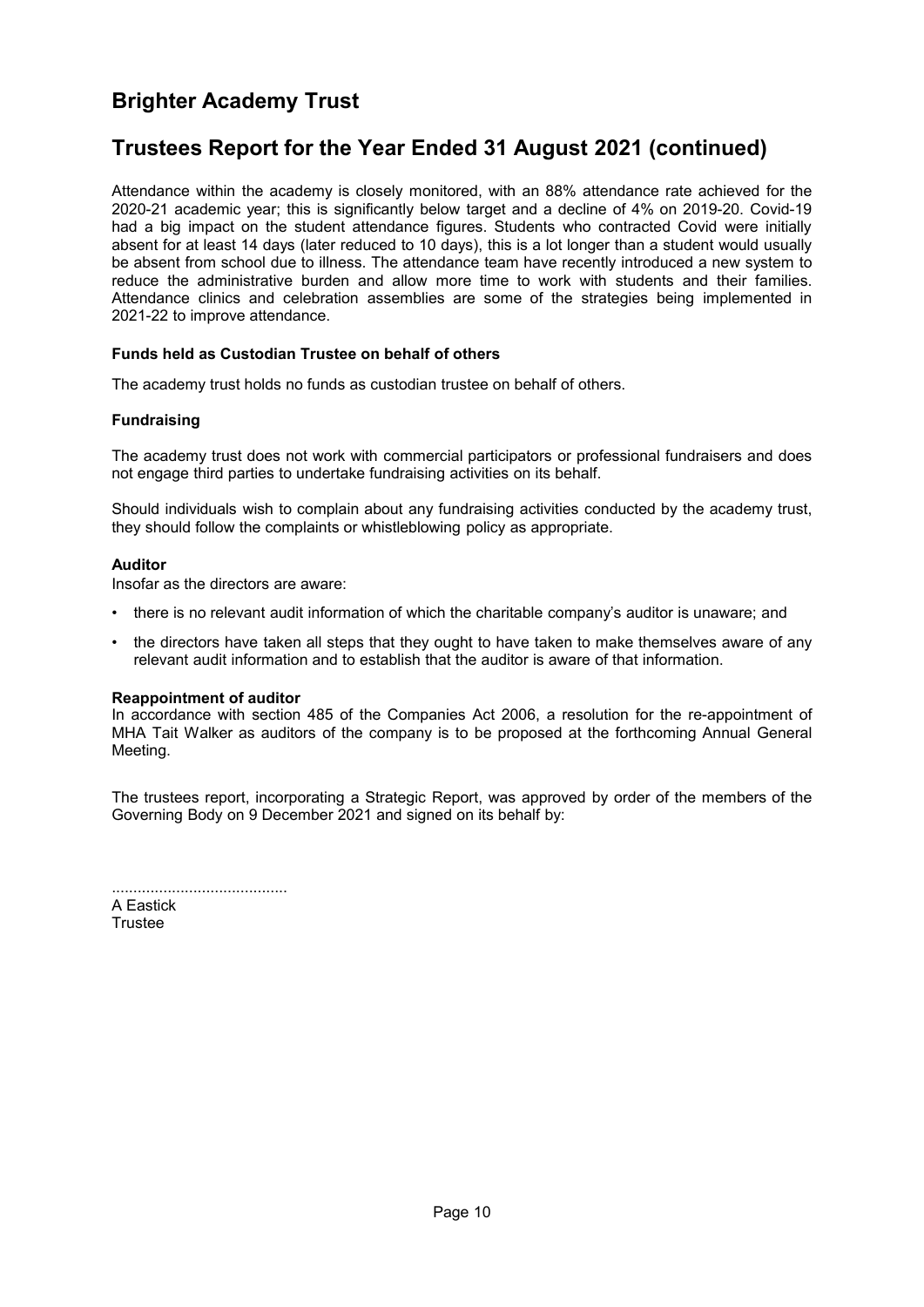### <span id="page-12-0"></span>**Governance Statement**

#### **Scope of responsibility**

As directors, we acknowledge we have overall responsibility for ensuring that Brighter Academy Trust has an effective and appropriate system of control, financial and otherwise. However such a system is designed to manage rather than eliminate the risk of failure to achieve business objectives, and can provide only reasonable and not absolute assurance against material misstatement or loss.

The board has delegated the day-to-day responsibility to the principal, as accounting officer, for ensuring financial controls conform with the requirements of both propriety and good financial management and in accordance with the requirements and responsibilities assigned to it in the funding agreement between Brighter Academy Trust and the Secretary of State for Education. They are also responsible for reporting to the board any material weaknesses or breakdowns in internal control.

#### **Governance**

The information on governance included here supplements that described in the Directors' Report and in the Directors Responsibilities Statement. The board of directors has formally met 3 times during the year. Attendance during the year at meetings of the board of directors was as follows:

| <b>Directors</b>             | <b>Meetings attended</b> | Out of possible |
|------------------------------|--------------------------|-----------------|
|                              |                          |                 |
| M Blacklock                  | Ω                        |                 |
| of<br>Eastick<br>(Chair<br>A | - 3                      | 3               |
| Directors)                   |                          |                 |
| N Holder (Principal and 3    |                          | ິ<br>J          |
| <b>Accounting Officer)</b>   |                          |                 |
| S Gallagher                  | っ                        |                 |

The finance, audit & risk management committee (previously named finance, premises and health & safety committee) is a sub-committee of the board of directors where three directors are members. Its purpose is to provide additional scrutiny in all matters relating to finance and to support the management team towards delivering continuous improvement.

Attendance at meetings in the year was as follows:

| <b>Directors</b>               | <b>Meetings attended</b> | Out of possible |
|--------------------------------|--------------------------|-----------------|
|                                |                          |                 |
| M Blacklock                    | າ                        |                 |
| A Eastick (Chair of Directors) | -4                       |                 |
| N Holder (Principal and $2$    |                          |                 |
| <b>Accounting Officer)</b>     |                          |                 |

#### **Review of value for money**

As accounting officer the principal has responsibility for ensuring that the academy trust delivers good value in the use of public resources. The accounting officer understands that the value for money refers to the educational and wider societal outcomes achieved in return for the taxpayer resources received.

The accounting officer considers how the academy trust's use of its resources has provided good value for money during each academy year, and reports to the board of directors where value for money can be improved, including the use of benchmarking data where available. The accounting officer for the academy trust has delivered improved value for money during the year by: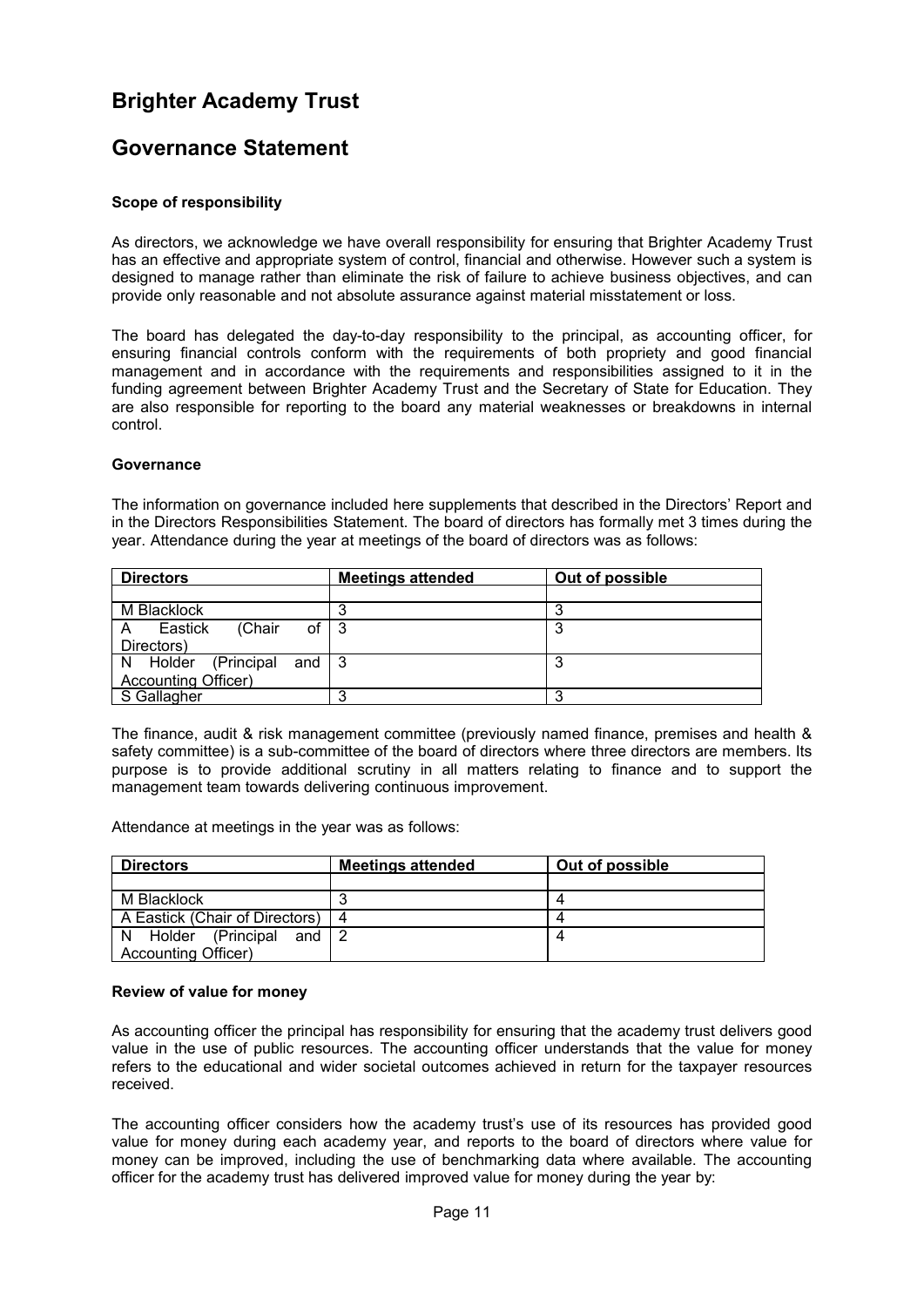### **Governance Statement (continued)**

#### **Better purchasing**

All contracts are appraised or renegotiated in a timely manner. We have reviewed service level agreements to assess value for money. Three quotes are obtained for all purchases that are in excess of £1,000.

#### **Maximising income generation**

As a community conscious academy trust, opportunities are taken to explore and generate additional and reliable revenue streams, such as letting out sports facilities to the community, and commercial customers. In particular, the hire of our 3G pitch has proved popular, together with regular use of the swimming pool and sports hall.

Furthermore, contracts have been negotiated and delivered to the schools in the local area for the provision of sports education and attendance officer service.

Funding bids are completed for specific projects where the required criteria are met, and it is ensured that all procurement rules are followed where successful. During 2020/21 works continued to improve the heating system across the academy. This was funded by a successful bid for a grant from the ESFA's Conditional Improvement Fund.

In 2018-19, the Department for Education announced funding to boost the attainment and improve standards of North East schools under the Opportunity North East (ONE) initiative. The academy was selected as one of the ONE Vision schools in the area to receive a share of the grant funding. This funding was invested in improving student attainment and attendance and continuous professional development for staff. Funding has been agreed into 2021-22.

#### **Reviewing controls and managing risks**

The local governing body formed the finance, audit & risk management committee, which acts as the audit committee for the academy trust. The committee meets on a termly basis, with additional meetings required for specific ad hoc issues. A risk register is held by the academy and is monitored on an on-going basis and updated where necessary.

Monthly management accounts are prepared, which highlight the variances of spend against budget, along with projected and actual cash flow, a report on capital expenditure and an end of month balance sheet position.

A treasury management policy has been approved by the finance, audit & risk management committee and ratified by the local governing body on behalf of the board to ensure that the academy trust obtains maximum returns on surplus balances but at an agreed level of risk.

Insurance levels are reviewed annually which incorporates a review on cost effectiveness in order to manage risks.

#### **Lessons learned**

The finance, audit & risk management committee, with the assistance of the business manager, review expenditure annually and make adjustments based on effectiveness of strategies and curriculum development. Detailed management reports have been developed to monitor finances carefully.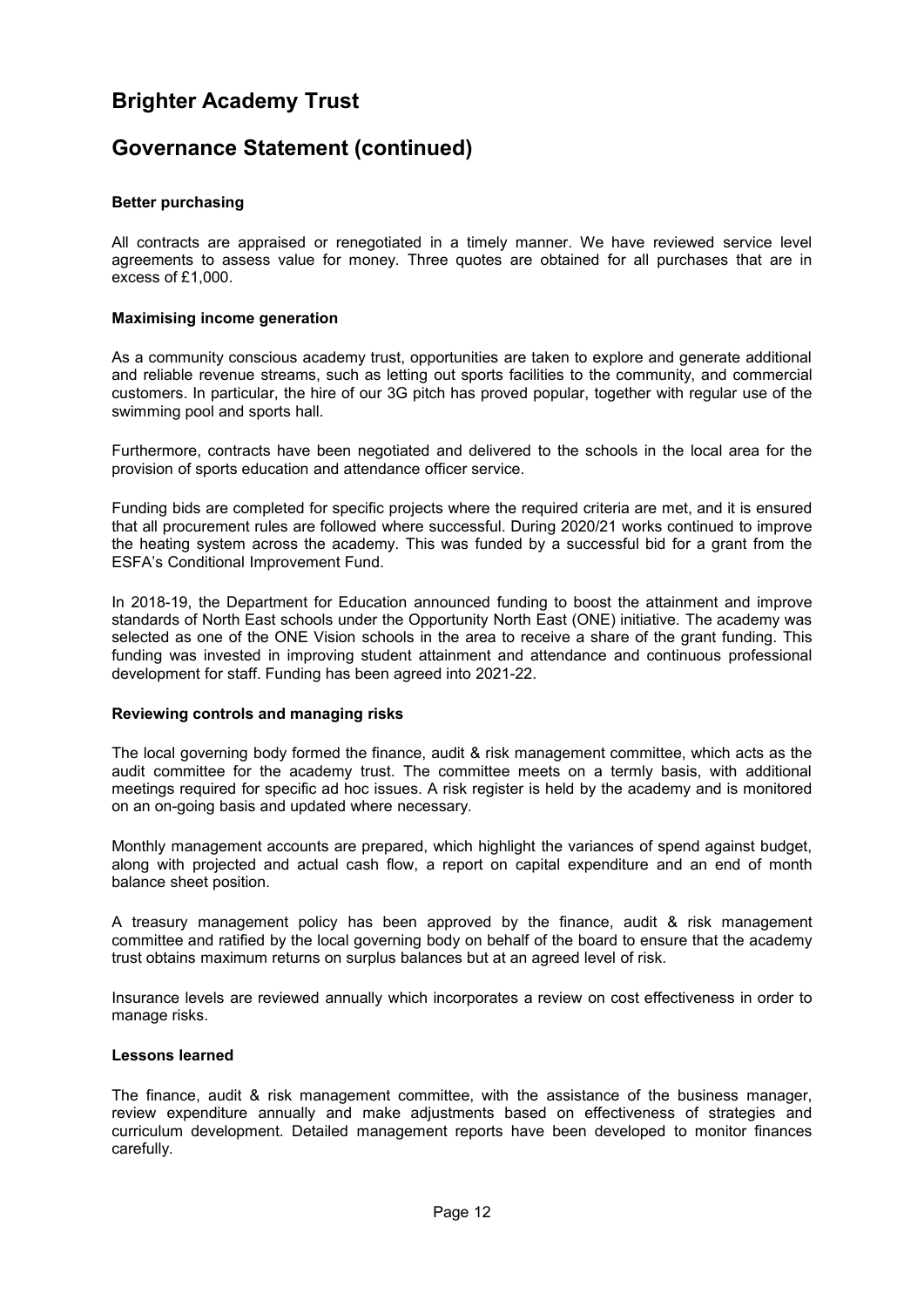### **Governance Statement (continued)**

#### **The purpose of the system of internal control**

The system of internal control is designed to manage risk to a reasonable level rather than to eliminate all risk of failure to achieve policies, aims and objectives; it can therefore only provide reasonable and not absolute assurance of effectiveness. The system of internal control is based on an ongoing process designed to identify and prioritise the risks to the achievement of the academy trust's policies, aims and objectives, to evaluate the likelihood of those risks being realised and the impact should they be realised, and to manage them efficiently, effectively and economically. The system of internal control has been in place in Brighter Academy Trust for the period 1 September 2020 to 31 August 2021 and up to the date of approval of the annual report and financial statements.

#### **Capacity to handle risk**

The board has reviewed the key risks to which the academy trust is exposed together with the operating, financial and compliance controls that have been implemented to mitigate those risks. The board is of the view that there is a formal ongoing process for identifying, evaluating and managing the academy trust's significant risks that has been in place for the year 1 September 2020 to 31 August 2021 and up to the date of approval of the annual report and financial statements. This process is regularly reviewed by the board.

#### **The risk and control framework**

The academy trust's system of internal financial control is based on a framework of regular management information and administrative procedures including the segregation of duties and a system of delegation and accountability. In particular, it includes:

- comprehensive budgeting and monitoring systems with an annual budget and periodic financial reports which are reviewed and agreed by the board of directors;
- regular reviews by the finance, audit & risk management committee of reports which indicate financial performance against the forecasts and of major purchase plans, capital works and expenditure programmes;
- setting targets to measure financial and other performance;
- clearly defined purchasing (asset purchase or capital investment) guidelines;
- delegation of authority and segregation of duties; and
- identification and management of risks.

The board of directors has considered the need for a specific internal audit function and has decided to appoint the internal audit function of Sunderland City Council as internal auditor.

The purpose of the audit is to assess the academy's exposure to key risk areas. It was agreed that the audit would focus on the areas below:

- **Governance**
- Financial planning, budgeting setting and monitoring
- Income
- **Expenditure**
- Accounting arrangements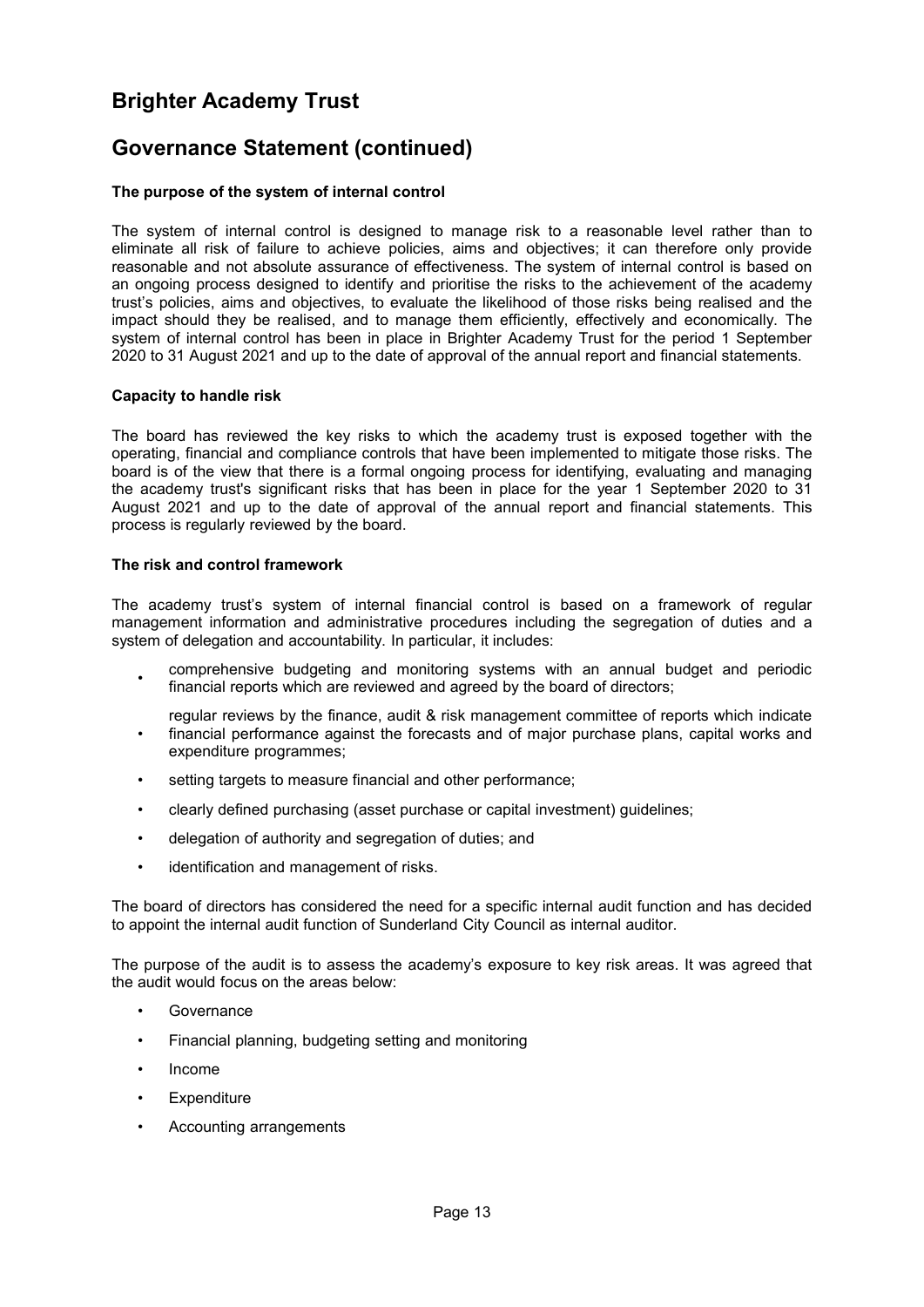### **Governance Statement (continued)**

On an annual basis, the auditor reports to the board of trustees, through the finance, audit & risk management committee on the operation of the systems of control and on the discharge of the board of directors' financial responsibilities. The report on the review of 2020-21 provides substantial assurance that the trust has effective governance and financial arrangements in place. There were no high or significant risks identified as part of the work undertaken.

#### **Review of effectiveness**

As accounting officer the principal has responsibility for reviewing the effectiveness of the system of internal control. During the year in question the review has been informed by:

- the work of the internal auditor's reports;
- the work of the external auditor;
- the financial management and governance self-assessment process; and
- the work of the executive managers within the academy trust who have responsibility for the development and maintenance of the internal control framework.

Approved by order of the members of the Governing Body on 9 December 2021 and signed on its behalf by:

......................................... A Eastick Trustee

|  | N Holder |  |  |  |  |  |  |  |  |  |  |  |  |  |  |  |  |
|--|----------|--|--|--|--|--|--|--|--|--|--|--|--|--|--|--|--|

**Trustee**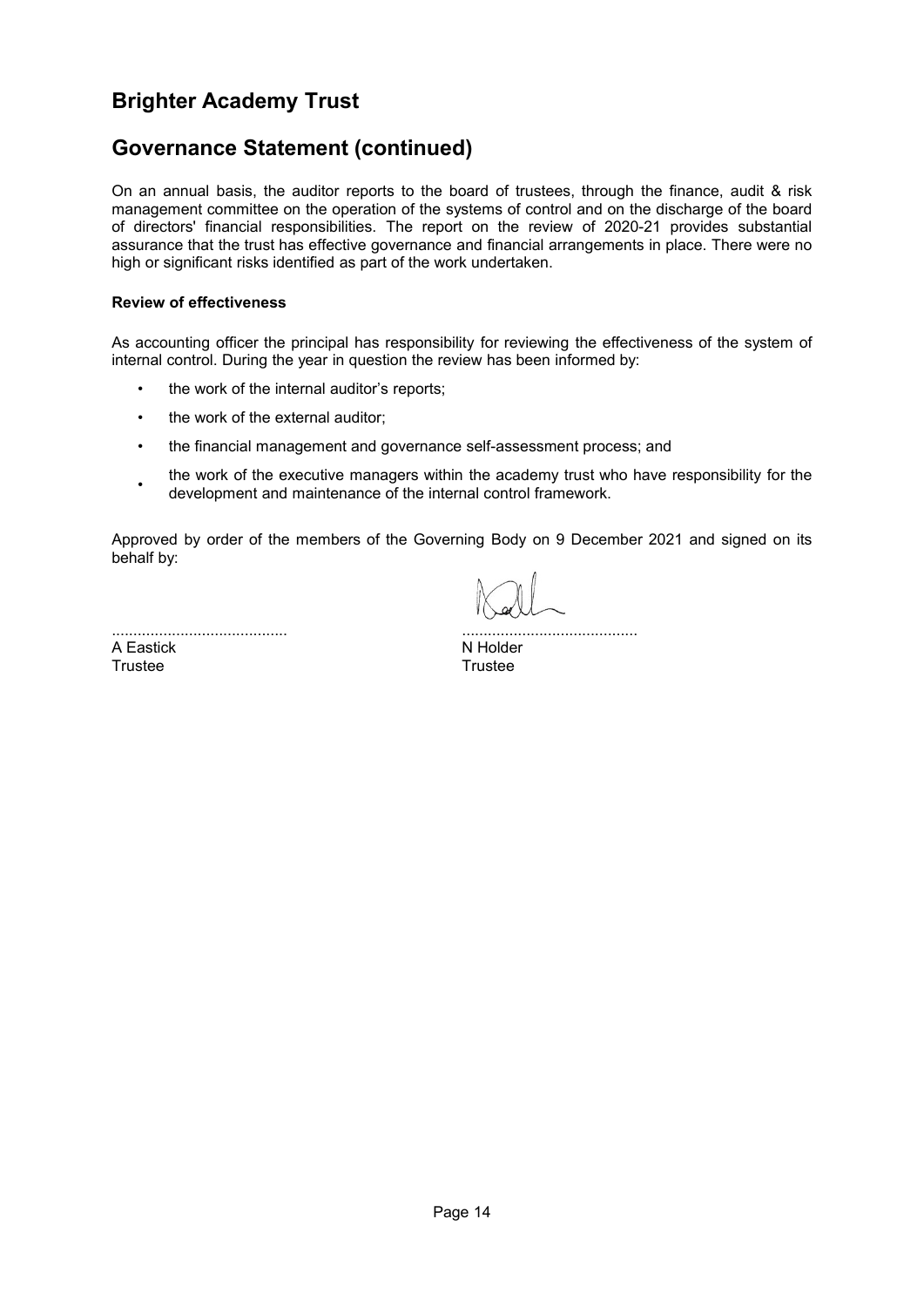### <span id="page-16-0"></span>**Statement of Regularity, Propriety and Compliance**

As Accounting Officer of Brighter Academy Trust I have considered my responsibility to notify the academy trust Governing Body and the Education and Skills Funding Agency (ESFA) of material irregularity, impropriety and non-compliance with terms and conditions of all funding received by the academy trust, under the funding agreement in place between the academy trust and the Secretary of State for Education. As part of my consideration I have had due regard to the requirements of the Academies Financial Handbook 2020.

I confirm that I and the academy trust Governing Body are able to identify any material irregular or improper use of funds by the academy trust, or material non-compliance with the terms and conditions of funding under the academy trust's funding agreement and the Academies Financial Handbook 2020.

I confirm that no instances of material irregularity, impropriety or funding non-compliance have been discovered to date. If any instances are identified after the date of this statement, these will be notified to the Governing Body and ESFA.

......................................... N Holder, Principal Accounting officer

9 December 2021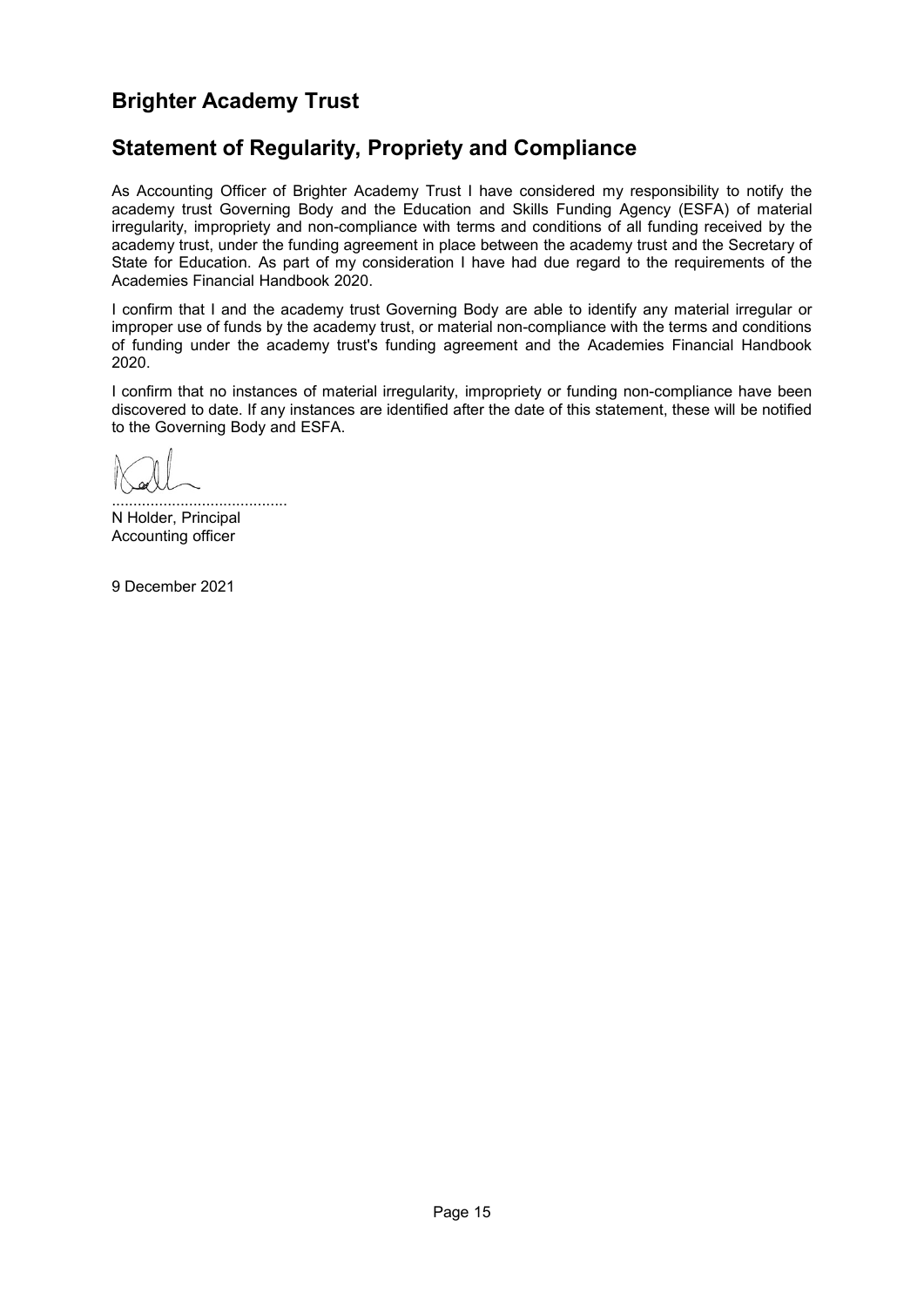### <span id="page-17-0"></span>**Statement of Trustees' Responsibilities**

The directors (who are also the directors of the charitable company for the purposes of company law) are responsible for preparing the Trustees Report and the financial statements in accordance with the Academies Accounts Direction published by the Education and Skills Funding Agency, United Kingdom Accounting Standards (United Kingdom Generally Accepted Accounting Practice) and applicable law and regulations.

Company law requires the directors to prepare financial statements for each financial year. Under company law the directors must not approve the financial statements unless they are satisfied that they give a true and fair view of the state of affairs of the charitable company and of its incoming resources and application of resources, including its income and expenditure, for that period. In preparing these financial statements, the directors are required to:

- select suitable accounting policies and apply them consistently;
- observe the methods and principles in the Charities SORP 2019 and the Academies Accounts Direction 2020 to 2021;
- make judgments and accounting estimates that are reasonable and prudent;
- state whether applicable UK Accounting Standards have been followed, subject to any material departures disclosed and explained in the financial statements; and
- prepare the financial statements on the going concern basis unless it is inappropriate to presume that the charitable company will continue in business.

The directors are responsible for keeping adequate accounting records that are sufficient to show and explain the charitable company's transactions and disclose with reasonable accuracy at any time the financial position of the charitable company and enable them to ensure that the financial statements comply with the Companies Act 2006. They are also responsible for safeguarding the assets of the charitable company and hence for taking reasonable steps for the prevention and detection of fraud and other irregularities.

The directors are responsible for ensuring that in its conduct and operation the charitable company applies financial and other controls, which conform with the requirements both of propriety and of good financial management. They are also responsible for ensuring grants received from ESFA/DfE have been applied for the purposes intended.

The directors are responsible for the maintenance and integrity of the corporate and financial information included on the charitable company's website. Legislation in the United Kingdom governing the preparation and dissemination of financial statements may differ from legislation in other jurisdictions.

Approved by order of the members of the Board on 9 December 2021 and signed on its behalf by:

| A Eastick |  |  |  |
|-----------|--|--|--|
| Trustee   |  |  |  |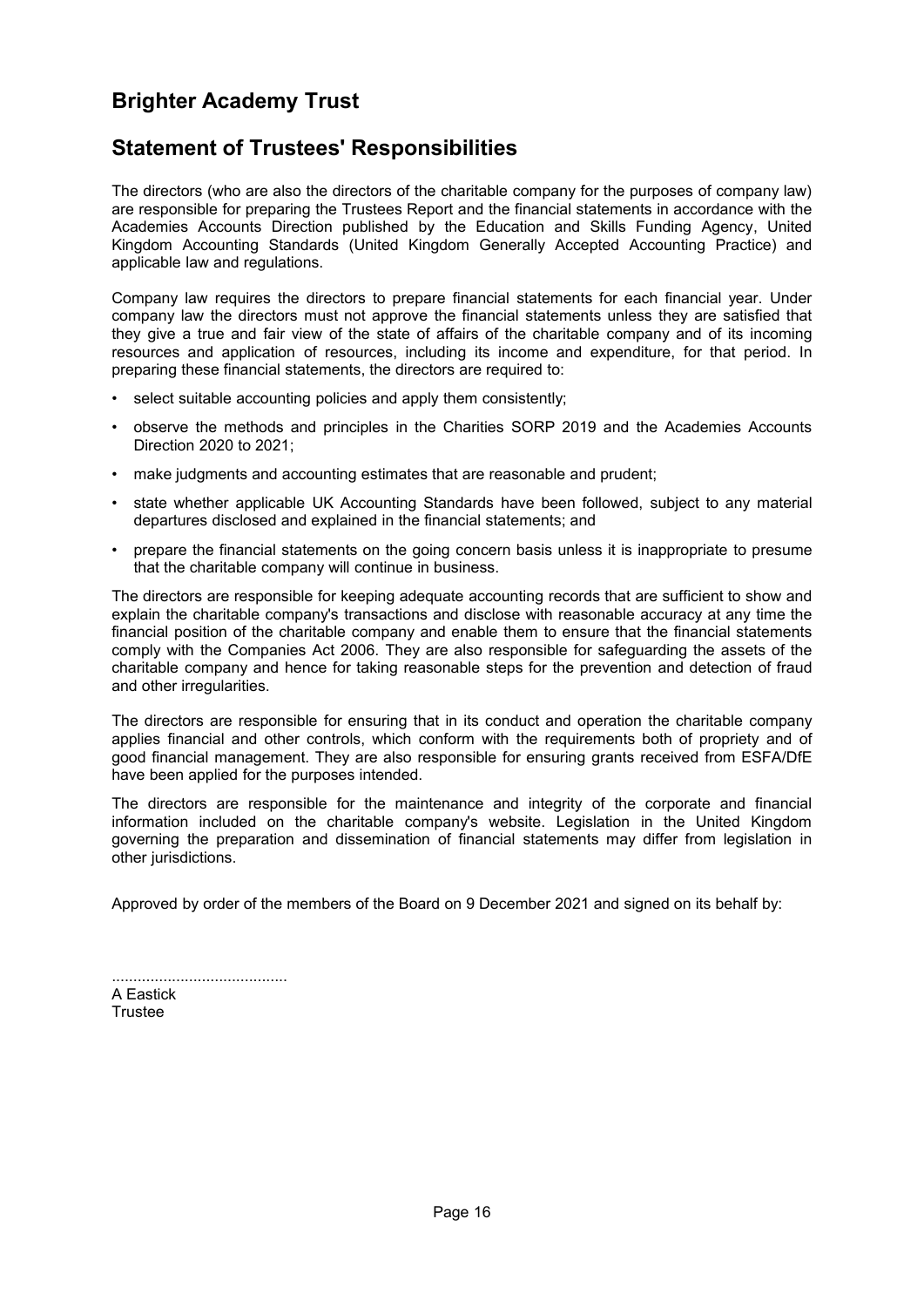### <span id="page-18-0"></span>**Independent Auditor's Report on the Financial Statements to the Members of Brighter Academy Trust**

#### **Opinion**

We have audited the financial statements of Brighter Academy Trust (the 'Academy') for the year ended 31 August 2021, which comprise the Statement of Financial Activities for the (including Income and Expenditure Account), Balance Sheet, Statement of Cash Flows, and Notes to the Financial Statements, including a summary of significant accounting policies. The financial reporting framework that has been applied in their preparation is applicable law and United Kingdom Accounting Standards (United Kingdom Generally Accepted Accounting Practice), including FRS 102 'The Financial Reporting Standard applicable in the UK and Republic of Ireland', the Charities SORP 2019 and the Academies Accounts Direction 2020 to 2021 issued by the Education and Skills Funding Agency.

In our opinion the financial statements:

- give a true and fair view of the state of the Academy's affairs as at 31 August 2021 and of its incoming resources and application of resources, including its income and expenditure, for the year then ended;
- have been properly prepared in accordance with United Kingdom Generally Accepted Accounting Practice;
- have been prepared in accordance with the requirements of the Companies Act 2006; and
- have been prepared in accordance with the Charities SORP 2019 and the Academies Accounts Direction 2020 to 2021.

We conducted our audit in accordance with International Standards on Auditing (UK) (ISAs (UK)) and applicable law. Our responsibilities under those standards are further described in the Auditor's responsibilities for the audit of the financial statements section of our report. We are independent of the Academy in accordance with the ethical requirements that are relevant to our audit of the financial statements in the UK, including the FRC's Ethical Standard, and we have fulfilled our other ethical responsibilities in accordance with these requirements. We believe that the audit evidence we have obtained is sufficient and appropriate to provide a basis for our opinion.

#### **Conclusions relating to going concern**

In auditing the financial statements, we have concluded that the directors' use of the going concern basis of accounting in the preparation of the financial statements is appropriate.

Based on the work we have performed, we have not identified any material uncertainties relating to events or conditions that, individually or collectively, may cast significant doubt on the Academy's ability to continue as a going concern for a period of at least twelve months from when the original financial statements were authorised for issue.

Our responsibilities and the responsibilities of the directors with respect to going concern are described in the relevant sections of this report.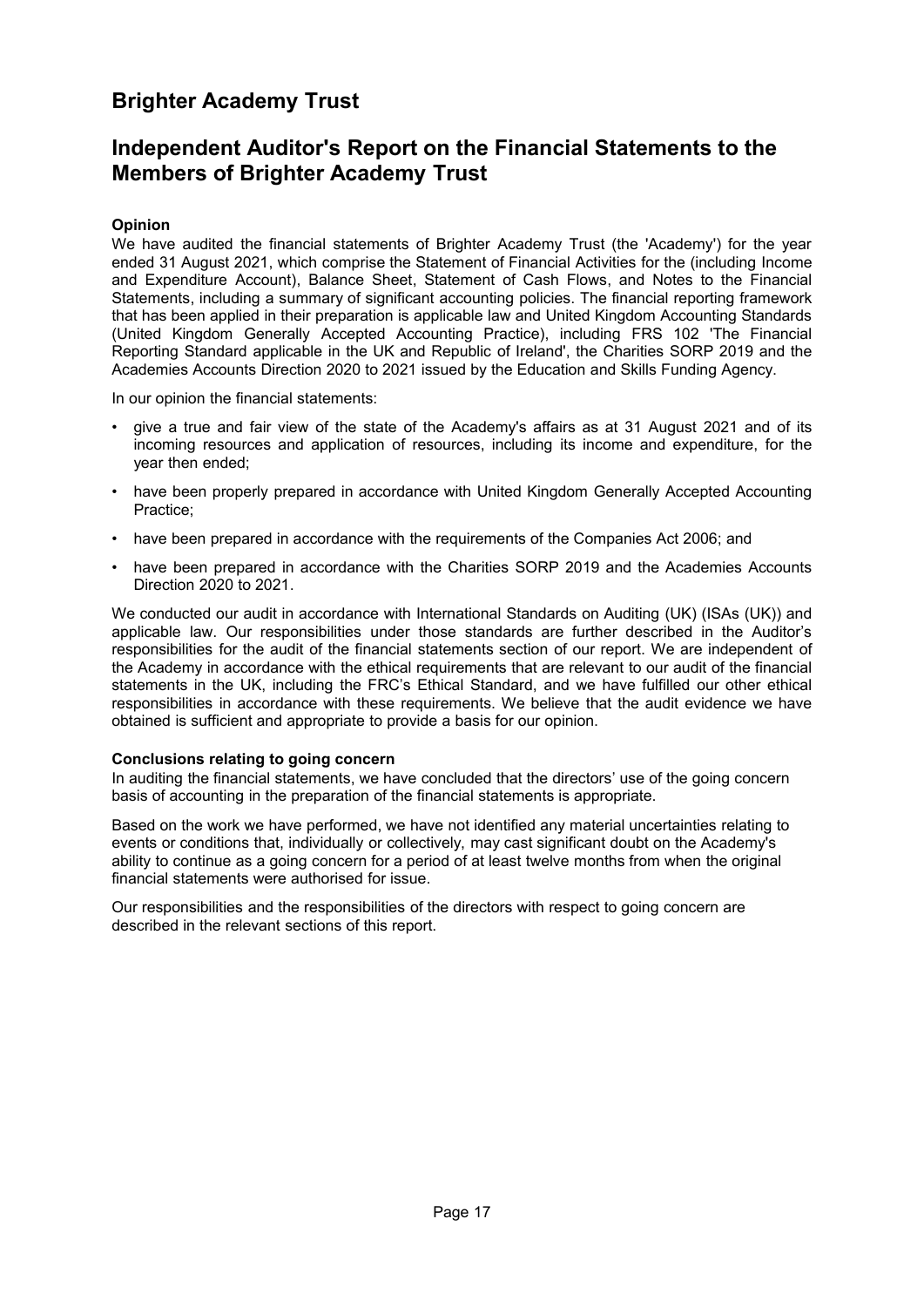### **Independent Auditor's Report on the Financial Statements to the Members of Brighter Academy Trust (continued)**

#### **Other information (covers the Reference and Administrative Details, the Trustees Report and the Governance Statement)**

The directors are responsible for the other information. The other information comprises the information included in the annual report, other than the financial statements and our auditor's report thereon. Our opinion on the financial statements does not cover the other information and, except to the extent otherwise explicitly stated in our report, we do not express any form of assurance conclusion thereon.

In connection with our audit of the financial statements, our responsibility is to read the other information and, in doing so, consider whether the other information is materially inconsistent with the financial statements or our knowledge obtained in the audit or otherwise appears to be materially misstated. If we identify such material inconsistencies or apparent material misstatements, we are required to determine whether there is a material misstatement in the financial statements or a material misstatement of the other information. If, based on the work we have performed, we conclude that there is a material misstatement of this other information, we are required to report that fact.

We have nothing to report in this regard.

#### **Opinion on other matters prescribed by the Companies Act 2006**

In our opinion, based on the work undertaken in the course of the audit:

- the information given in the Trustees Report for the financial year for which the financial statements are prepared is consistent with the financial statements; and
- the Trustees Report been prepared in accordance with applicable legal requirements.

#### **Matters on which we are required to report by exception**

In the light of our knowledge and understanding of the company and its environment obtained in the course of the audit, we have not identified material misstatements in the Trustees Report.

We have nothing to report in respect of the following matters where the Companies Act 2006 requires us to report to you if, in our opinion:

- adequate accounting records have not been kept, or returns adequate for our audit have not been received from branches not visited by us; or
- the financial statements are not in agreement with the accounting records and returns; or
- certain disclosures of directors remuneration specified by law are not made; or
- we have not received all the information and explanations we require for our audit.

#### **Responsibilities of directors**

As explained more fully in the Statement of Trustees' Responsibilities [set out on page [16\]](#page-17-0), the directors are responsible for the preparation of the financial statements and for being satisfied that they give a true and fair view, and for such internal control as the directors determine is necessary to enable the preparation of financial statements that are free from material misstatement, whether due to fraud or error.

In preparing the financial statements, the directors are responsible for assessing the Academy's ability to continue as a going concern, disclosing, as applicable, matters related to going concern and using the going concern basis of accounting unless the directors either intend to liquidate the Academy or to cease operations, or have no realistic alternative but to do so.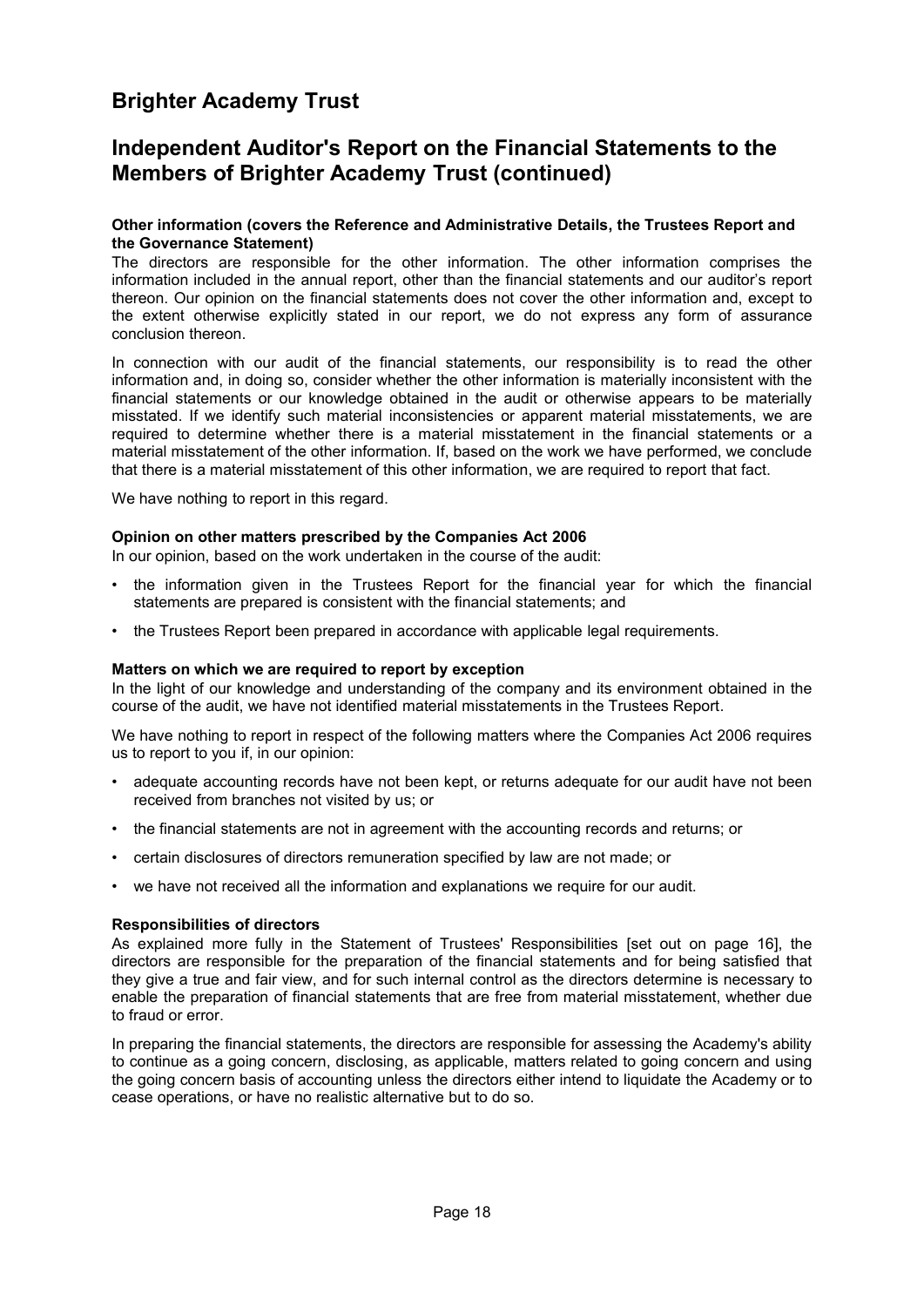### **Independent Auditor's Report on the Financial Statements to the Members of Brighter Academy Trust (continued)**

#### **Auditor's responsibilities for the audit of the financial statements**

Our objectives are to obtain reasonable assurance about whether the financial statements as a whole are free from material misstatement, whether due to fraud or error, and to issue an auditor's report that includes our opinion. Reasonable assurance is a high level of assurance, but is not a guarantee that an audit conducted in accordance with ISAs (UK) will always detect a material misstatement when it exists. Misstatements can arise from fraud or error and are considered material if, individually or in the aggregate, they could reasonably be expected to influence the economic decisions of users taken on the basis of these financial statements.

Irregularities, including fraud, are instances of non-compliance with laws and regulations. We design procedures in line with our responsibilities, outlined above, to detect material misstatements in respect of irregularities, including fraud. The extent to which our procedures are capable of detecting irregularities, including fraud is detailed below:

- enquiries of management and those charged with governance around any actual or potential litigation and claims;
- enquiries of management about any known or suspected instances of non-compliance with laws and regulations and fraud;
- challenging assumptions and judgements made by management in their significant accounting estimates;
- auditing the risk of management override of controls, including through testing journal entries and other adjustments for appropriateness, evaluating the business rationale of significant transactions outside the normal course of business and reviewing accounting estimates for bias;
- reading correspondence with regulators including the OFSTED;
- reviewing minutes of those charged with governance;
- reviewing internal assurance reports; and
- reviewing financial statement disclosures and testing to support documentation.

We identified the following areas as those most likely to have a material impact on the financial statements: Health and Safety; employment law (including the Working Time Directive); and compliance with the Charities Act 2011 and UK Companies Act.

Owing to the inherent limitations of an audit, there is an unavoidable risk that some material misstatements in the financial statements may not be detected, even though the audit is properly planned and performed in accordance with the ISAs (UK). For instance, the further removed non-compliance is from the events and transactions reflected in the financial statements, the less likely the auditor is to become aware of it or to recognise the non-compliance.

A further description of our responsibilities is available on the Financial Reporting Council's website at: www.frc.org.uk/auditorsresponsibilities. This description forms part of our auditor's report.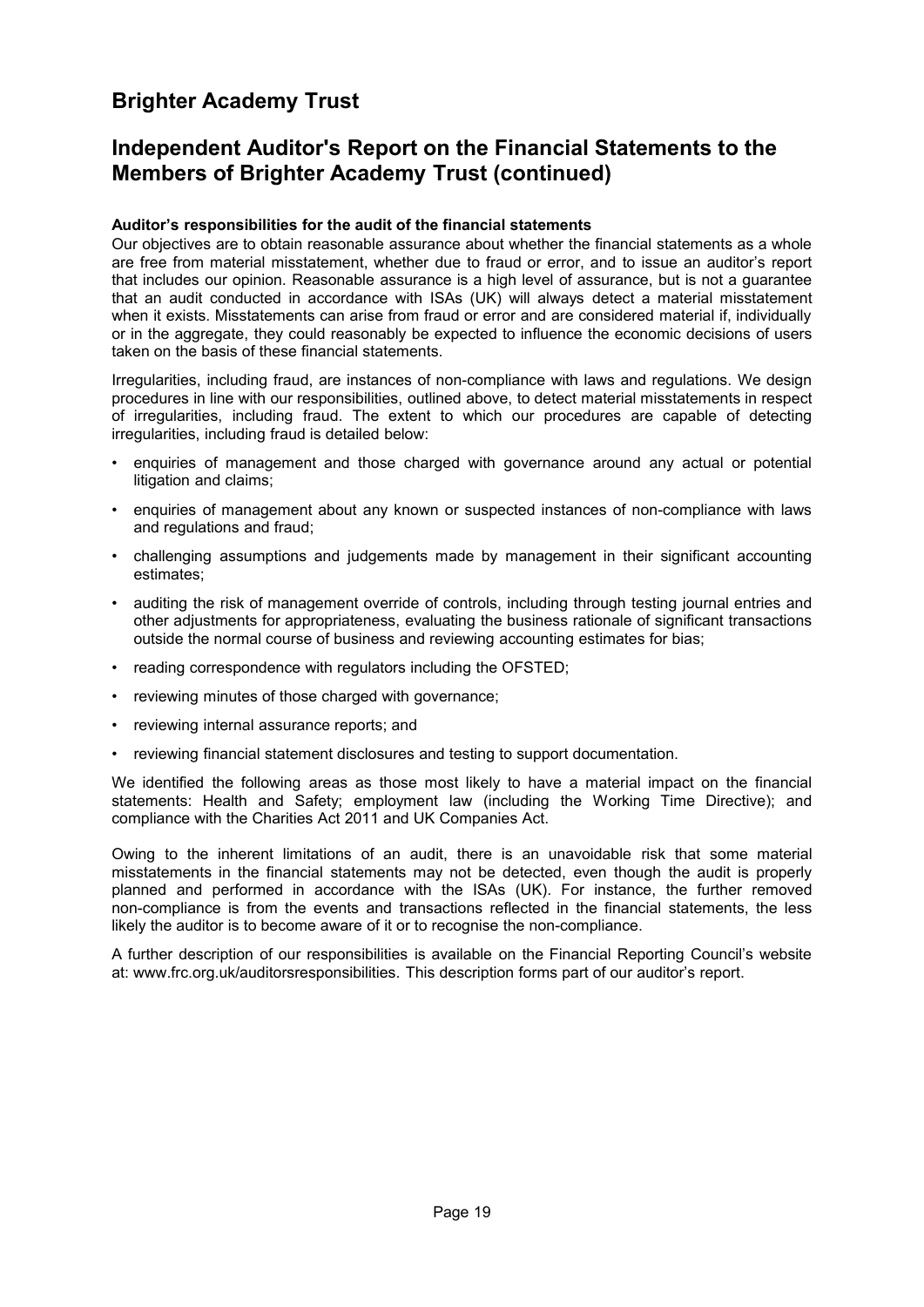### **Independent Auditor's Report on the Financial Statements to the Members of Brighter Academy Trust (continued)**

#### **Use of our report**

This report is made solely to the Academy's directors, as a body, in accordance with Chapter 3 of Part 16 of the Companies Act 2006. Our audit work has been undertaken so that we might state to the Academy's trustees those matters we are required to state to them in an auditor's report and for no other purpose. To the fullest extent permitted by law, we do not accept or assume responsibility to anyone other than the Academy and its directors, as a body, for our audit work, for this report, or for the opinions we have formed.

Taithbolo  $MHA$ 

...................................... Brian Laidlaw BA CA (Senior Statutory Auditor) For and on behalf of MHA Tait Walker, Statutory Auditor Bulman House Regent Centre Gosforth Newcastle upon Tyne NE3 3LS

Date:............................. 15 December 2021

MHA Tait Walker is a trading name of Tait Walker LLP.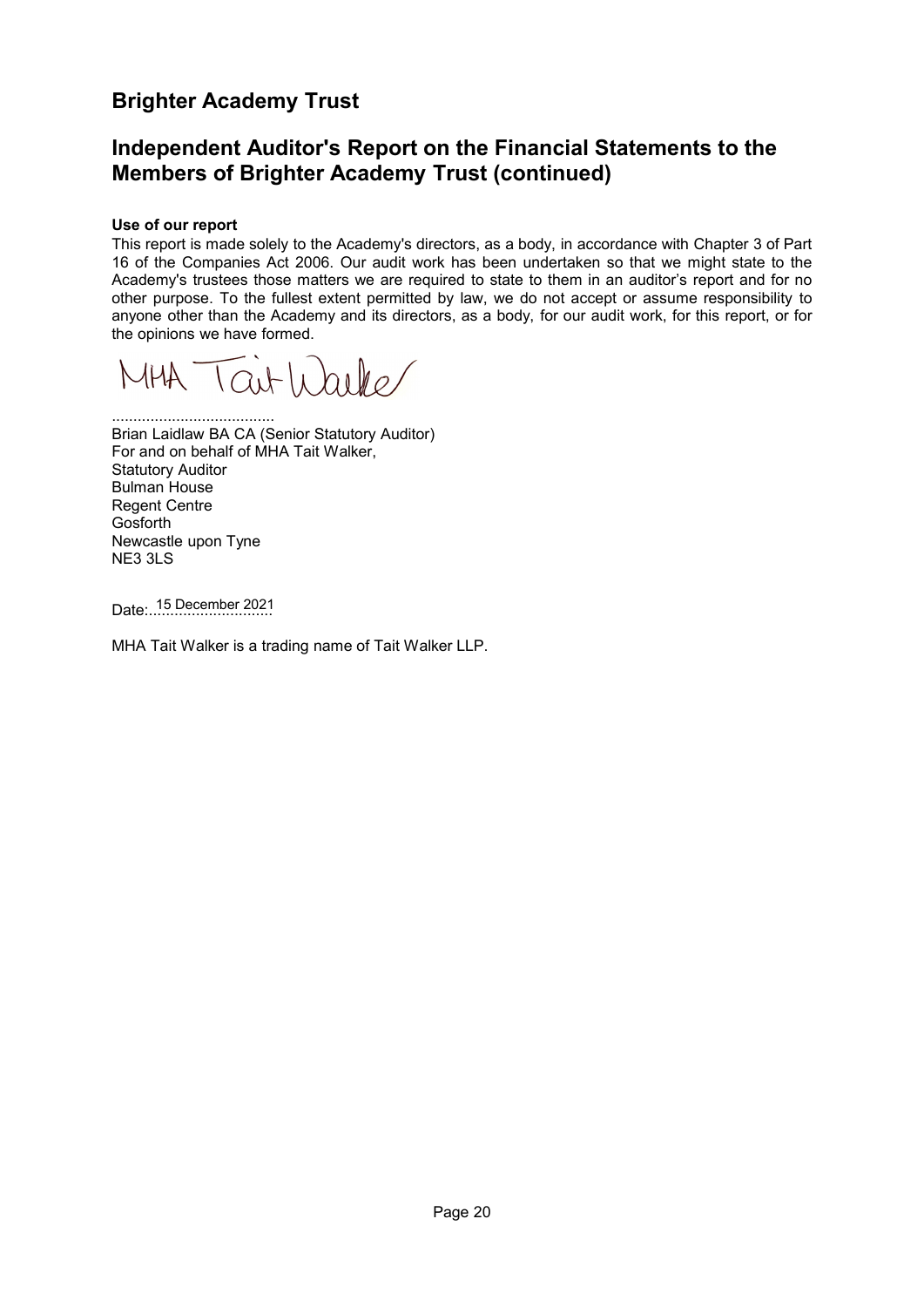### <span id="page-22-0"></span>**Independent Reporting Accountant's Assurance Report on Regularity to Brighter Academy Trust and the Education and Skills Funding Agency**

In accordance with the terms of our engagement letter dated 22 April 2021 and further to the requirements of the Education and Skills Funding Agency (ESFA) as included in the Academies Accounts Direction 2020 to 2021, we have carried out an engagement to obtain limited assurance about whether the expenditure disbursed and income received by Brighter Academy Trust during the period 1 September 2020 to 31 August 2021 have been applied to the purposes identified by Parliament and the financial transactions conform to the authorities which govern them.

#### **Respective responsibilities of the Governing Body's accounting officer and the reporting accountant**

The Accounting Officer is responsible, under the requirements of the Governing Body's funding agreement with the Secretary of State for Education dated 1 July 2013 and the Academies Financial Handbook extant from 1 September 2020, for ensuring that expenditure disbursed and income received is applied for the purposes intended by Parliament and the financial transactions conform to the authorities which govern them.

Our responsibilities for this engagement are established in the United Kingdom by our profession's ethical guidance and are to obtain limited assurance and report in accordance with our engagement letter and the requirements of the Academies Accounts Direction 2020 to 2021. We report to you whether anything has come to our attention in carrying out our work which suggests that in all material respects, expenditure disbursed and income received during the year from 1 September 2020 to 31 August 2021 have not been applied to purposes intended by Parliament or that the financial transactions do not conform to the authorities which govern them.

#### **Approach**

We conducted our engagement in accordance with the Framework and Guide for External Auditors and Reporting Accountant of Academy Trusts issued by ESFA. We performed a limited assurance engagement as defined in our engagement letter.

The objective of a limited assurance engagement is to perform such procedures as to obtain information and explanations in order to provide us with sufficient appropriate evidence to express a negative conclusion on regularity.

A limited assurance engagement is more limited in scope than a reasonable assurance engagement and consequently does not enable us to obtain assurance that we would become aware of all significant matters that might be identified in a reasonable assurance engagement. Accordingly, we do not express a positive opinion.

Our engagement includes examination, on a test basis, of evidence relevant to the regularity and propriety of the academy trust's income and expenditure.

The work undertaken to draw to our conclusion includes:

- Review of Governing Body and committee minutes;
- Review of annual Internal Assurance reports;
- Completion of self assessment questionnaire by Accounting Officer;
- Discussions with the Accounting Officer and finance team;
- Review documentation provided to Governors and Accounting Officer setting out responsibilities;
- Obtained formal letter of representation detailing the responsibilities of Governors;
- Review of payroll, purchases and expenses claims on a sample basis;
- Confirmation that the lines of delegation and limits set have been adhered to;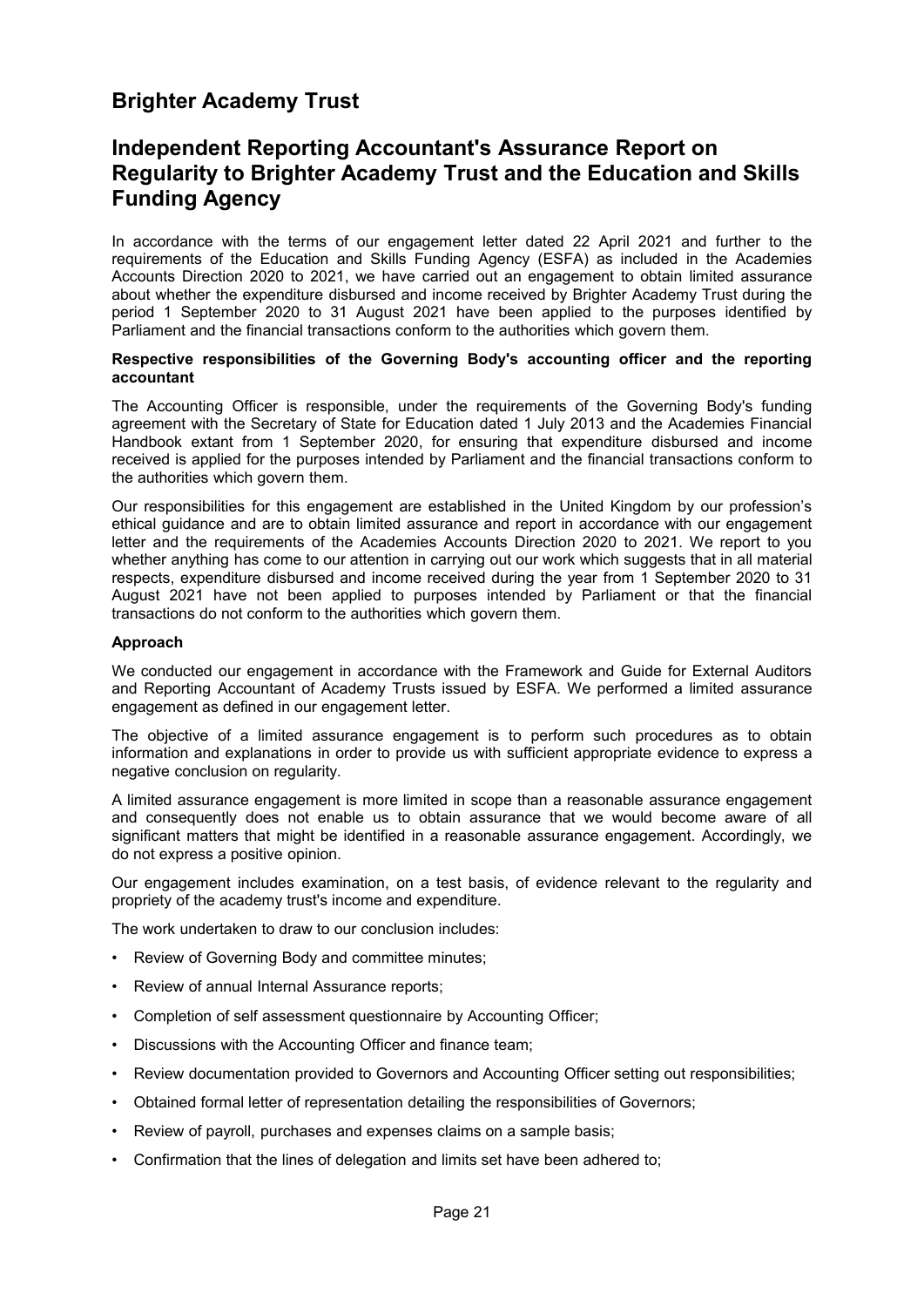### **Independent Reporting Accountant's Assurance Report on Regularity to Brighter Academy Trust and the Education and Skills Funding Agency (continued)**

- Evaluation of internal control procedures and reporting lines;
- Review cash payments for unusual transactions;
- Review of credit card transactions;
- Review of register of interests;
- Review related party transactions;
- Review of borrowing agreements;
- Review of land and building transactions;
- Review of potential and actual bad debts;
- Review an instance of gifts/hospitality to ensure in line with policy;
- Consideration of governance issues.

#### **Conclusion**

In the course of our work, nothing has come to our attention which suggests that in all material respects the expenditure disbursed and income received during the year from 1 September 2020 to 31 August 2021 has not been applied to purposes intended by Parliament and the financial transactions do not conform to the authorities which govern them.

This report is made solely to Brighter Academy Trust and the ESFA in accordance with the terms of our engagement letter. Our work has been undertaken so that we may state to Brighter Academy Trust and the ESFA those matters we are required to state in a report and for no other purpose. To the fullest extent permitted by law, we do not accept or assume responsibility to anyone other than Brighter Academy Trust and the ESFA, for our work, for this report, or for the conclusion we have formed.

MHA Taithaile/

...................................... MHA Tait Walker Chartered Accountants Bulman House Regent Centre **Gosforth** Newcastle upon Tyne NE3 3LS

Date:............................. 15 December 2021

MHA Tait Walker is a trading name of Tait Walker LLP.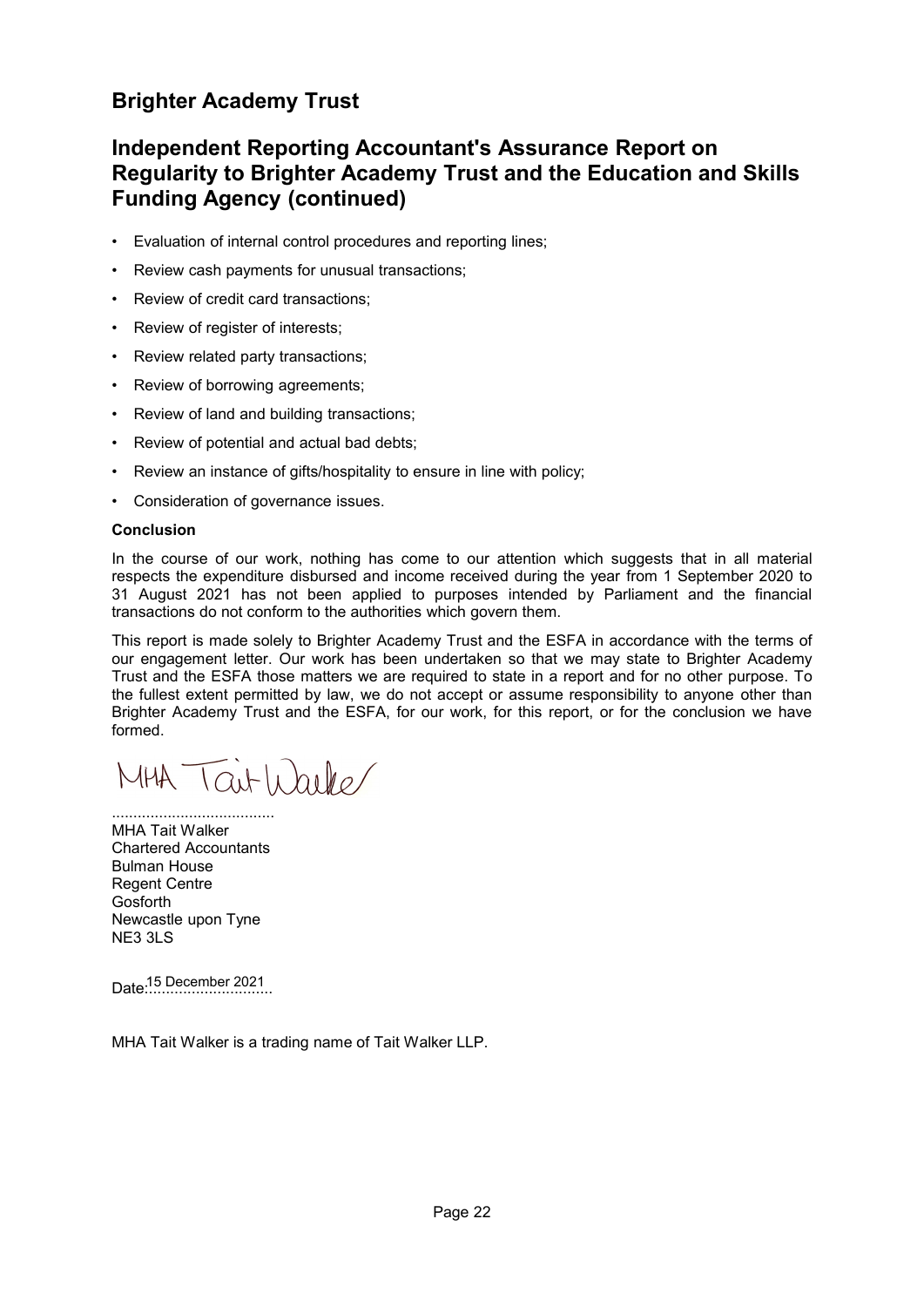## <span id="page-24-0"></span>**Statement of Financial Activities for the Year Ended 31 August 2021 (including Income and Expenditure Account)**

|                                                                                                             | <b>Note</b>    | <b>Unrestricted</b><br><b>Funds</b><br>£ 000 | <b>Restricted</b><br>General<br><b>Funds</b><br>£ 000 | <b>Restricted</b><br><b>Fixed Asset</b><br><b>Funds</b><br>£ 000 | Total<br>2021<br>£ 000 |
|-------------------------------------------------------------------------------------------------------------|----------------|----------------------------------------------|-------------------------------------------------------|------------------------------------------------------------------|------------------------|
| Income and endowments from:                                                                                 |                |                                              |                                                       |                                                                  |                        |
| Donations and capital<br>grants<br>Charitable activities:<br>Funding for the Academy<br>trust's educational | $\overline{2}$ |                                              |                                                       | (99)                                                             | (99)                   |
| operations                                                                                                  | 3              | 94                                           | 5,198                                                 |                                                                  | 5,292                  |
| Other trading activities                                                                                    | $\overline{4}$ | 131                                          |                                                       |                                                                  | 131                    |
| Total                                                                                                       |                | 225                                          | 5,198                                                 | (99)                                                             | 5,324                  |
| <b>Expenditure on:</b><br>Raising funds<br>Charitable activities:                                           | 5              | 66                                           |                                                       |                                                                  | 66                     |
| Academy trust educational<br>operations                                                                     | 6              | 231                                          | 5,499                                                 | 277                                                              | 6,007                  |
| Total                                                                                                       |                | 297                                          | 5,499                                                 | 277                                                              | 6,073                  |
| Net expenditure                                                                                             |                | (72)                                         | (301)                                                 | (376)                                                            | (749)                  |
| Other recognised gains<br>and losses<br>Actuarial gains/(losses) on<br>defined benefit pension<br>schemes   | 24             |                                              | 230                                                   |                                                                  | 230                    |
| Net movement in deficit                                                                                     |                | (72)                                         | (71)                                                  | (376)                                                            | (519)                  |
| <b>Reconciliation of funds</b>                                                                              |                |                                              |                                                       |                                                                  |                        |
| Total funds/(deficit) brought<br>forward at 1 September<br>2020                                             |                | 185                                          | (3,203)                                               | 6,511                                                            | 3,493                  |
| Total funds/(deficit) carried<br>forward at 31 August 2021                                                  |                | 113                                          | (3, 274)                                              | 6,135                                                            | 2,974                  |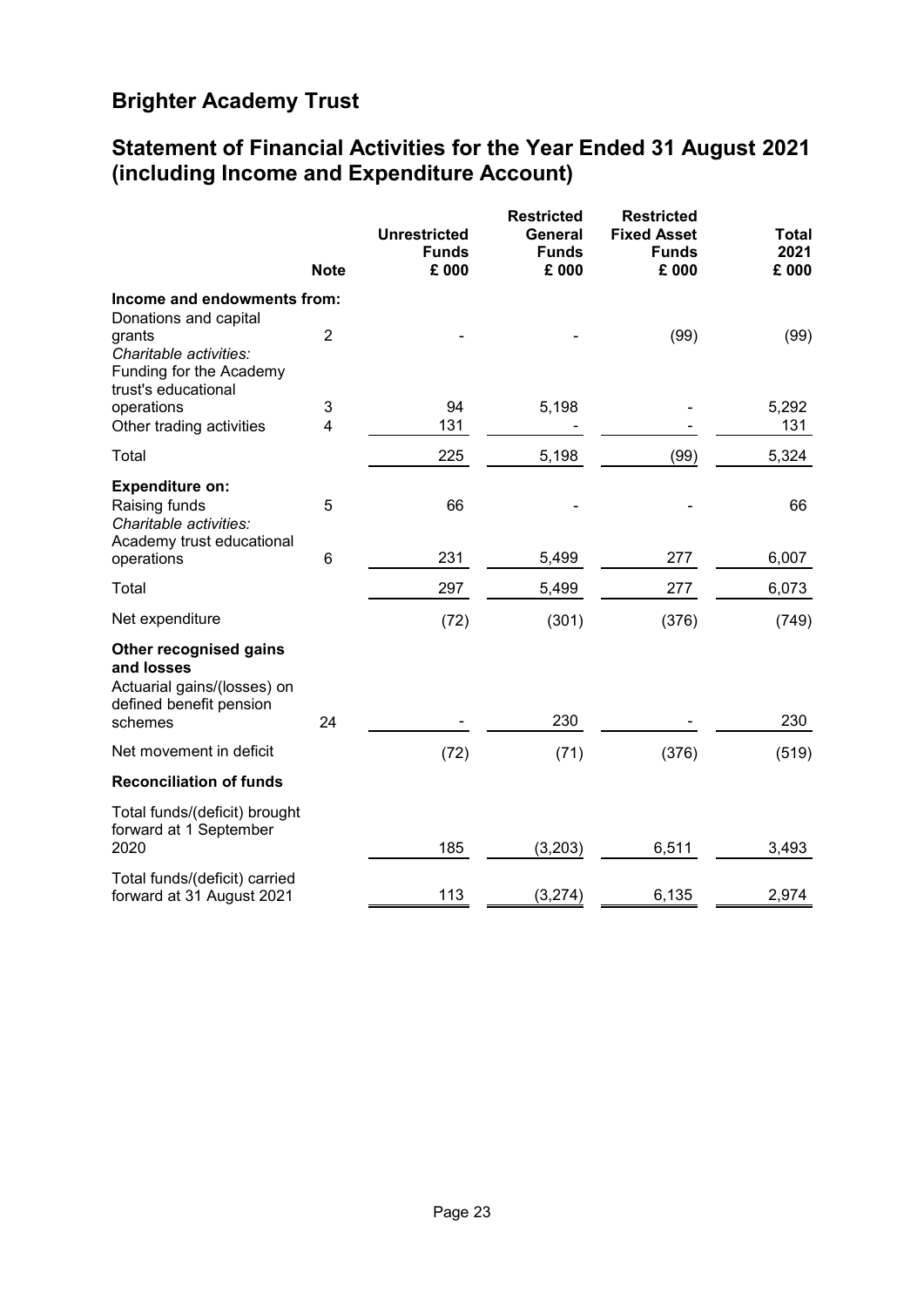## **Statement of Financial Activities for the Year Ended 31 August 2020 (including Income and Expenditure Account)**

|                                                                                                             | <b>Note</b>    | <b>Unrestricted</b><br><b>Funds</b><br>£ 000 | <b>Restricted</b><br><b>General</b><br><b>Funds</b><br>£ 000 | <b>Restricted</b><br><b>Fixed Asset</b><br><b>Funds</b><br>£ 000 | <b>Total</b><br>2020<br>£ 000 |
|-------------------------------------------------------------------------------------------------------------|----------------|----------------------------------------------|--------------------------------------------------------------|------------------------------------------------------------------|-------------------------------|
| Income and endowments from:                                                                                 |                |                                              |                                                              |                                                                  |                               |
| Donations and capital<br>grants<br>Charitable activities:<br>Funding for the Academy<br>trust's educational | $\overline{2}$ |                                              |                                                              | 630                                                              | 630                           |
| operations                                                                                                  | 3              | 97                                           | 4,960                                                        |                                                                  | 5,057                         |
| Other trading activities                                                                                    | 4              | 137                                          |                                                              |                                                                  | 137                           |
| Total                                                                                                       |                | 234                                          | 4,960                                                        | 630                                                              | 5,824                         |
| <b>Expenditure on:</b><br>Raising funds<br>Charitable activities:                                           | 5              | 67                                           |                                                              |                                                                  | 67                            |
| Academy trust educational<br>operations                                                                     | 6              | 185                                          | 5,156                                                        | 245                                                              | 5,586                         |
| Total                                                                                                       |                | 252                                          | 5,156                                                        | 245                                                              | 5,653                         |
| Net (expenditure)/income                                                                                    |                | (18)                                         | (196)                                                        | 385                                                              | 171                           |
| Other recognised gains<br>and losses<br>Actuarial gains/(losses) on<br>defined benefit pension<br>schemes   | 24             |                                              | (1, 312)                                                     |                                                                  | (1, 312)                      |
| Net movement in<br>(deficit)/funds                                                                          |                | (18)                                         | (1,508)                                                      | 385                                                              | (1, 141)                      |
| <b>Reconciliation of funds</b>                                                                              |                |                                              |                                                              |                                                                  |                               |
| Total funds/(deficit) brought<br>forward at 1 September<br>2019                                             |                | 203                                          | (1,695)                                                      | 6,126                                                            | 4,634                         |
| Total funds/(deficit) carried<br>forward at 31 August 2020                                                  |                | 185                                          | (3,203)                                                      | 6,511                                                            | 3,493                         |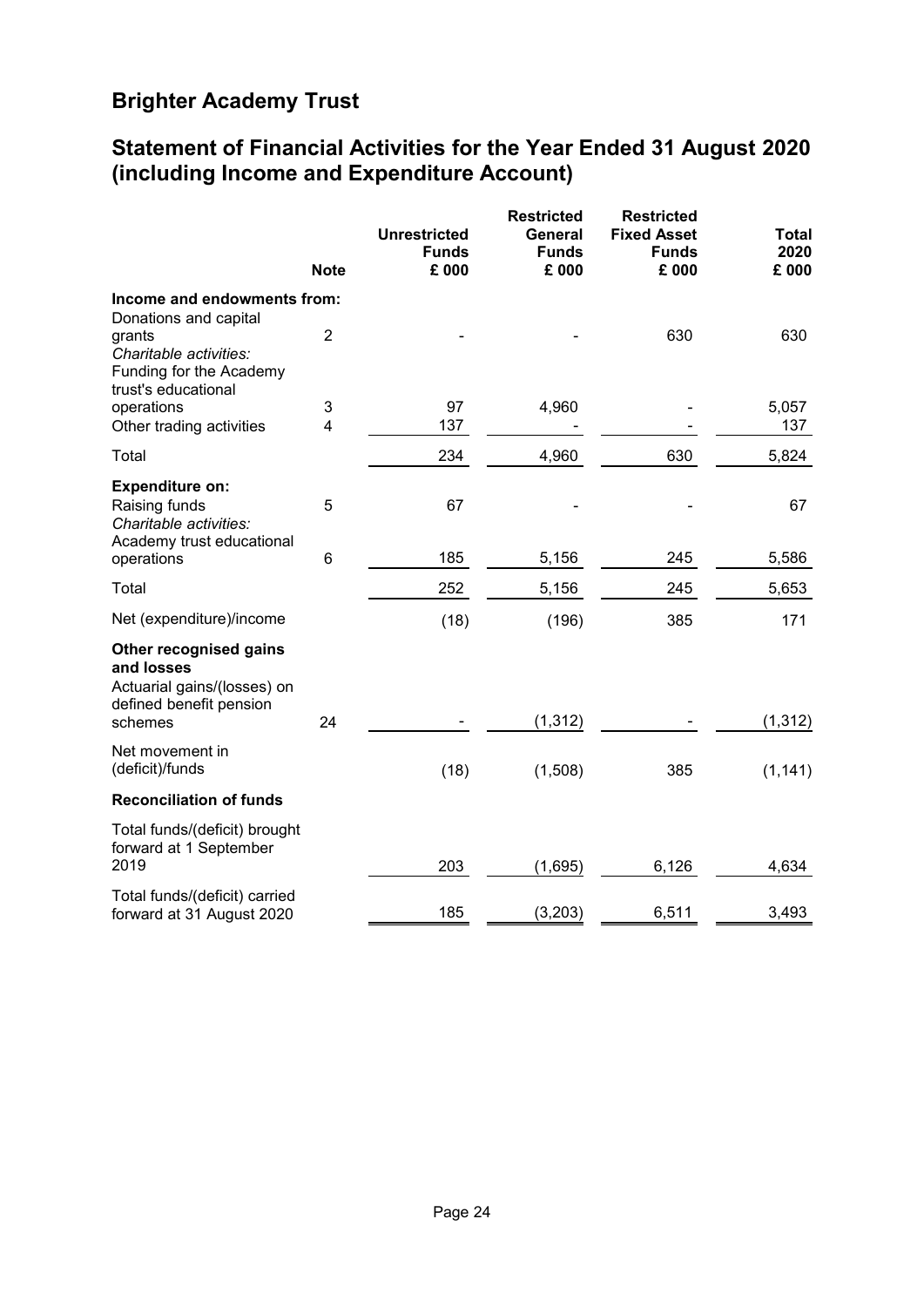### <span id="page-26-0"></span>**(Registration number: 08557883) Balance Sheet**

|                                                                                                             | <b>Note</b>    | 2021<br>£ 000            | 2020<br>£ 000           |
|-------------------------------------------------------------------------------------------------------------|----------------|--------------------------|-------------------------|
| <b>Fixed assets</b><br>Tangible assets                                                                      | 10             | 6,318                    | 6,255                   |
| <b>Current assets</b><br><b>Debtors</b><br>Cash at bank and in hand                                         | 11             | 258<br>465               | 831<br>330              |
|                                                                                                             |                | 723                      | 1,161                   |
| Creditors: Amounts falling due within one year                                                              | 12             | (420)                    | (434)                   |
| Net current assets                                                                                          |                | 303                      | 727                     |
| Total assets less current liabilities                                                                       |                | 6,621                    | 6,982                   |
| Creditors: Amounts falling due after more than one year                                                     | 13             | (134)                    | (149)                   |
| Net assets excluding pension liability                                                                      |                | 6,487                    | 6,833                   |
| Pension scheme liability                                                                                    | 24             | (3, 513)                 | (3,340)                 |
| Net assets including pension liability                                                                      |                | 2,974                    | 3,493                   |
| <b>Funds of the Academy:</b>                                                                                |                |                          |                         |
| <b>Restricted funds</b><br>Restricted income fund<br>Restricted fixed asset fund<br>Restricted pension fund | 14<br>14<br>14 | 239<br>6,135<br>(3, 513) | 137<br>6,511<br>(3,340) |
|                                                                                                             |                | 2,861                    | 3,308                   |
| <b>Unrestricted funds</b><br>Unrestricted income fund                                                       | 14             | 113                      | 185                     |
| <b>Total funds</b>                                                                                          |                | 2,974                    | 3,493                   |

The financial statements on pages [23](#page-24-0) to [47](#page-24-0) were approved by the directors, and authorised for issue on 9 December 2021 and signed on their behalf by:

......................................... A Eastick Trustee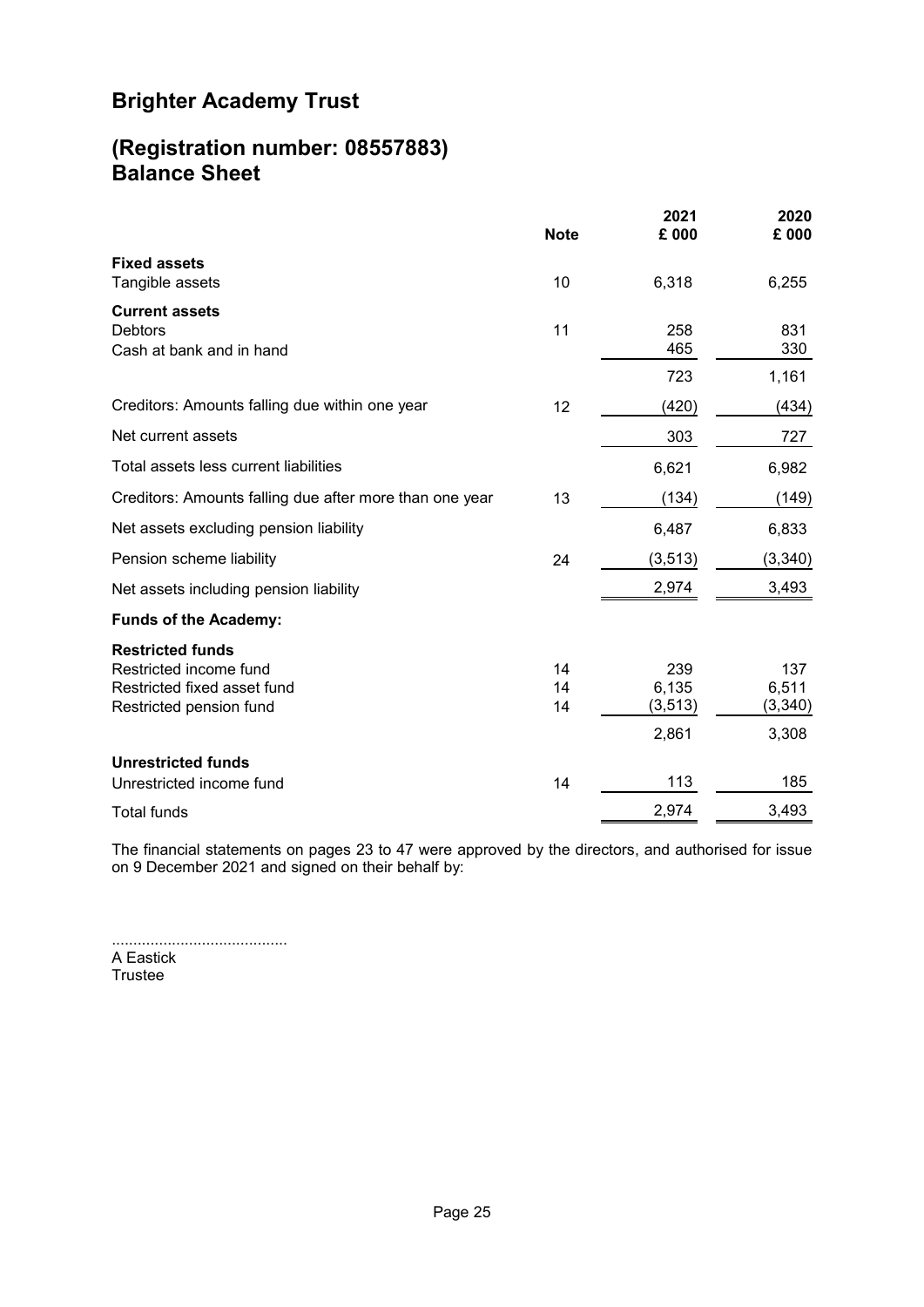# <span id="page-27-0"></span>**Statement of Cash Flows**

|                                                     | <b>Note</b> | 2021<br>£ 000 | 2020<br>£ 000 |
|-----------------------------------------------------|-------------|---------------|---------------|
| Cash flows from operating activities                |             |               |               |
| Net cash provided by (used in) operating activities | 18          | 744           | (375)         |
| Cash flows from investing activities                | 20          | (586)         | 321           |
| Cash flows from financing activities                | 19          | (23)          | (2)           |
| Change in cash and cash equivalents in the year     |             | 135           | (56)          |
| Cash and cash equivalents at 1 September            |             | 330           | 386           |
| Cash and cash equivalents at 31 August              | 21          | 465           | 330           |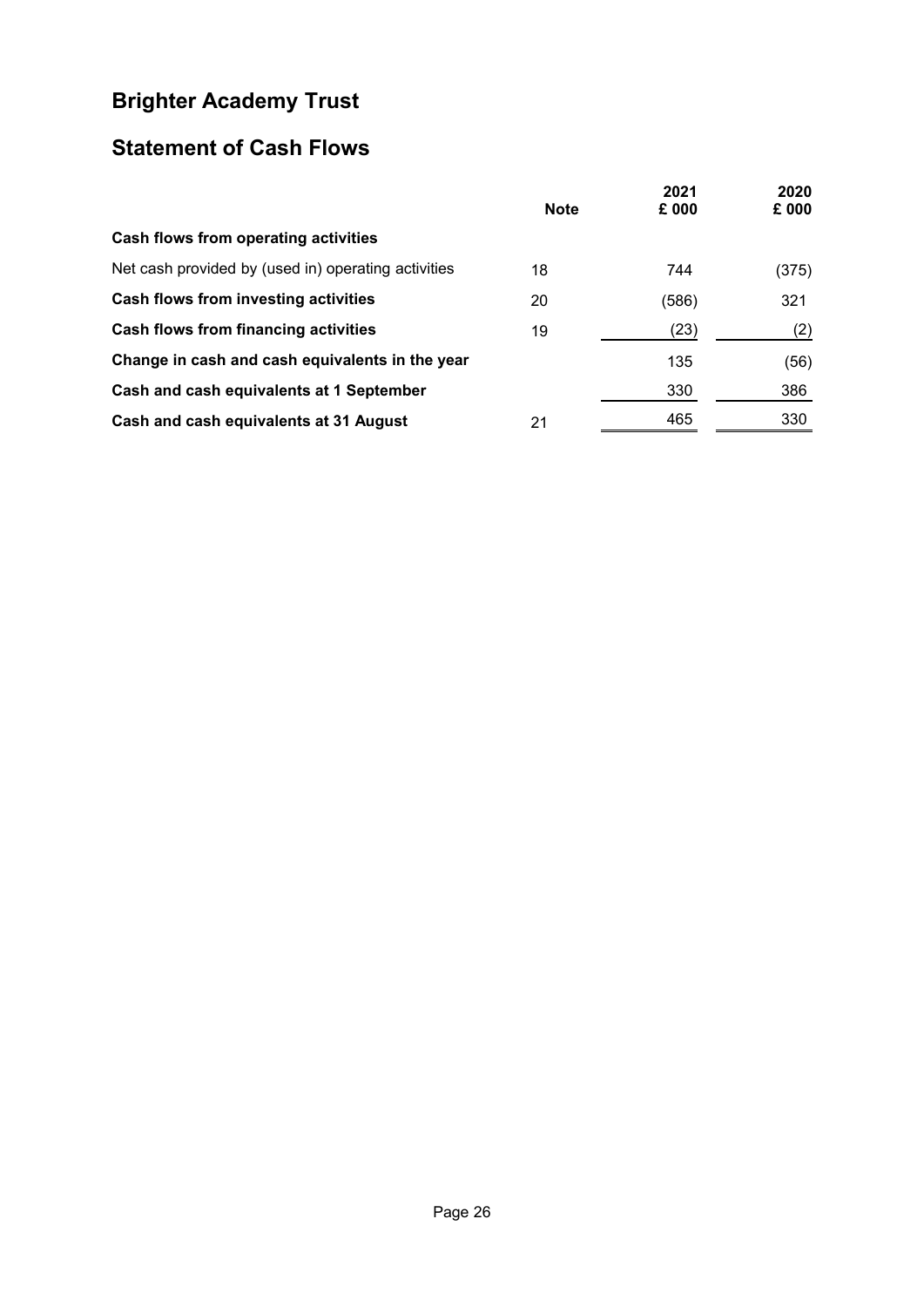### <span id="page-28-1"></span><span id="page-28-0"></span>**Notes to the Financial Statements for the Year Ended 31 August 2021**

#### **[1](#page-28-1) Accounting policies**

A summary of the principal accounting policies adopted (which have been applied consistently, except where noted), judgements and key sources of estimation uncertainty, is set out below.

#### **Basis of preparation**

The financial statements of the academy trust, which is a public benefit entity under FRS 102, have been prepared under the historical cost convention in accordance with the Financial Reporting Standard Applicable in the UK and Republic of Ireland (FRS 102), the Accounting and Reporting by Charities: Statement of Recommended Practice applicable to charities preparing their accounts in accordance with the Financial Reporting Standard applicable in the UK and Republic of Ireland (FRS 102) (Charities SORP 2019 (FRS 102)), the Academies Accounts Direction 2020 to 2021 issued by ESFA, the Charities Act 2011 and the Companies Act 2006.

These financial statements are prepared in sterling which is the functional currency of the entity.

#### **Going concern**

The directors assess whether the use of going concern is appropriate i.e. whether there are any material uncertainties related to events or conditions that may cast significant doubt on the ability of the company to continue as a going concern. The directors make this assessment in respect of a period of at least one year from the date of authorisation for issue of the financial statements and have concluded that the academy trust has adequate resources to continue in operational existence for the foreseeable future and there are no material uncertainties about the academy trust's ability to continue as a going concern, thus they continue to adopt the going concern basis of accounting in preparing the financial statements.

#### **Income**

All incoming resources are recognised when the academy trust has entitlement to the funds, the receipt is probable and the amount can be measured reliably.

#### **Grants**

Grants are included in the Statement of Financial Activities on a receivable basis. The balance of income received for specific purposes but not expended during the period is shown in the relevant funds on the balance sheet. Where income is received in advance of meeting any performance-related conditions there is not unconditional entitlement to the income and its recognition is deferred and included in creditors as deferred income until the performance-related conditions are met. Where entitlement occurs before income is received, the income is accrued.

General Annual Grant is recognised in full in the Statement of Financial Activities in the year for which it is receivable and any abatement in respect of the period is deducted from income and recognised as a liability.

Capital grants are recognised in full when there is an unconditional entitlement to the grant. Unspent amounts of capital grants are reflected in the balance sheet in the restricted fixed asset fund. Capital grants are spent on capital projects in line with the terms and conditions of the grant. Capital grants are recognised when there is entitlement and are not deferred over the life of the asset on which they are expended.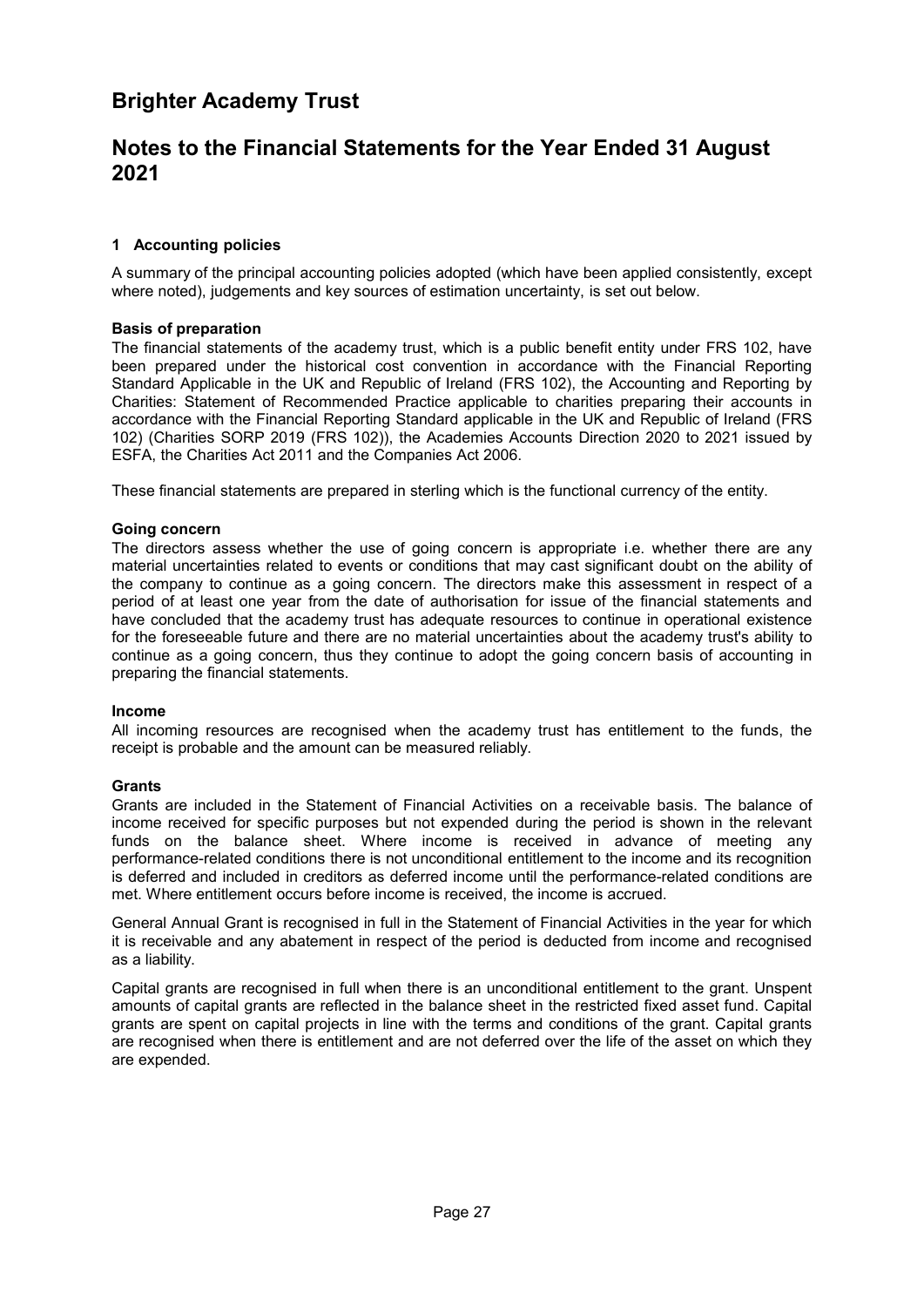### **Notes to the Financial Statements for the Year Ended 31 August 2021 (continued)**

#### **[1](#page-28-1) Accounting policies (continued)**

#### **Sponsorship income**

Sponsorship income provided to the academy trust which amounts to a donation is recognised in the Statement of Financial Activities in the period in which it is receivable (where there are no performance-related conditions), where the receipt is probable and it can be measured reliably.

#### **Donations**

Donations are recognised on a receivable basis (where there are no performance-related conditions) where the receipt is probable and the amount can be reliably measured.

#### **Other income**

Other income, including the hire of facilities, is recognised in the period it is receivable and to the extent the academy trust has provided the goods or services.

#### **Investment income**

Interest receivable is included in the statement of financial activities on an accruals basis.

#### **Donated goods, facilities and services**

Goods donated for resale are included at fair value, being the expected proceeds from sale less the expected costs of sale. If it is practical to assess the fair value at receipt, it is recognised in stock and 'Income from other trading activities'. Upon sale, the value of the stock is charged against 'Income from other trading activities' and the proceeds are recognised as 'Income from other trading activities'. Where it is impractical to fair value the items due to the volume of low value items they are not recognised in the financial statements until they are sold. This income is recognised within 'Income from other trading activities'.

Where the donated good is a fixed asset it is measured at fair value, unless it is impractical to measure this reliably, in which case the cost of the item to the donor should be used. The gain is recognised as income from donations and a corresponding amount is included in the appropriate fixed asset category and depreciated over the useful economic life in accordance with the academy trust's accounting policies.

#### **Expenditure**

Expenditure is recognised once there is a legal or constructive obligation to transfer economic benefit to a third party, it is probable that a transfer of economic benefits will be required in settlement and the amount of the obligation can be measured reliably. Expenditure is classified by activity. The costs of each activity are made up of the total of direct costs and shared costs, including support costs involved in undertaking each activity. Direct costs attributable to a single activity are allocated directly to that activity. Shared costs which contribute to more than one activity and support costs which are not attributable to a single activity are apportioned between those activities on a basis consistent with the use of resources. Central staff costs are allocated on the basis of time spent, and depreciation charges allocated on the portion of the asset's use.

All resources expended are inclusive of irrecoverable VAT.

#### **Expenditure on raising funds**

This includes all expenditure incurred by the academy trust to raise funds for its charitable purposes and includes costs of all fundraising activities events and non-charitable trading.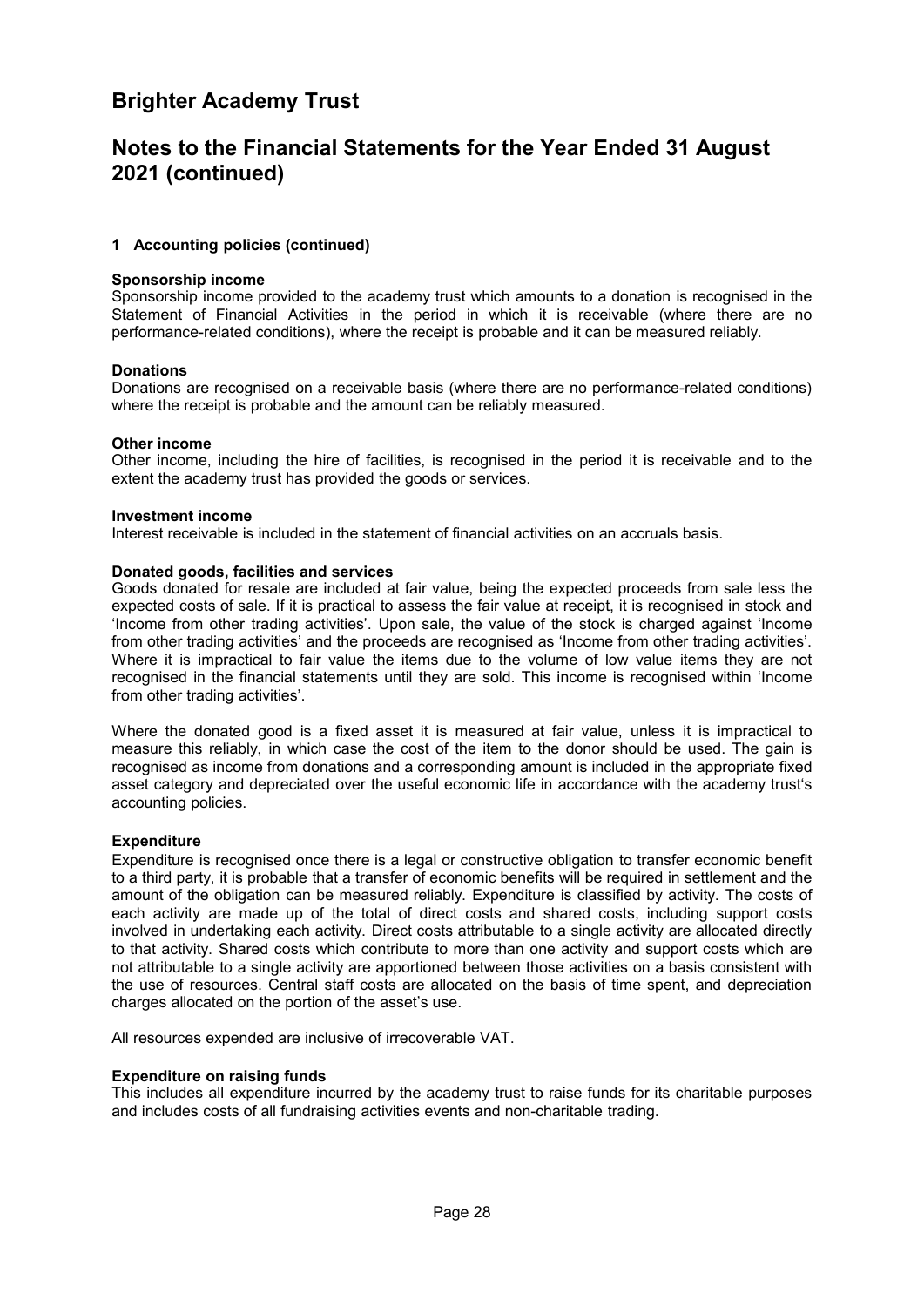### **Notes to the Financial Statements for the Year Ended 31 August 2021 (continued)**

#### **[1](#page-28-1) Accounting policies (continued)**

#### **Charitable activities**

These are costs incurred on the academy trust's educational operations, including support costs and costs relating to the governance of the academy trust apportioned to charitable activities.

#### **Tangible fixed assets**

Assets costing £1,000 (£250 for ICT equipment) or more are capitalised as tangible fixed assets and are carried at cost, net of depreciation and any provision for impairment.

Where tangible fixed assets have been acquired with the aid of specific grants, either from the government or from the private sector, they are included in the Balance Sheet at cost and depreciated over their expected useful economic life. Where there are specific conditions attached to the funding requiring the continued use of the asset, the related grants are credited to a restricted fixed asset fund in the Statement of Financial Activities and carried forward in the Balance Sheet. Depreciation on the relevant assets is charged directly to the restricted fixed asset fund in the Statement of Financial Activities.

Depreciation is provided on all tangible fixed assets other than freehold land, at rates calculated to write off the cost of each asset on a either a straight-line or reducing balance basis over its expected useful lives, per the table below.

Assets in the course of construction are included at cost. Depreciation on these assets is not charged until they are brought into use.

A review for impairment of a fixed asset is carried out if events or changes in circumstances indicate that the carrying value of any fixed asset may not be recoverable. Shortfalls between the carrying value of fixed assets and their recoverable amounts are recognised as impairments. Impairment losses are recognised in the Statement of Financial Activities.

Long leasehold buildings and modifications Computer equipment  $\qquad \qquad \qquad$  Straight line over 2-3 years Furniture & equipment The Straight line over 2-10 years Motor vehicles and minibuses **Straight line over 3 years** Straight line over 3 years

**Asset class Depreciation method and rate**

#### **Liabilities**

Liabilities are recognised when there is an obligation at the balance sheet date as a result of a past event, it is probable that a transfer of economic benefit will be required in settlement, and the amount of the settlement can be estimated reliably. Liabilities are recognised at the amount that the Academy Trust anticipates it will pay to settle the debt or the amount it has received as advanced payments for the goods or services it must provide.

#### **Provisions**

Provisions are recognised when the academy trust has an obligation at the reporting date as a result of a past event which it is probable will result in the transfer of economic benefits and the obligation can be estimated reliably.

Provisions are measured at the best estimate of the amounts required to settle the obligation. Where the effect of the time value of money is material, the provision is based on the present value of those amounts, discounted at the pre-tax discount rate that reflects the risks specific to the liability. The unwinding of the discount is recognised within interest payable and similar charges.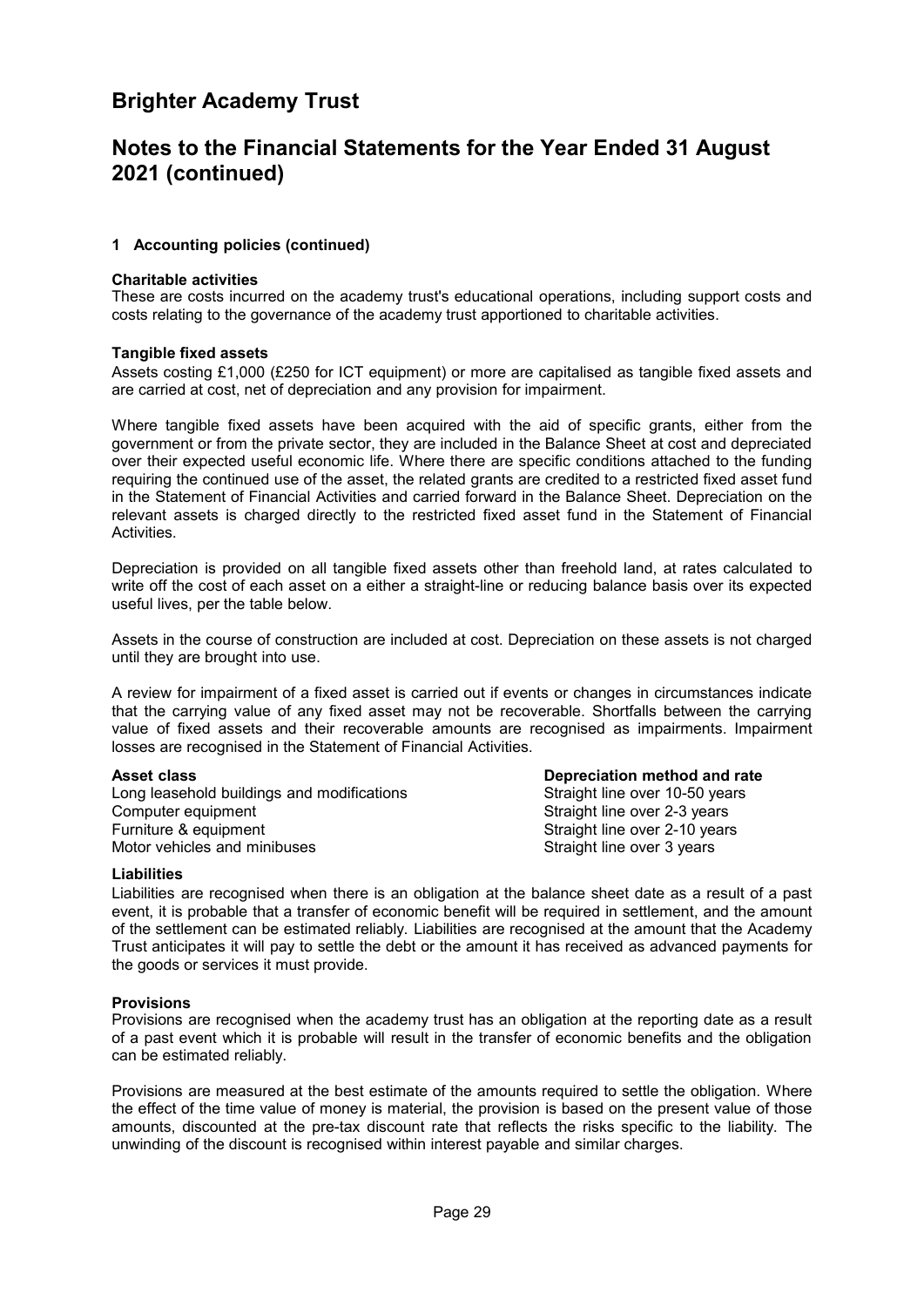### **Notes to the Financial Statements for the Year Ended 31 August 2021 (continued)**

#### **[1](#page-28-1) Accounting policies (continued)**

#### **Leased assets**

Rentals under operating leases are charged on a straight-line basis over the lease term.

#### **Salix loan**

The academy trust has obtained salix loans to fund capital projects. Payments are made twice a year over a period of 8 years. At the year end the outstanding balance on the loans are recognised as a liability.

#### **Financial Instruments**

The academy trust only holds basic financial instruments as defined in FRS 102. The financial assets and financial liabilities of the academy trust and their measurement basis are as follows:

Financial assets - trade and other debtors are basic financial instruments and are debt instruments measured at amortised cost as detailed in note 11. Prepayments are not financial instruments. Amounts due to the charity's wholly owned subsidiary are held at face value less any impairment.

Cash at bank - is classified as a basic financial instrument and is measured at face value.

Financial liabilities - trade creditors, accruals and other creditors are financial instruments, and are measured at amortised cost as detailed in note 12. Taxation and social security are not included in the financial instruments disclosure definition. Deferred income is not deemed to be a financial liability, as the cash settlement has already taken place and there is an obligation to deliver services rather than cash or another financial instrument. Amounts due to charity's wholly owned subsidiary are held at face value less any impairment.

#### **Taxation**

The academy trust is considered to pass the tests set out in Paragraph 1 Schedule 6 of the Finance Act 2010 and therefore it meets the definition of a charitable company for UK corporation tax purposes.

Accordingly, the academy trust is potentially exempt from taxation in respect of income or capital gains received within categories covered by Part 11 Chapter 3 of the Corporation Tax Act 2010 or Section 256 of the Taxation of Chargeable Gains Act 1992, to the extent that such income or gains are applied exclusively to charitable purposes.

#### **Pension benefits**

Retirement benefits to employees of the academy trust are provided by the Teachers' Pension Scheme ('TPS') and the Local Government Pension Scheme ('LGPS'). These are defined benefit schemes. The TPS is an unfunded scheme and contributions are calculated so as to spread the cost of pensions over employees' working lives with the academy trust in such a way that the pension cost is a substantially level percentage of current and future pensionable payroll. The contributions are determined by the Government Actuary on the basis of quadrennial valuations using a prospective unit credit method. TPS is an unfunded multi-employer scheme with no underlying assets to assign between employers. Consequently, the TPS is treated as a defined contribution scheme for accounting purposes and the contributions recognised in the period to which they relate.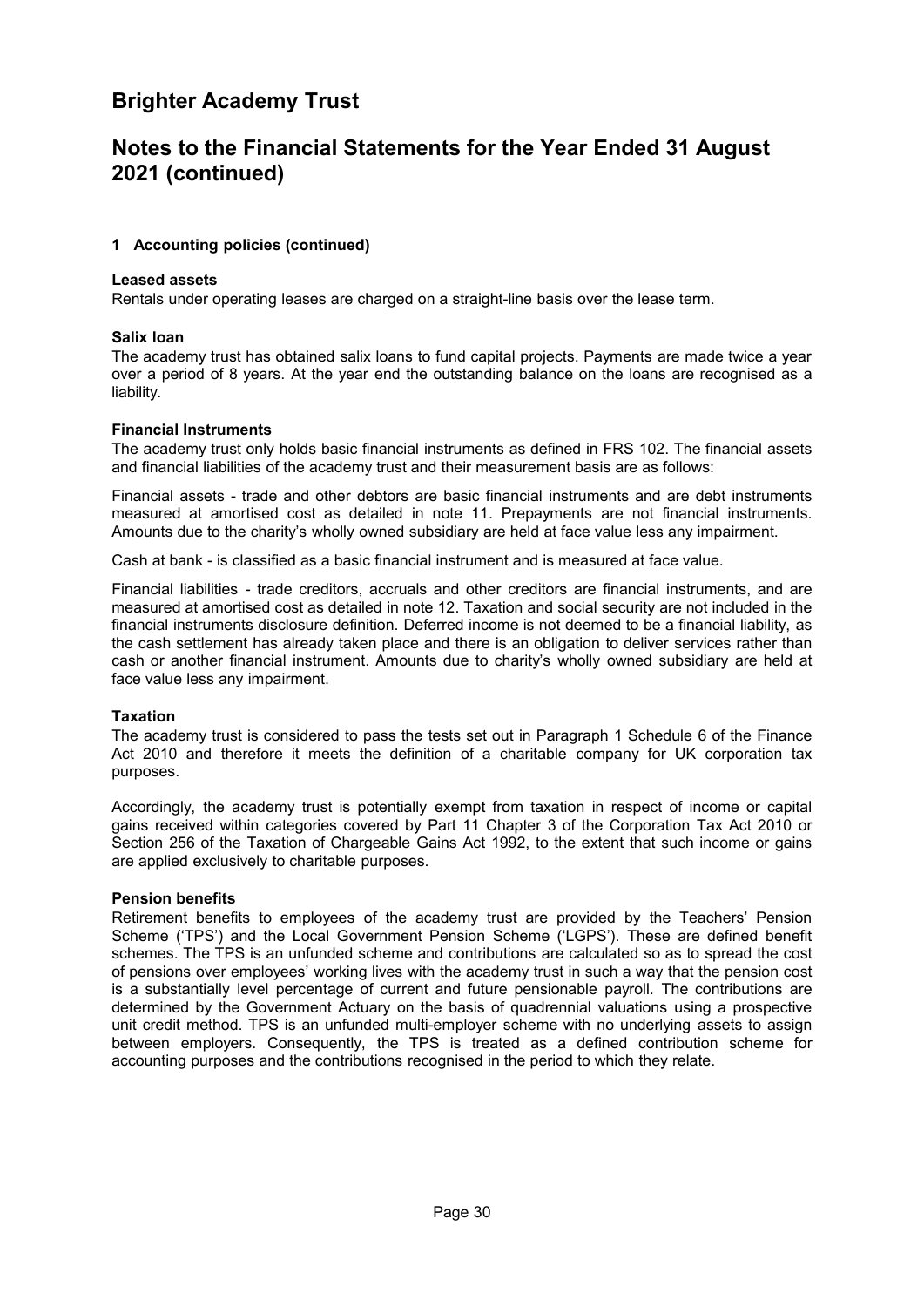### **Notes to the Financial Statements for the Year Ended 31 August 2021 (continued)**

#### **[1](#page-28-1) Accounting policies (continued)**

The LGPS is a funded multi-employer scheme and the assets are held separately from those of the academy trust in separate trustee-administered funds. Pension scheme assets are measured at fair value and liabilities are measured on an actuarial basis using the projected unit credit method and discounted at a rate equivalent to the current rate of return on a high quality corporate bond of equivalent term and currency to the liabilities. The actuarial valuations are obtained at least triennially and are updated at each balance sheet date. The amounts charged to operating surplus are the current service costs and the costs of scheme introductions, benefit changes, settlements and curtailments. They are included as part of staff costs as incurred. Net interest on the net defined benefit liability/asset is also recognised in the Statement of Financial Activities and comprises the interest cost on the defined benefit obligation and interest income on the scheme assets, calculated by multiplying the fair value of the scheme assets at the beginning of the period by the rate used to discount the benefit obligations. The difference between the interest income on the scheme assets and the actual return on the scheme assets is recognised in other recognised gains and losses.

Actuarial gains and losses are recognised immediately in other recognised gains and losses.

#### **Fund accounting**

Unrestricted income funds represent those resources which may be used towards meeting any of the charitable objects of the academy trust at the discretion of the directors.

Restricted fixed asset funds are resources which are to be applied to specific capital purposes imposed by funders where the asset acquired or created is held for a specific purpose.

Restricted general funds comprise all other restricted funds received with restrictions imposed by the funder/donor and include grants from Education Skills and Funding Agency and the Department for Education Group.

#### **Critical accounting estimates and areas of judgement**

Estimates and judgements are continually evaluated and are based on historical experience and other factors, including expectations of future events that are believed to be reasonable under the circumstances.

#### **Critical accounting estimates and assumptions**

The academy trust makes estimates and assumptions concerning the future. The resulting accounting estimates and assumptions will, by definition, seldom equal the related actual results. The estimates and assumptions that have a significant risk of causing a material adjustment to the carrying amounts of assets and liabilities within the next financial year are discussed below.

#### Local Government Pension Scheme

The present value of the Local Government Pension Scheme defined benefit liability depends on a number of factors that are determined on an actuarial basis using a variety of assumptions. The assumptions used in determining the net cost (income) for pensions include the discount rate. Any changes in these assumptions, which are disclosed in note 24, will impact the carrying amount of the pension liability. Furthermore a roll forward approach which projects results from the latest full actuarial valuation performed at 31 March 2019 has been used by the actuary in valuing the pensions liability at 31 August 2021. Any differences between the figures derived from the roll forward approach and a full actuarial valuation would impact on the carrying amount of the pension liability.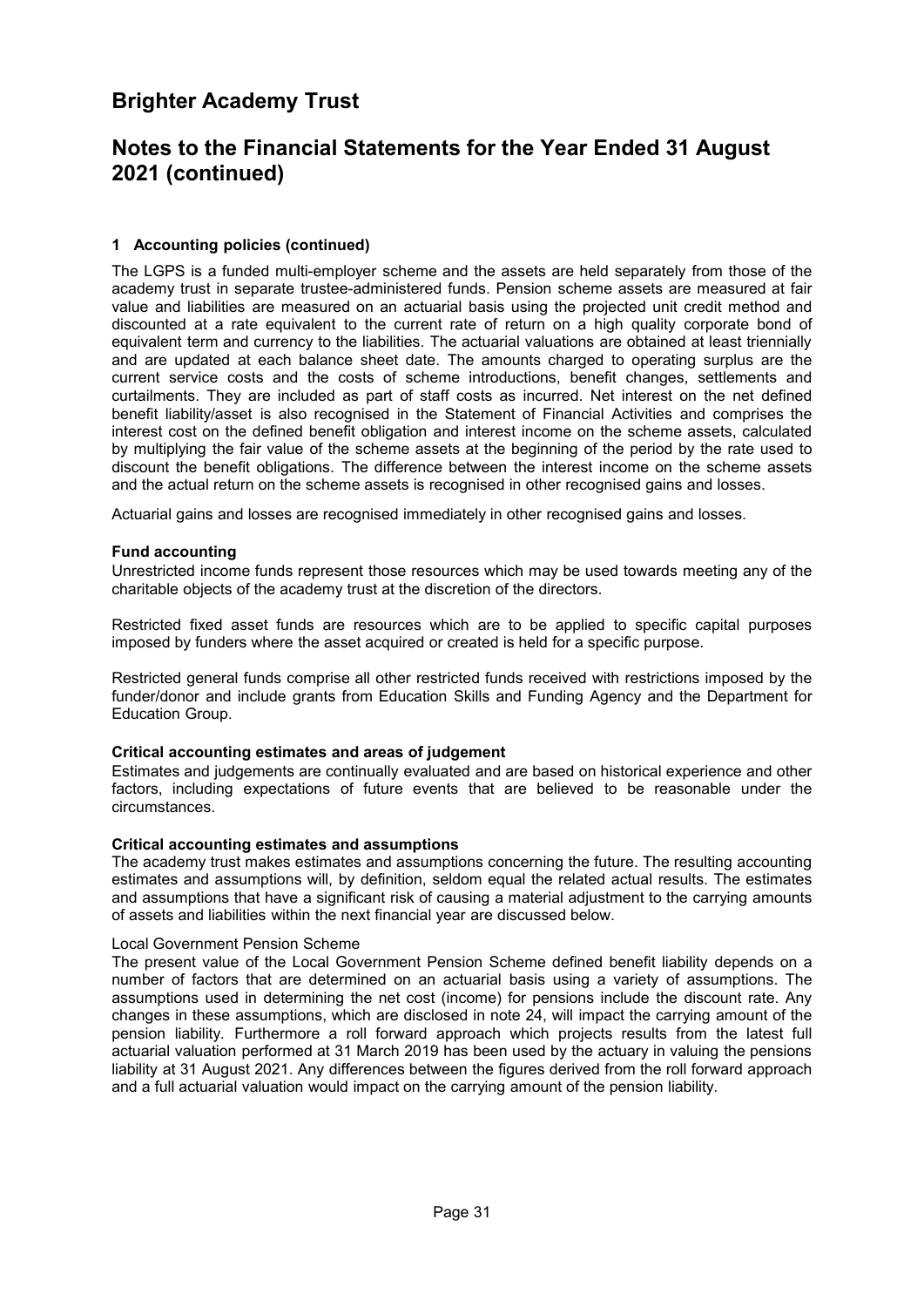### **Notes to the Financial Statements for the Year Ended 31 August 2021 (continued)**

#### **[1](#page-28-1) Accounting policies (continued)**

Depreciation

The academy trust has made an estimate of the useful lives of the tangible fixed assets. The estimation requires the company to consider how long the asset is likely to be useful and charge the cost of the tangible fixed asset over its life to the Statement of Financial Activities. The charge for the current year was £277,000 (2020 - £245,000).

#### **Critical areas of judgement**

Accounting estimates and assumptions are made concerning the future and, by their nature, will rarely equal the related actual outcome. The key assumptions and other sources of estimation uncertainty that have a significant risk of causing a material adjustment to the carrying amounts of assets and liabilities within the next financial year are as follows:

#### Assessing indicator of impairment.

<span id="page-33-0"></span>In assessing whether there have been any indicators of impairment of assets the trustees have considered both external and internal sources of information such as market conditions, counterparty credit ratings and experience of recoverability. There have been no indicators of impairment identified during the current financial year.

#### **[2](#page-33-0) Donations and capital grants**

|                                                        | <b>Unrestricted</b><br>funds<br>£ 000 | <b>Restricted</b><br>funds<br>£ 000 | <b>Restricted</b><br>fixed asset<br>funds<br>£ 000 | Total<br>2021<br>£ 000 | <b>Total</b><br>2020<br>£ 000 |
|--------------------------------------------------------|---------------------------------------|-------------------------------------|----------------------------------------------------|------------------------|-------------------------------|
| Capital grants<br>Donations - local<br>authority asset |                                       |                                     | (246)                                              | (246)                  | 630                           |
| transfer<br>Donated fixed                              |                                       |                                     | 67                                                 | 67                     |                               |
| assets                                                 |                                       |                                     | 80                                                 | 80                     |                               |
|                                                        |                                       |                                     | (99)                                               | (99)                   | 630                           |
|                                                        | <b>Unrestricted</b><br>funds<br>£ 000 | <b>Restricted</b><br>funds<br>£ 000 | <b>Restricted</b><br>fixed asset<br>funds<br>£ 000 | Total<br>2020<br>£ 000 |                               |
| <b>Total 2020</b>                                      |                                       |                                     | 630                                                | 630                    |                               |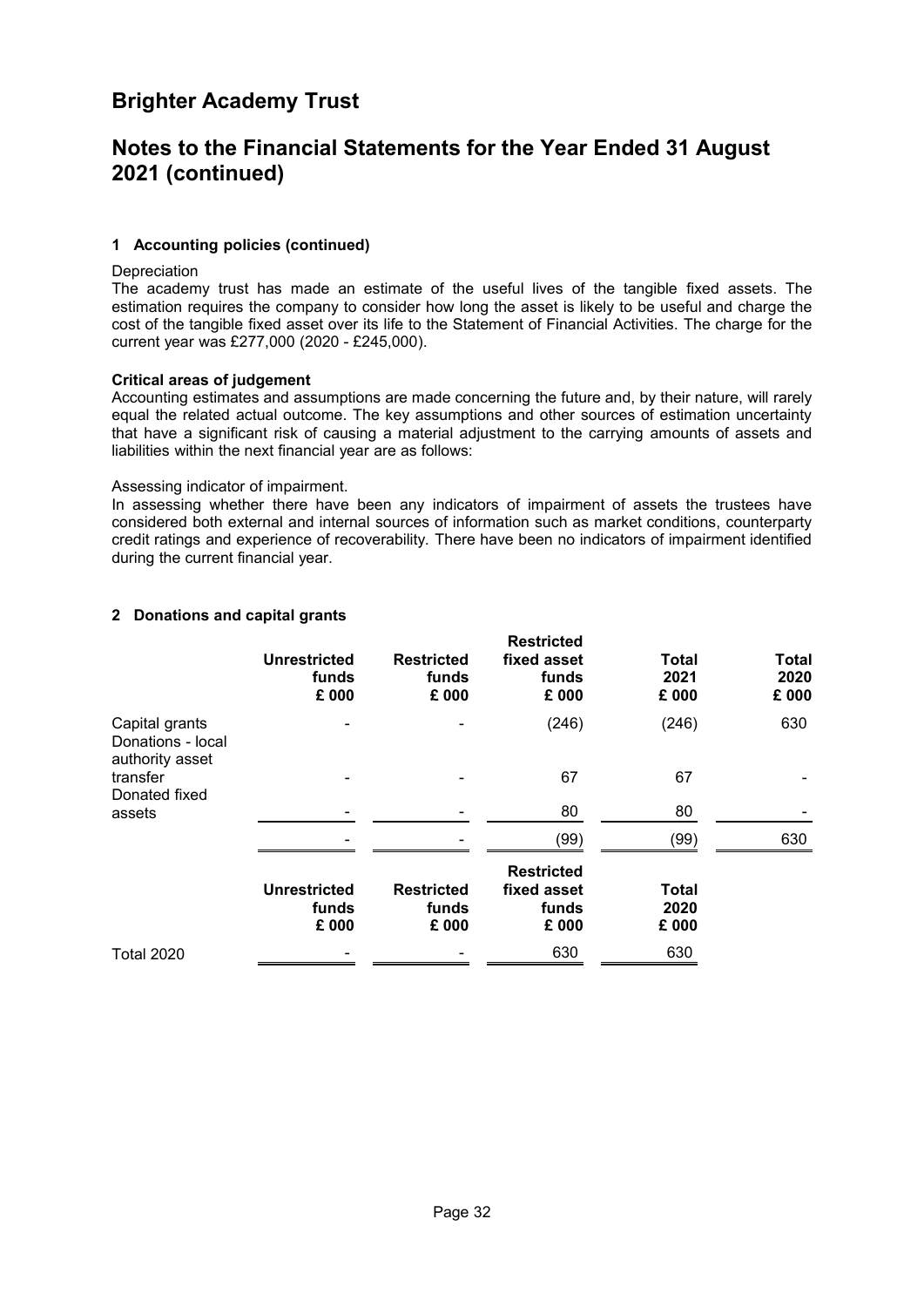### <span id="page-34-0"></span>**Notes to the Financial Statements for the Year Ended 31 August 2021 (continued)**

### **[3](#page-34-0) Funding for the Academy Trust's educational operations**

|                                                                                              | <b>Unrestricted</b><br>funds<br>£ 000 | <b>Restricted</b><br>funds<br>£ 000 | <b>Restricted</b><br>fixed asset<br>funds<br>£ 000 | <b>Total</b><br>2021<br>£ 000 | <b>Total</b><br>2020<br>£ 000 |
|----------------------------------------------------------------------------------------------|---------------------------------------|-------------------------------------|----------------------------------------------------|-------------------------------|-------------------------------|
| <b>DfE/ESFA</b><br>revenue grants                                                            |                                       |                                     |                                                    |                               |                               |
| <b>General Annual</b><br><b>Grant GAG</b><br><b>Other ESFA</b>                               |                                       | 4,320                               |                                                    | 4,320                         | 4,232                         |
| Group grants                                                                                 |                                       | 653                                 |                                                    | 653                           | 568                           |
|                                                                                              |                                       | 4,973                               |                                                    | 4,973                         | 4,800                         |
| <b>Other</b><br>government<br>grants<br>Local authority                                      |                                       |                                     |                                                    |                               |                               |
| grants                                                                                       |                                       | 139                                 |                                                    | 139                           | 148                           |
|                                                                                              |                                       | 139                                 |                                                    | 139                           | 148                           |
| COVID-19<br>additional<br>funding<br>(DfE/ESFA)<br>Catch-up<br>Premium                       |                                       | 25<br>25                            |                                                    | 25<br>25                      |                               |
| COVID-19<br>additional<br>funding<br>(non-DfE/ESFA)<br>Coronavirus<br>exceptional<br>support |                                       |                                     |                                                    |                               | 12                            |
| Other Coronavirus<br>funding                                                                 |                                       | 35                                  |                                                    | 35                            |                               |
|                                                                                              |                                       | 35                                  |                                                    | 35                            | 12                            |
| Non-government<br>grants and other<br>income                                                 |                                       |                                     |                                                    |                               |                               |
| Other income                                                                                 | 94                                    | 26                                  |                                                    | 120                           | 97                            |
| <b>Total grants</b>                                                                          | 94                                    | 5,198                               |                                                    | 5,292                         | 5,057                         |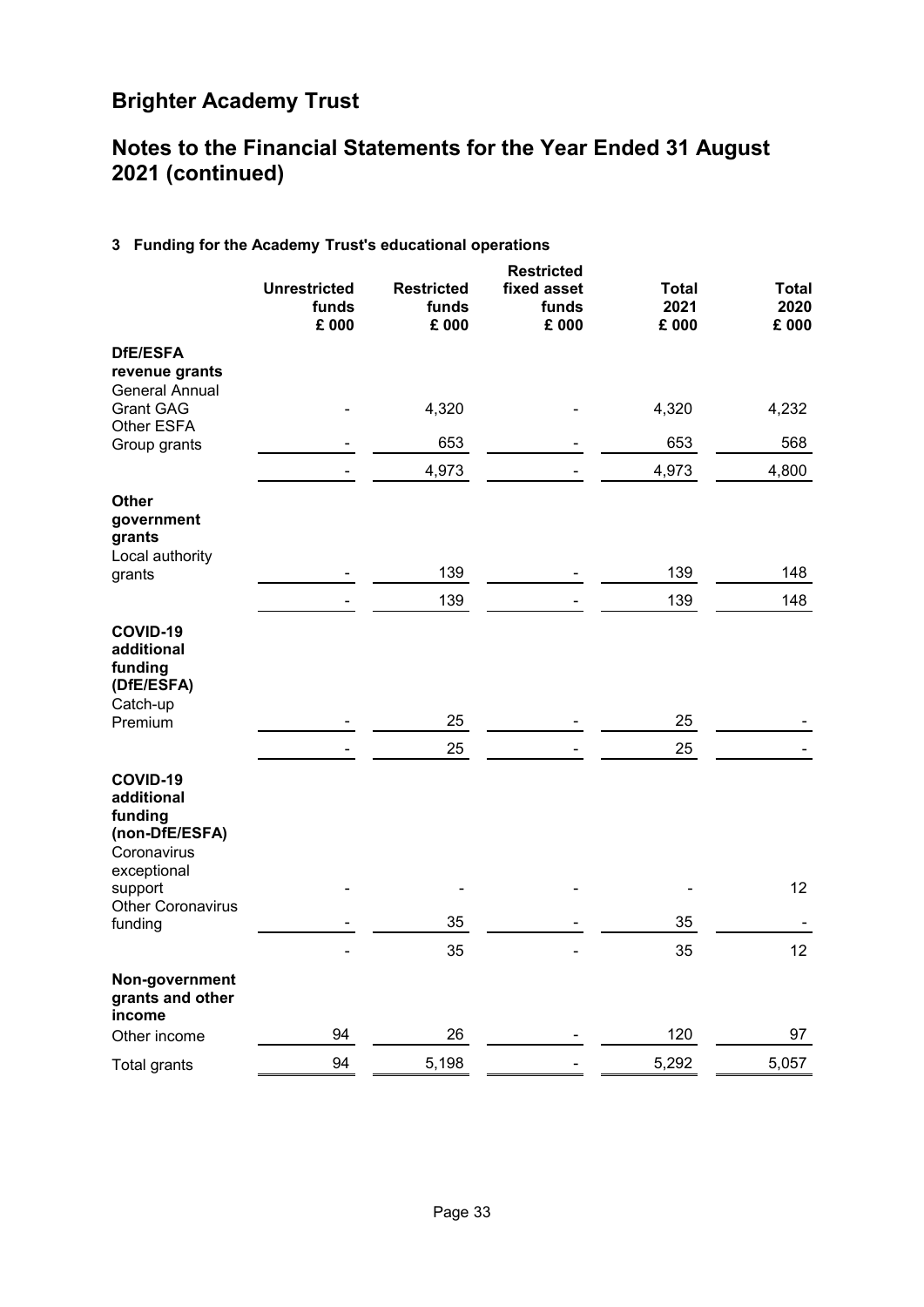### **Notes to the Financial Statements for the Year Ended 31 August 2021 (continued)**

#### **[3](#page-34-0) Funding for the Academy Trust's educational operations (continued)**

|                   |                     | <b>Restricted</b> |                          |               |  |  |  |  |
|-------------------|---------------------|-------------------|--------------------------|---------------|--|--|--|--|
|                   | <b>Unrestricted</b> | <b>Restricted</b> | fixed asset              | Total         |  |  |  |  |
|                   | funds<br>£ 000      | funds<br>£ 000    | funds<br>£ 000           | 2020<br>£ 000 |  |  |  |  |
| <b>Total 2020</b> | 97                  | 4.960             | $\overline{\phantom{0}}$ | 5.057         |  |  |  |  |

The academy trust has been eligible to claim additional funding in year from government support schemes in response to the coronavirus outbreak. The funding received is shown above under "exceptional government funding."

The funding received for coronavirus exceptional support covers £59,654 of Mass Testing income and Covid catch up premium. The associated costs are included in note 6 below as appropriate.

|                                   | 2021<br>£ 000 | 2020<br>£ 000 |
|-----------------------------------|---------------|---------------|
| <b>Other DfE/ESFA Grants</b>      |               |               |
| Rates reclaim                     | 21            | 21            |
| Pupil Premium and Service Premium | 281           | 267           |
| Other                             | 351           | 280           |
|                                   | 653           | 568           |

#### <span id="page-35-0"></span>**[4](#page-35-0) Other trading activities**

| Hire of facilities<br>Other income | <b>Unrestricted</b><br>funds<br>£ 000<br>59<br>72 | <b>Restricted</b><br>funds<br>£ 000 | <b>Restricted</b><br>fixed asset<br>funds<br>£ 000 | Total<br>2021<br>£ 000<br>59<br>72 | <b>Total</b><br>2020<br>£ 000<br>61<br>76 |
|------------------------------------|---------------------------------------------------|-------------------------------------|----------------------------------------------------|------------------------------------|-------------------------------------------|
|                                    | 131                                               |                                     |                                                    | 131                                | 137                                       |
|                                    | <b>Unrestricted</b><br>funds<br>£ 000             | <b>Restricted</b><br>funds<br>£ 000 | <b>Restricted</b><br>fixed asset<br>funds<br>£ 000 | <b>Total</b><br>2020<br>£ 000      |                                           |
| <b>Total 2020</b>                  | 137                                               |                                     |                                                    | 137                                |                                           |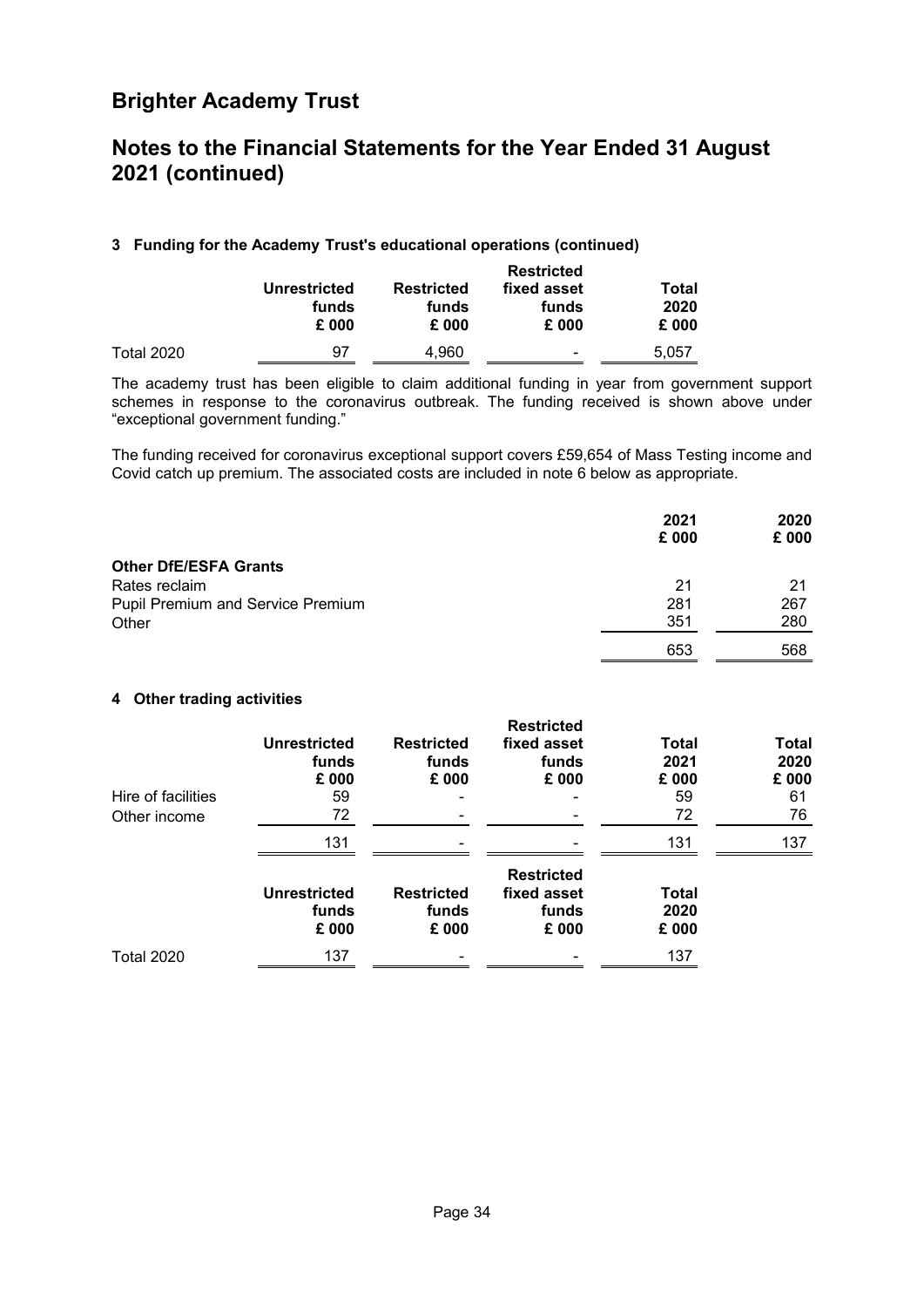### <span id="page-36-0"></span>**Notes to the Financial Statements for the Year Ended 31 August 2021 (continued)**

**[5](#page-36-0) Expenditure**

|                                                                            |                             | <b>Non Pay Expenditure</b> |                             |                               |                               |
|----------------------------------------------------------------------------|-----------------------------|----------------------------|-----------------------------|-------------------------------|-------------------------------|
| Expenditure on                                                             | <b>Staff costs</b><br>£ 000 | <b>Premises</b><br>£ 000   | <b>Other costs</b><br>£ 000 | <b>Total</b><br>2021<br>£ 000 | <b>Total</b><br>2020<br>£ 000 |
| raising funds                                                              |                             |                            | 66                          | 66                            | 67                            |
| Academy's<br>educational<br>operations                                     |                             |                            |                             |                               |                               |
| Direct costs<br>Allocated support                                          | 3,627                       | 277                        | 164                         | 4,068                         | 3,914                         |
| costs                                                                      | 1,179                       | 231                        | 529                         | 1,939                         | 1,672                         |
|                                                                            | 4,806                       | 508                        | 759                         | 6,073                         | 5,653                         |
|                                                                            |                             |                            | <b>Non Pay Expenditure</b>  |                               |                               |
|                                                                            | <b>Staff costs</b><br>£ 000 | <b>Premises</b><br>£ 000   | <b>Other costs</b><br>£ 000 | <b>Total</b><br>2020<br>£ 000 |                               |
| <b>Total 2020</b>                                                          | 4,494                       | 477                        | 682                         | 5,653                         |                               |
| Net income/(expenditure) for the year includes:                            |                             |                            |                             | 2021<br>£ 000                 | 2020<br>£ 000                 |
| Operating lease rentals<br>Depreciation<br>Fees payable to auditor - audit |                             |                            |                             | 10<br>277<br>8                | 17<br>245<br>8                |
| Fees payable to auditor - other audit services                             |                             |                            |                             | $\overline{2}$                | $\overline{2}$                |
| <b>Charitable activities</b><br>6                                          |                             |                            |                             |                               |                               |
|                                                                            | $\sim$ $\sim$               |                            |                             | 2021<br>£ 000<br>$\sim$       | 2020<br>£ 000                 |

<span id="page-36-1"></span>

|                                        | ZUZ I | ZUZU  |
|----------------------------------------|-------|-------|
|                                        | £ 000 | £ 000 |
| Direct costs - educational operations  | 4.068 | 3.914 |
| Support costs - educational operations | 1.939 | 1.672 |
|                                        | 6.007 | 5.586 |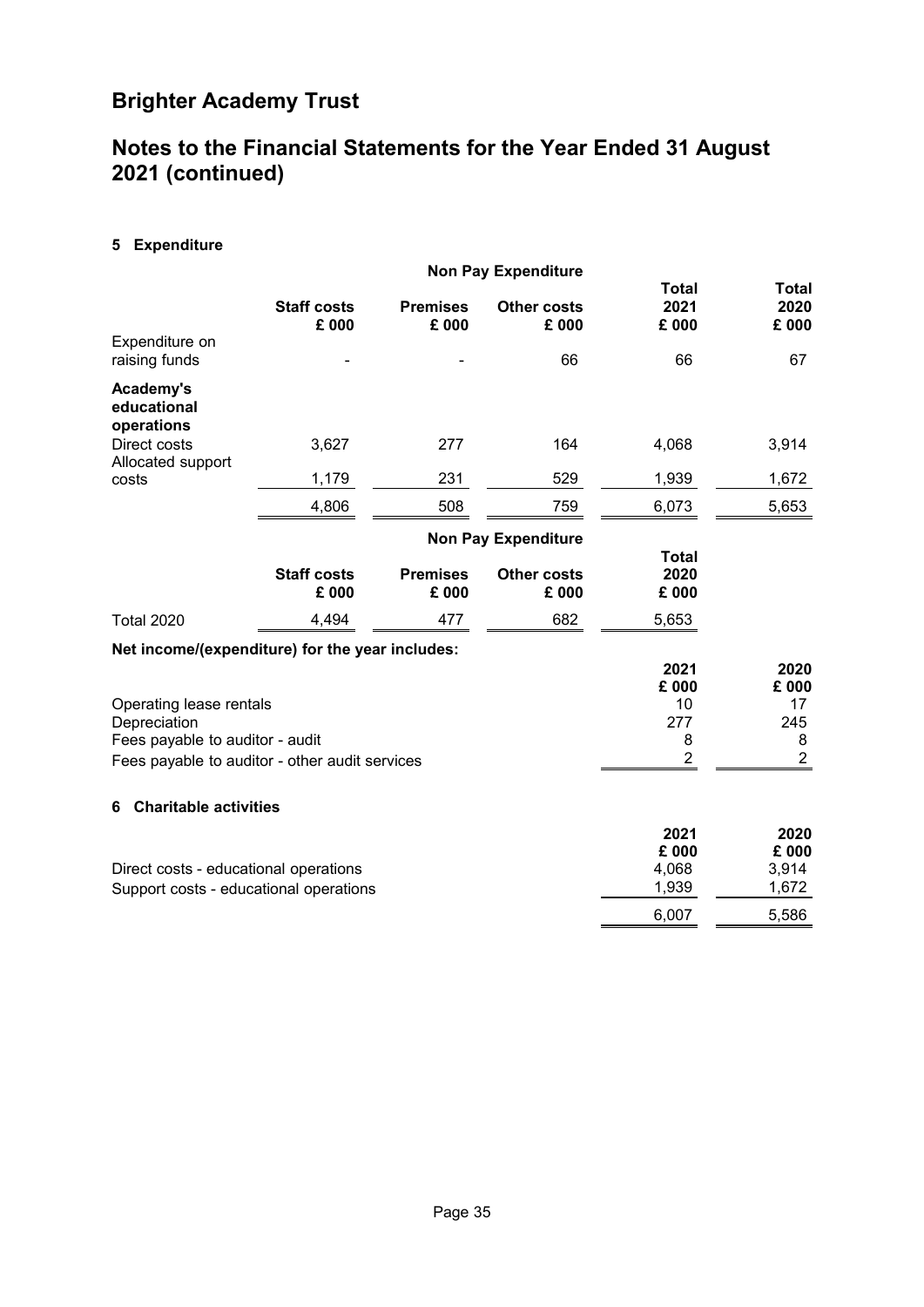### **Notes to the Financial Statements for the Year Ended 31 August 2021 (continued)**

#### **[6](#page-36-1) Charitable activities (continued)**

|                           | <b>Educational</b><br>operations<br>£ 000 | <b>Total</b><br>2021<br>£ 000 | <b>Total</b><br>2020<br>£ 000 |
|---------------------------|-------------------------------------------|-------------------------------|-------------------------------|
| Analysis of support costs |                                           |                               |                               |
| Support staff costs       | 1,179                                     | 1,179                         | 1,051                         |
| Technology costs          | 39                                        | 39                            | 62                            |
| Premises costs            | 231                                       | 231                           | 231                           |
| Legal costs               | 5                                         | 5                             | 5                             |
| Other support costs       | 473                                       | 473                           | 312                           |
| Governance costs          | 12                                        | 12                            | 11                            |
| Total support costs       | 1,939                                     | 1,939                         | 1,672                         |

#### <span id="page-37-0"></span>**[7](#page-37-0) Staff**

#### **Staff costs**

|                                                    | 2021<br>£ 000 | 2020<br>£ 000 |
|----------------------------------------------------|---------------|---------------|
| Staff costs during the year were:                  |               |               |
| Wages and salaries                                 | 3,303         | 3,174         |
| Social security costs                              | 317           | 303           |
| Operating costs of defined benefit pension schemes | 1,019         | 904           |
|                                                    | 4,639         | 4,381         |
| Supply staff costs                                 | 127           | 113           |
| Staff restructuring costs                          | 40            |               |
|                                                    | 4,806         | 4,494         |
|                                                    | 2021          | 2020          |
|                                                    | £ 000         | £ 000         |
| <b>Staff restructuring costs comprise:</b>         |               |               |
| Severance payments                                 | 40            |               |

#### **Non statutory/non-contractual staff severance payments**

Included in staff restructuring costs are non-statutory/non-contractual severance payments totalling £30,296 (2020: £Nil). Individually, the payments were:

Non-contractual payments £14,928

Non-contractual payments £15,368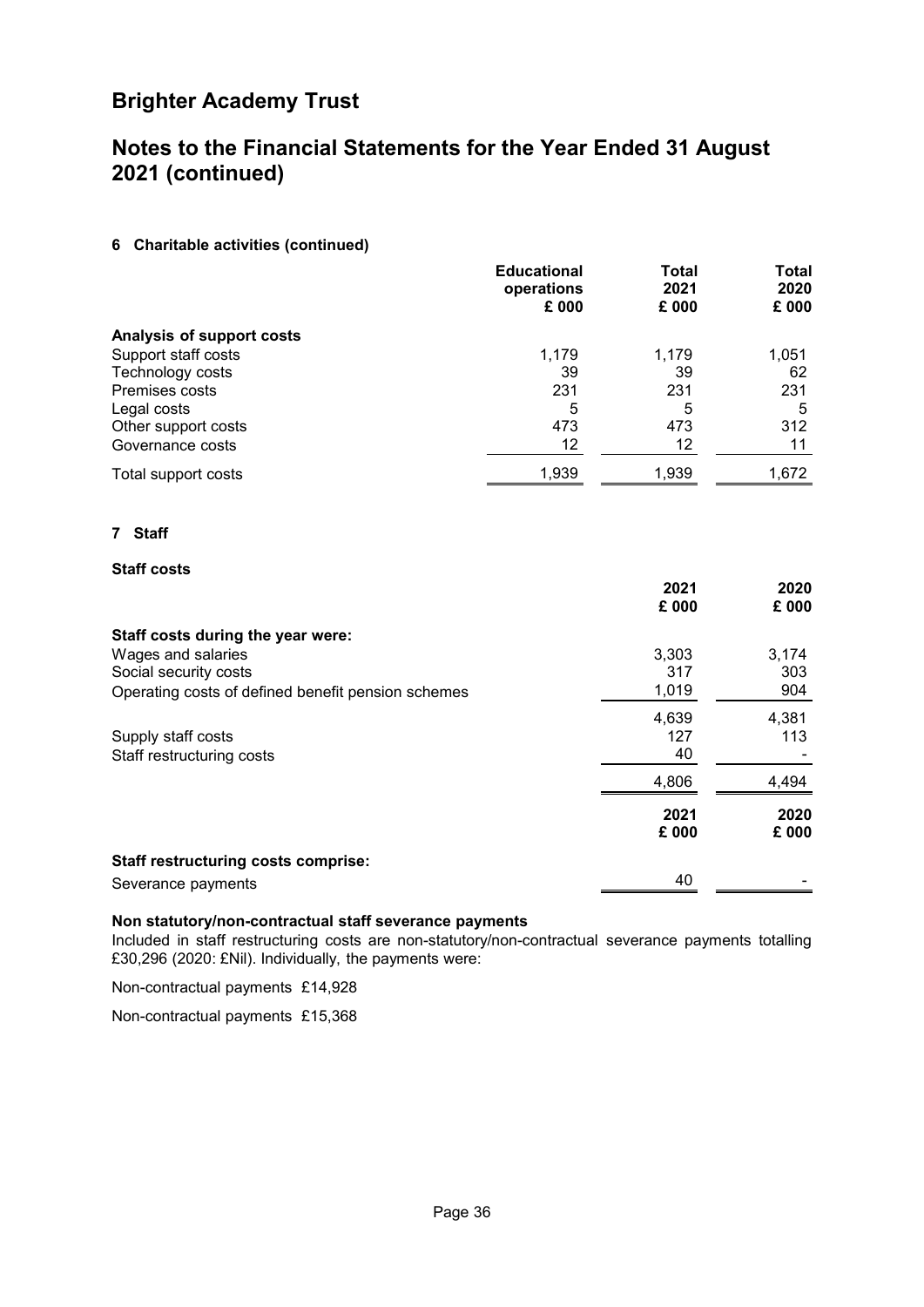### **Notes to the Financial Statements for the Year Ended 31 August 2021 (continued)**

#### **[7](#page-37-0) Staff (continued)**

#### **Staff numbers**

The average number of persons employed by the academy trust during the year was as follows:

|                              | 2021<br>No. | 2020<br>No. |
|------------------------------|-------------|-------------|
| <b>Charitable Activities</b> |             |             |
| <b>Teachers</b>              | 43          | 45          |
| Administration and support   | 70          | 70          |
| Management                   |             | 6           |
|                              | 120         | 121         |

#### **Higher paid staff**

The number of employees whose employee benefits (excluding employer pension costs) exceeded £60,000 was:

|                    | 2021<br>No. | 2020<br>No.              |
|--------------------|-------------|--------------------------|
| £60,001 - £70,000  | વ           | ◠                        |
| £80,001 - £90,000  | ٠           |                          |
| £90,001 - £100,000 |             | $\overline{\phantom{0}}$ |

#### **Key management personnel**

<span id="page-38-0"></span>The key management personnel of the academy trust comprise the directors and the senior management team as listed on page [1](#page-2-0). The total amount of employee benefits (including employer pension contributions) received by key management personnel for their services to the academy trust was £544,708 (2020 - £577,386).

#### **[8](#page-38-0) Related party transactions - trustees' remuneration and expenses**

One or more directors has been paid remuneration or has received other benefits from employment with the academy trust. The principal and other staff directors only receive remuneration in respect of services they provide undertaking the roles of principal and staff members under their contracts of employment, and not in respect of their role as directors. The value of trustees' remuneration and other benefits was as follows:

N Holder (Principal):

Remuneration: £90,000 - £95,000 (2020 - £80,000 - £85,000) Employer's pension contributions: £20,000 - £25,000 (2020 - £15,000 - £20,000)

During the year ended 31 August 2021, travel and subsistence expenses totalling £Nil (2020 - £93) were reimbursed or paid directly to directors (2020 - 1).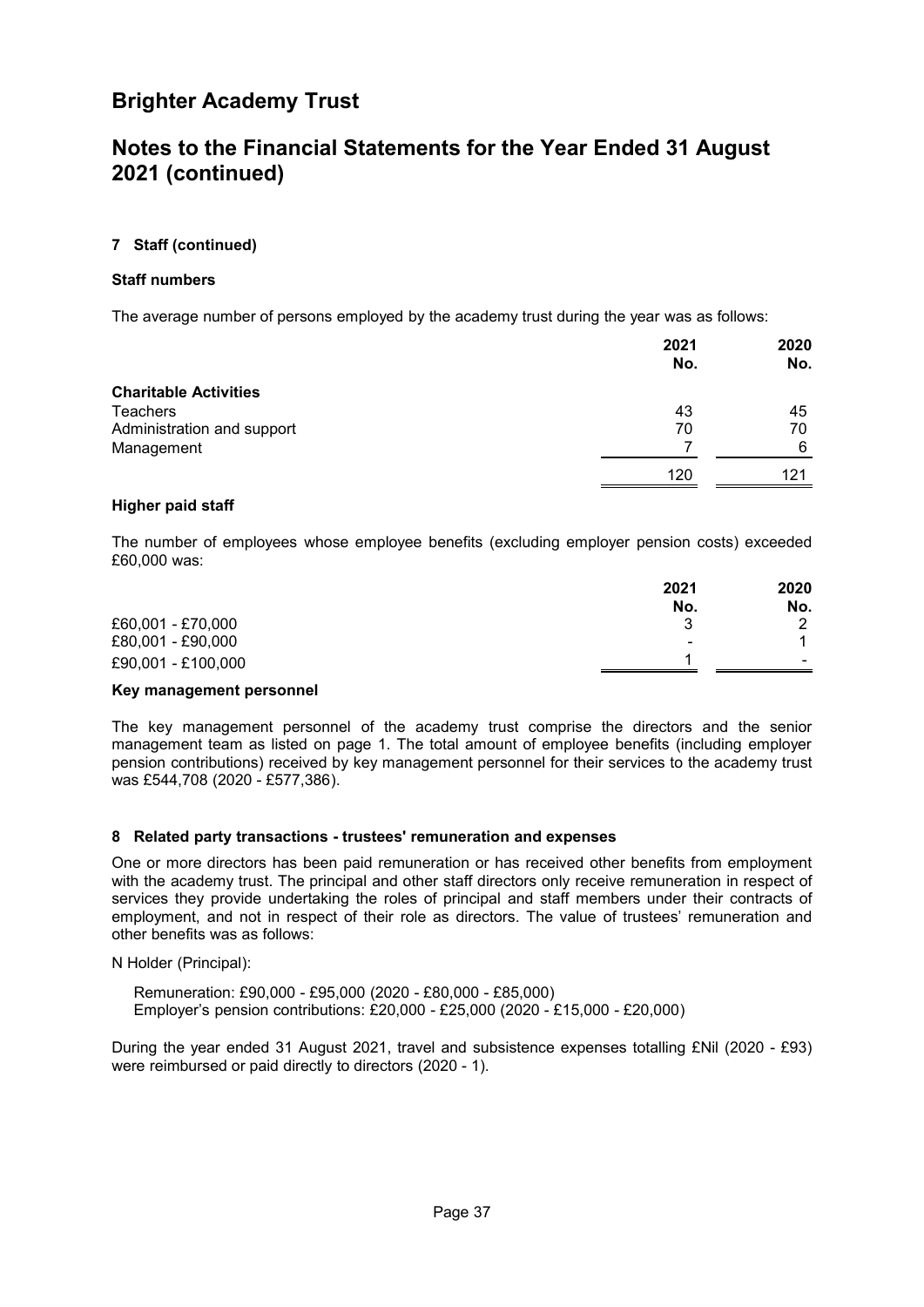### **Notes to the Financial Statements for the Year Ended 31 August 2021 (continued)**

#### **[8](#page-38-0) Related party transactions - trustees' remuneration and expenses (continued)**

<span id="page-39-2"></span>Other related party transactions involving the directors are set out in note [25](#page-48-0).

#### **[9](#page-39-2) Trustees' and officers' insurance**

The academy trust has opted into the Department for Education's risk protection arrangement (RPA), an alternative to insurance where UK government funds cover losses that arise. This scheme protects directors and officers from claims arising from negligent acts, errors or omissions occurring whilst on academy business, and provides cover up to £10,000,000. It is not possible to quantify the directors and officers indemnity element from the overall cost of the RPA scheme.

#### <span id="page-39-0"></span>**[10](#page-39-0) Tangible fixed assets**

| Leasehold<br>land and<br>buildings<br>£ 000 | <b>Furniture</b><br>and<br>equipment<br>£ 000 | <b>Motor</b><br>vehicles<br>£ 000 | Computer<br>equipment<br>£ 000 | <b>Total</b><br>£ 000 |
|---------------------------------------------|-----------------------------------------------|-----------------------------------|--------------------------------|-----------------------|
|                                             |                                               |                                   |                                |                       |
| 6,747                                       | 787                                           | 3                                 | 106                            | 7,643                 |
|                                             | (2)                                           |                                   | (10)                           | 340<br>(12)           |
| 6,912                                       | 855                                           | 3                                 | 201                            | 7,971                 |
|                                             |                                               |                                   |                                |                       |
| 993                                         | 317                                           | 3                                 | 75                             | 1,388                 |
|                                             |                                               |                                   |                                | 277                   |
|                                             | (2)                                           |                                   | (10)                           | (12)                  |
| 1,159                                       | 379                                           | 3                                 | 112                            | 1,653                 |
|                                             |                                               |                                   |                                |                       |
| 5,753                                       | 476                                           |                                   | 89                             | 6,318                 |
| 5,754                                       | 470                                           |                                   | 31                             | 6,255                 |
|                                             | 165<br>166                                    | 70<br>64                          |                                | 105<br>47             |

#### <span id="page-39-1"></span>**[11](#page-39-1) Debtors**

|                                | 2021  | 2020  |
|--------------------------------|-------|-------|
|                                | £ 000 | £ 000 |
| Trade debtors                  | 19    | 5     |
| VAT recoverable                | 46    | 43    |
| Prepayments                    | 72    | 76    |
| Accrued grant and other income | 121   | 707   |
|                                | 258   | 831   |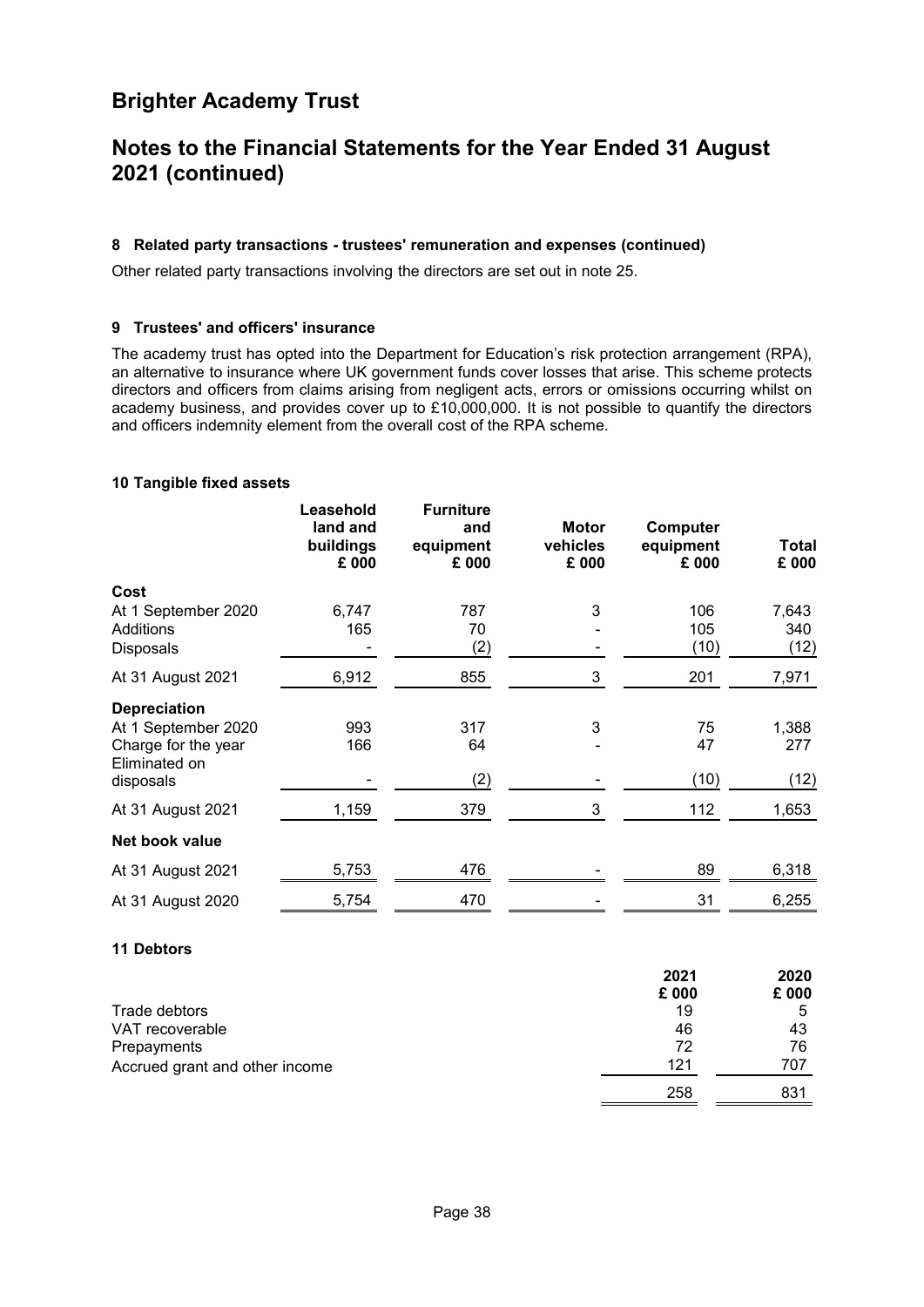### <span id="page-40-0"></span>**Notes to the Financial Statements for the Year Ended 31 August 2021 (continued)**

#### **[12](#page-40-0) Creditors: amounts falling due within one year**

|                                        | 2021<br>£ 000 | 2020<br>£ 000 |
|----------------------------------------|---------------|---------------|
| Trade creditors                        | 131           | 171           |
| Loans                                  | 25            | 31            |
| Other creditors                        | 12            | 24            |
| Accruals                               | 158           | 159           |
| Deferred income                        | 94            | 49            |
|                                        | 420           | 434           |
|                                        | 2021<br>£ 000 | 2020<br>£ 000 |
| <b>Deferred income</b>                 |               |               |
| Deferred income at 1 September 2020    | 49            | 27            |
| Resources deferred in the period       | 94            | 49            |
| Amounts released from previous periods | (49)          | (27)          |
| Deferred income at 31 August 2021      | 94            | 49            |

<span id="page-40-1"></span>At the Balance Sheet date, the Trust was holding funds received in advance for rates relief, lunch money, COVID-19 cach up and Sport England grant.

#### **[13](#page-40-1) Creditors: amounts falling due after one year**

| £ 000 | £ 000 |
|-------|-------|
|       |       |
| 134   | 149   |
|       |       |

Included within creditors: amounts falling due in more than one year is £32,113 (2020 - £40,178) of creditors due in more than five years, repayable by instalments.

Loans of £18,800 from Salix Finance Ltd which is provided on the following terms: Salix Energy Efficiency loan - Interest free loan repayable through GAG in 6-monthly installments of £1,878 from September 2018.

Loans of £28,500 from Department of Education which is provided on the following terms: Department of Education loan - 10 year loan repayable through GAG in monthly installments of £295 from September 2020. Interest is charged at 2.29% per annum.

Loans of £112,500 from Salix Finance Ltd which is provided on the following terms: Salix Energy Efficiency loan - Interest free loan repayable through GAG in 6-monthly installments of £9,375 from September 2019.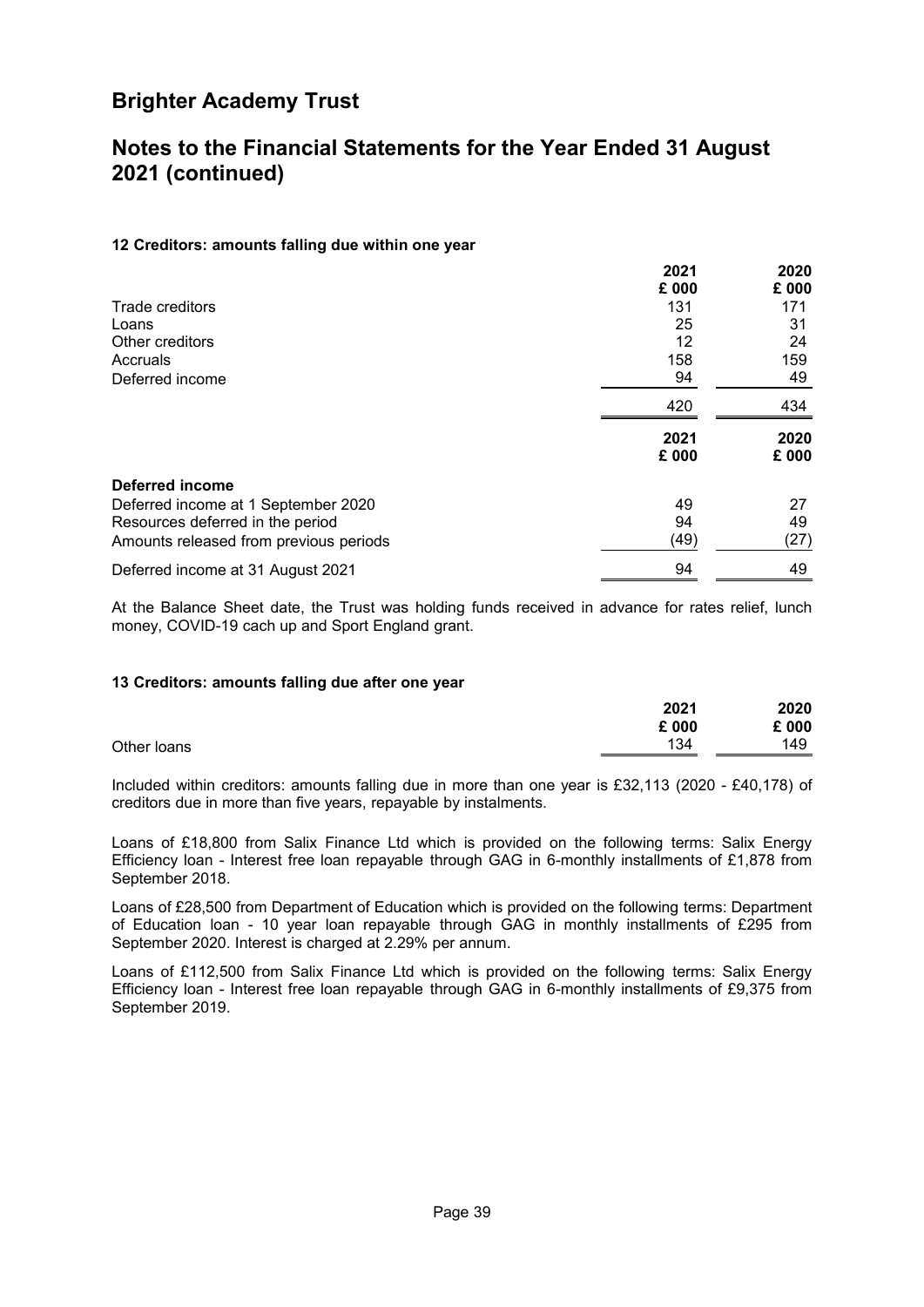### <span id="page-41-0"></span>**Notes to the Financial Statements for the Year Ended 31 August 2021 (continued)**

**[14](#page-41-0) Funds**

|                                                                                  | <b>Balance at</b>                 |                                |                                       | Gains,<br><b>losses</b>   | <b>Balance at</b>          |
|----------------------------------------------------------------------------------|-----------------------------------|--------------------------------|---------------------------------------|---------------------------|----------------------------|
|                                                                                  | <b>September</b><br>2020<br>£ 000 | Incoming<br>resources<br>£ 000 | <b>Resources</b><br>expended<br>£ 000 | and<br>transfers<br>£ 000 | 31 August<br>2021<br>£ 000 |
| <b>Restricted general funds</b>                                                  |                                   |                                |                                       |                           |                            |
| General Annual Grant (GAG)<br>Other DfE / ESFA grants<br>Other government grants | 119<br>18                         | 4,320<br>653<br>139            | (4,218)<br>(653)<br>(139)             |                           | 221<br>18                  |
| Other restricted funds<br>COVID-19                                               |                                   | 60<br>26                       | (60)<br>(26)                          |                           |                            |
|                                                                                  | 137                               | 5,198                          | (5,096)                               |                           | 239                        |
| <b>Restricted fixed asset funds</b>                                              |                                   |                                |                                       |                           |                            |
| DfE group capital grants<br>Inherited funds<br>Other<br>Capital donations        | 1,105<br>4,426<br>899<br>81       | (246)<br>147                   | (277)                                 |                           | 859<br>4,149<br>899<br>228 |
|                                                                                  | 6,511                             | (99)                           | (277)                                 |                           | 6,135                      |
| <b>Restricted pension funds</b><br><b>LGPS</b> reserve                           | (3, 340)                          |                                | (403)                                 | 230                       | (3, 513)                   |
| Total restricted funds                                                           | 3,308                             | 5,099                          | (5,776)                               | 230                       | 2,861                      |
| <b>Unrestricted funds</b><br>General funds                                       | 185                               | 225                            | (297)                                 |                           | 113                        |
| <b>Total funds</b>                                                               | 3,493                             | 5,324                          | (6,073)                               | 230                       | 2,974                      |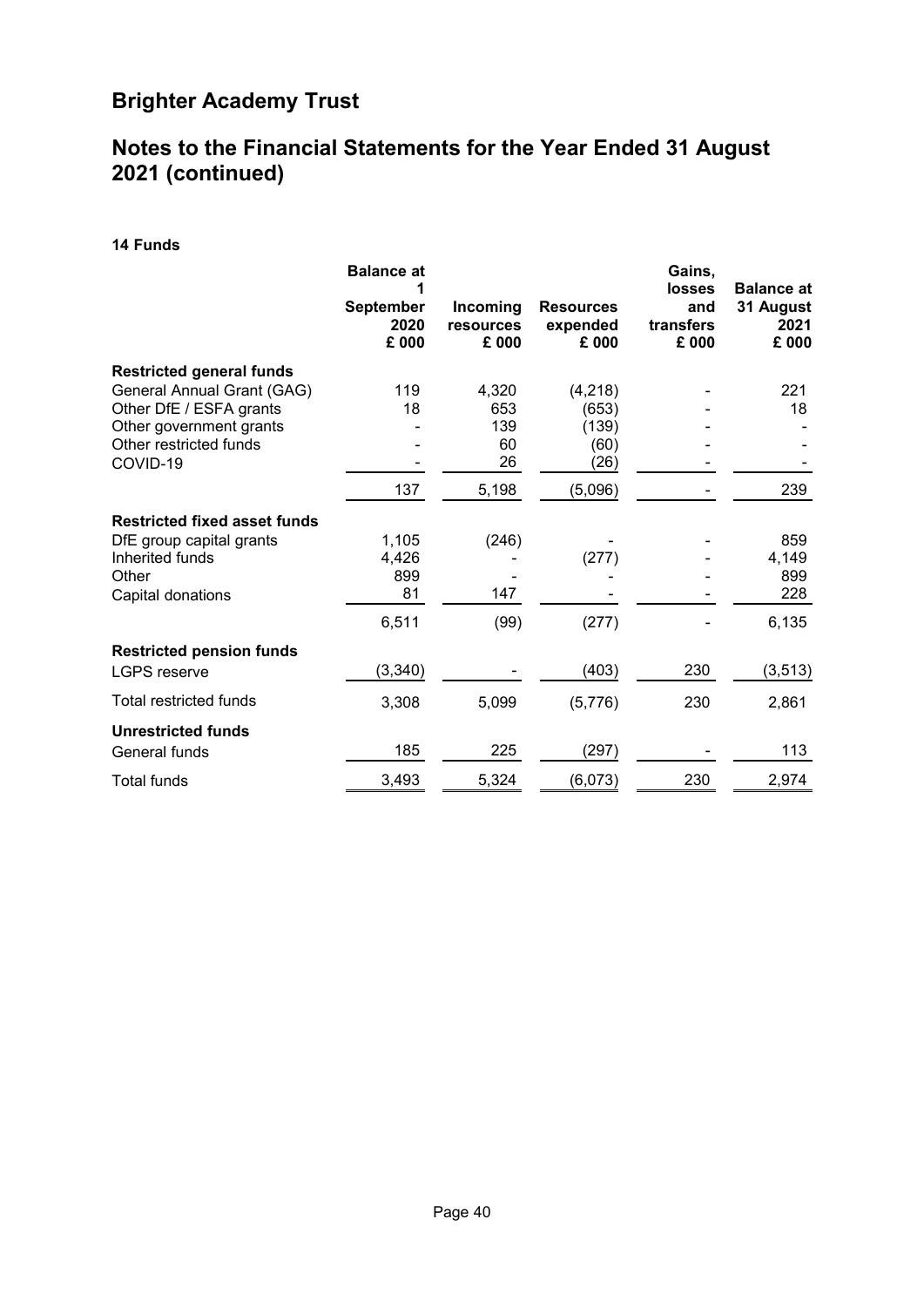### **Notes to the Financial Statements for the Year Ended 31 August 2021 (continued)**

#### **[14](#page-41-0) Funds (continued)**

Comparative information in respect of the preceding period is as follows:

|                                     | <b>Balance at</b><br><b>September</b><br>2019<br>£ 000 | Incoming<br>resources<br>£ 000 | <b>Resources</b><br>expended<br>£ 000 | Gains,<br>losses<br>and<br>transfers<br>£ 000 | <b>Balance at</b><br>31 August<br>2020<br>£ 000 |
|-------------------------------------|--------------------------------------------------------|--------------------------------|---------------------------------------|-----------------------------------------------|-------------------------------------------------|
| <b>Restricted general funds</b>     |                                                        |                                |                                       |                                               |                                                 |
| General Annual Grant (GAG)          | 54                                                     | 4,525                          | (4, 460)                              |                                               | 119                                             |
| Other DfE / ESFA grants             | 18                                                     | 300                            | (300)                                 |                                               | 18                                              |
| Other government grants             |                                                        | 148                            | (148)                                 |                                               |                                                 |
|                                     | 72                                                     | 4,973                          | (4,908)                               |                                               | 137                                             |
| <b>Restricted fixed asset funds</b> |                                                        |                                |                                       |                                               |                                                 |
| DfE group capital grants            | 1,088                                                  | 17                             |                                       |                                               | 1,105                                           |
| Inherited funds                     | 4,671                                                  |                                | (245)                                 |                                               | 4,426                                           |
| Other                               | 286                                                    | 613                            |                                       |                                               | 899                                             |
| Capital donations                   | 81                                                     |                                |                                       |                                               | 81                                              |
|                                     | 6,126                                                  | 630                            | (245)                                 |                                               | 6,511                                           |
| <b>Restricted pension funds</b>     |                                                        |                                |                                       |                                               |                                                 |
| <b>LGPS reserve</b>                 | (1,767)                                                |                                | (261)                                 | (1, 312)                                      | (3, 340)                                        |
| Total restricted funds              | 4,431                                                  | 5,603                          | (5, 414)                              | (1, 312)                                      | 3,308                                           |
| <b>Unrestricted funds</b>           |                                                        |                                |                                       |                                               |                                                 |
| General funds                       | 203                                                    | 235                            | (253)                                 |                                               | 185                                             |
| Total funds                         | 4,634                                                  | 5,838                          | (5,667)                               | (1, 312)                                      | 3,493                                           |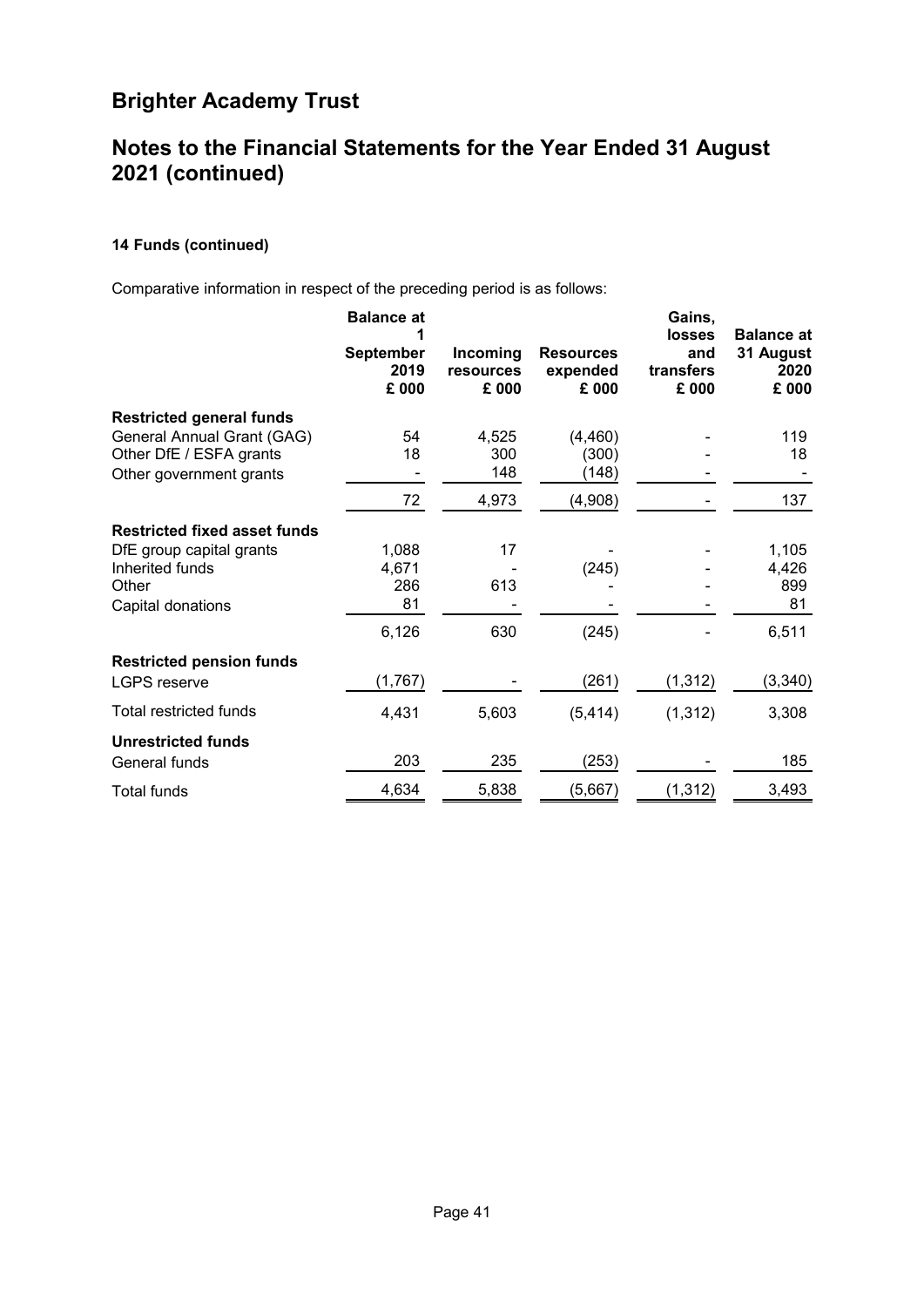### **Notes to the Financial Statements for the Year Ended 31 August 2021 (continued)**

#### **[14](#page-41-0) Funds (continued)**

The specific purposes for which the funds are to be applied are as follows:

General Annual Grant - General Annual Grant must be used for the normal running of the academy. The funding agreement does not include a limit on the GAG available to carry forward.

Other DfE/ESFA grants includes pupil premium, rates relief and Year 7 catch up grant, teachers pay grant, free school meals supplementary grant and one vision funding.

Other government grants includes high needs funding, healthy lifestyles funding and looked after children funding.

Other restricted funds income comprises various restricted grants and earned income.

The costs and income associated with the defined benefit pension scheme have been recorded in the restricted fund. Staff costs are paid from this fund including contributions to the LGPS, hence the pension liability has been aligned with these funds.

DfE group capital grant - the income relates to capital funding which has been received from the ESFA for utilisation on building improvements and refurbishment.

The inherited funds reflect the fixed assets, the pension deficit, the surplus GAG and any surplus capital grant acquired on conversion.

Other restricted fixed assets funds represents capital expenditure financed from GAG.

Capital donations relates to ASD capital grants.

The restricted general funds are in deficit as a result of the deficit on the LGPS pension scheme alone. Unrestricted funds can be used for any purpose at the discretion of the academy.

<span id="page-43-0"></span>Transfers between funds represent fixed assets purchased by GAG.

#### **[15](#page-43-0) Analysis of net assets between funds**

Fund balances at 31 August 2021 are represented by:

|                            | <b>Unrestricted</b><br>funds<br>£ 000 | <b>Restricted</b><br>general<br>funds<br>£ 000 | <b>Restricted</b><br>fixed asset<br>funds<br>£ 000 | <b>Total funds</b><br>£ 000 |
|----------------------------|---------------------------------------|------------------------------------------------|----------------------------------------------------|-----------------------------|
| Tangible fixed assets      |                                       |                                                | 6,318                                              | 6,318                       |
| <b>Current assets</b>      | 113                                   | 634                                            | (24)                                               | 723                         |
| <b>Current liabilities</b> |                                       | (395)                                          | (25)                                               | (420)                       |
| Creditors over 1 year      |                                       |                                                | (134)                                              | (134)                       |
| Pension scheme liability   |                                       | (3, 513)                                       |                                                    | (3, 513)                    |
| Total net assets           | 113                                   | (3,274)                                        | 6,135                                              | 2,974                       |

Comparative information in respect of the preceding period is as follows: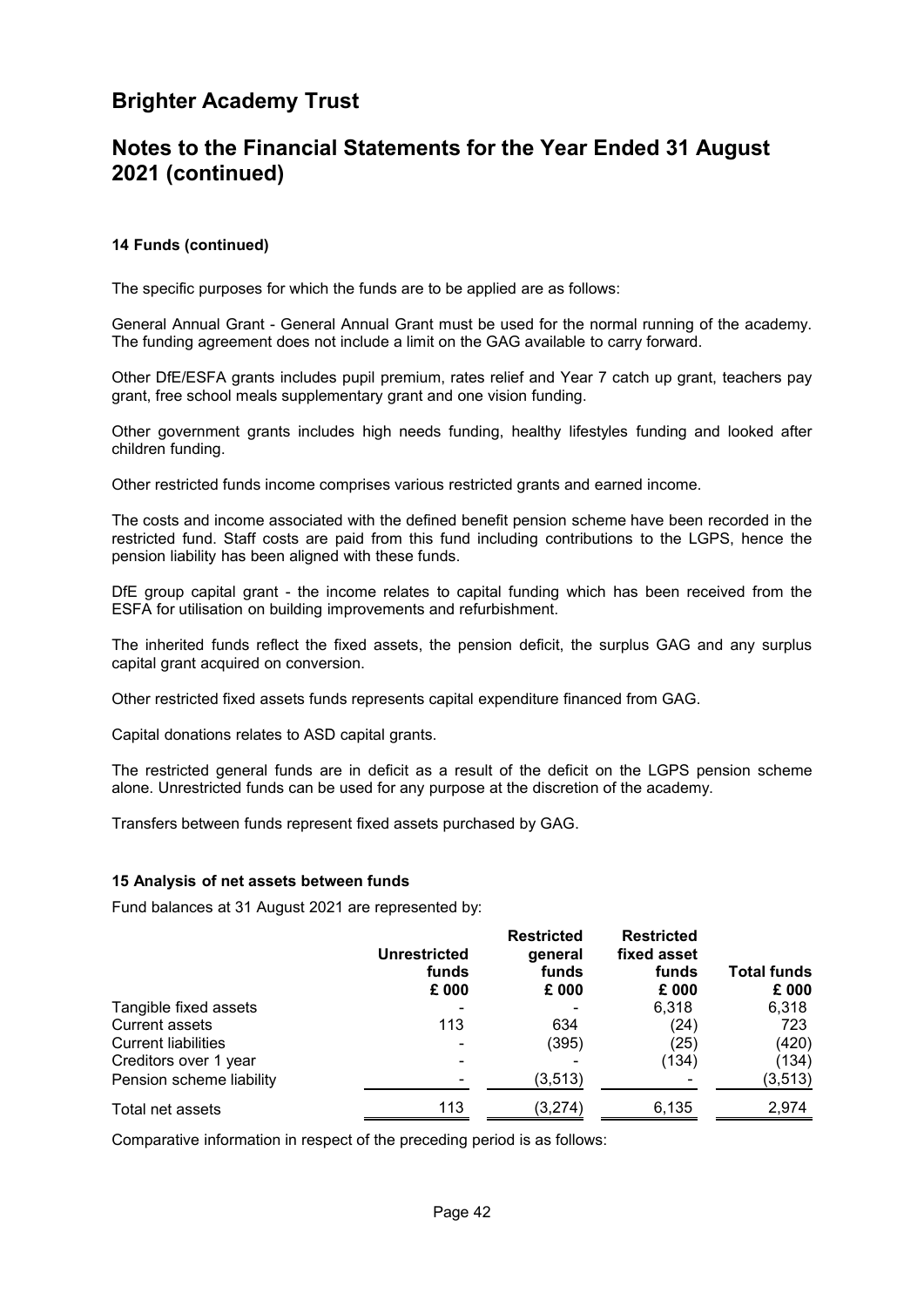### **Notes to the Financial Statements for the Year Ended 31 August 2021 (continued)**

#### **[15](#page-43-0) Analysis of net assets between funds (continued)**

|                            | <b>Unrestricted</b><br>funds<br>£ 000 | <b>Restricted</b><br>general<br>funds<br>£ 000 | <b>Restricted</b><br>fixed asset<br>funds<br>£ 000 | <b>Total funds</b><br>£ 000 |
|----------------------------|---------------------------------------|------------------------------------------------|----------------------------------------------------|-----------------------------|
| Tangible fixed assets      |                                       |                                                | 6,255                                              | 6,255                       |
| <b>Current assets</b>      | 185                                   | 540                                            | 436                                                | 1,161                       |
| <b>Current liabilities</b> |                                       | (403)                                          | (31)                                               | (434)                       |
| Creditors over 1 year      |                                       |                                                | (149)                                              | (149)                       |
| Pension scheme liability   |                                       | (3,340)                                        |                                                    | (3,340)                     |
| Total net assets           | 185                                   | (3,203)                                        | 6,511                                              | 3,493                       |

#### <span id="page-44-1"></span>**[16](#page-44-1) Capital commitments**

<span id="page-44-2"></span>

|                                                              | 2021  | 2020              |
|--------------------------------------------------------------|-------|-------------------|
|                                                              | £ 000 | £ 000             |
| Contracted for, but not provided in the financial statements |       | $\sim$ 100 $\sim$ |

#### **[17](#page-44-2) Long-term commitments, including operating leases**

#### **Operating leases**

At 31 August 2021 the total of the academy trust's future minimum lease payments under non-cancellable operating leases was:

|                                        | 2021<br>£ 000 | 2020<br>£ 000 |
|----------------------------------------|---------------|---------------|
| Amounts due within one year            | 10            |               |
| Amounts due between one and five years |               |               |
|                                        | 12            |               |

# <span id="page-44-0"></span>**[18](#page-44-0) Reconciliation of net (expenditure)/income to net cash inflow/(outflow) from operating activities**

|                                                                |    | 2021<br>£ 000 | 2020<br>£ 000 |
|----------------------------------------------------------------|----|---------------|---------------|
| Net (expenditure)/income                                       |    | (749)         | 171           |
| Depreciation                                                   | 5  | 277           | 245           |
| Capital grants from DfE and other capital income               |    | 257           | (630)         |
| Interest payable                                               |    | (10)          |               |
| Defined benefit pension scheme cost less contributions $_{24}$ |    |               |               |
| payable                                                        |    | 348           | 230           |
| Defined benefit pension scheme finance cost                    | 24 | 55            | 31            |
| Decrease/(increase) in debtors                                 |    | 573           | (479)         |
| (Decrease)/increase in creditors                               |    |               | 57            |
| Net cash provided by/(used in) Operating Activities            |    | 744           | (375)         |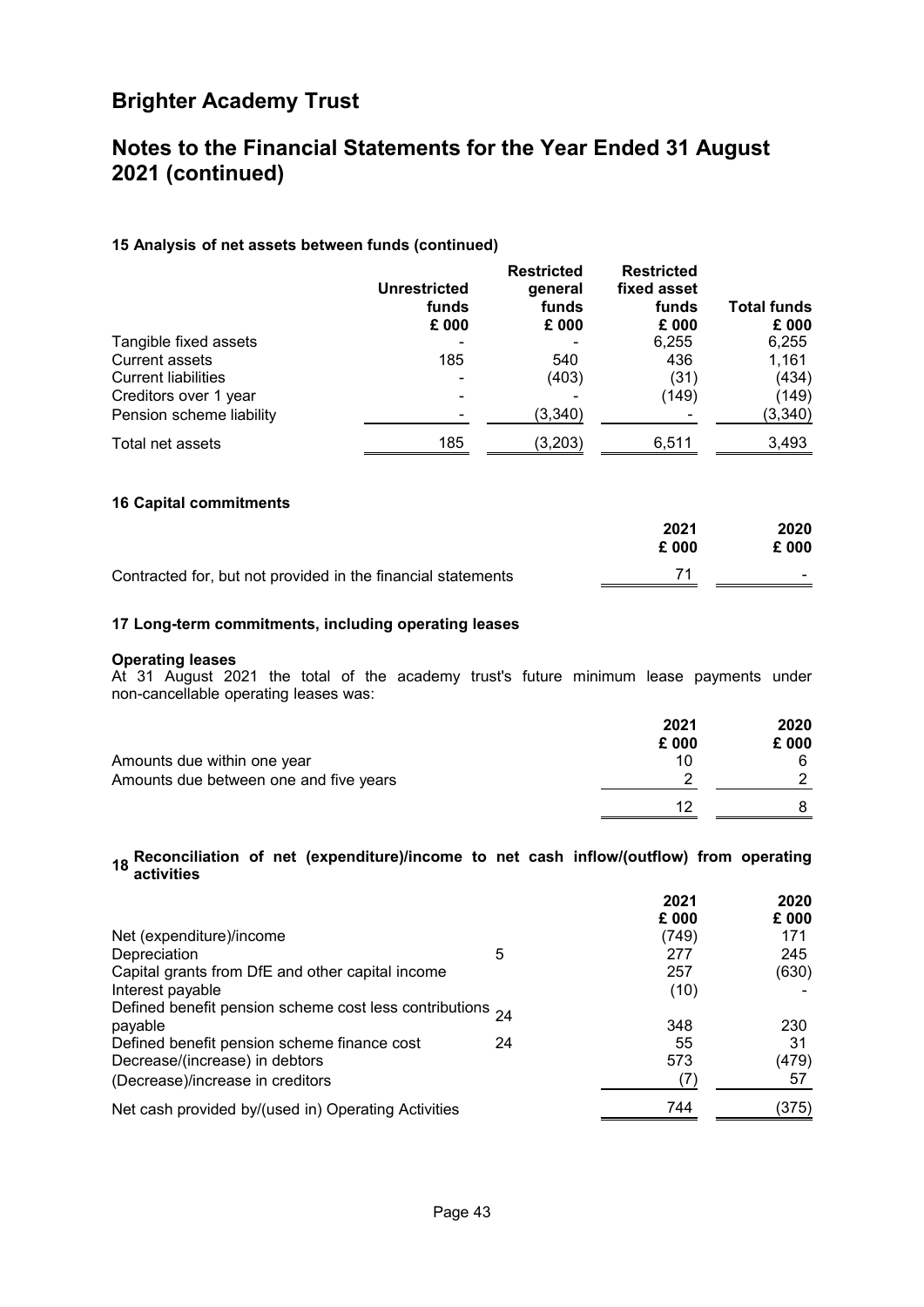### <span id="page-45-1"></span>**Notes to the Financial Statements for the Year Ended 31 August 2021 (continued)**

#### **[19](#page-45-1) Cash flows from financing activities**

|                                       | 2021  | 2020  |
|---------------------------------------|-------|-------|
|                                       | £ 000 | £ 000 |
| Repayments of borrowing               | (23)  | (33)  |
| Cash inflows from new borrowing       |       | 31    |
| Net cash used in financing activities | (23)  |       |
|                                       |       |       |

#### <span id="page-45-0"></span>**[20](#page-45-0) Cash flows from investing activities**

|                                                     | 2021  | 2020  |
|-----------------------------------------------------|-------|-------|
|                                                     | £ 000 | £ 000 |
| Purchase of tangible fixed assets                   | (340) | (309) |
| Capital funding received from sponsors and others   | (246) | 630   |
| Net cash (used in)/provided by investing activities | (586) | 321   |

#### <span id="page-45-2"></span>**[21](#page-45-2) Analysis of cash and cash equivalents**

|                                 | 2021  | 2020  |
|---------------------------------|-------|-------|
|                                 | £ 000 | £ 000 |
| Cash at bank and in hand        | 465   | 330   |
| Total cash and cash equivalents | 465   | 330   |

#### <span id="page-45-3"></span>**[22](#page-45-3) Analysis of changes in net debt**

|                                            | At 1<br><b>September</b><br>2020<br>£000 | <b>Cash flows</b><br>£000 | At 31 August<br>2021<br>£000 |
|--------------------------------------------|------------------------------------------|---------------------------|------------------------------|
| Cash                                       | 330                                      | 135                       | 465                          |
| Loans falling due within one year          | (31)                                     | 6                         | (25)                         |
| Loans falling due after more than one year | (149)                                    | 15                        | (134)                        |
| Total                                      | 150                                      | 156                       | 306                          |

#### <span id="page-45-4"></span>**[23](#page-45-4) Members' liability**

Each member of the charitable company undertakes to contribute to the assets of the company in the event of it being wound up while he/she is a member, or within one year after he/she ceases to be a member, such amount as may be required, not exceeding £10 for the debts and liabilities contracted before he/she ceases to be a member.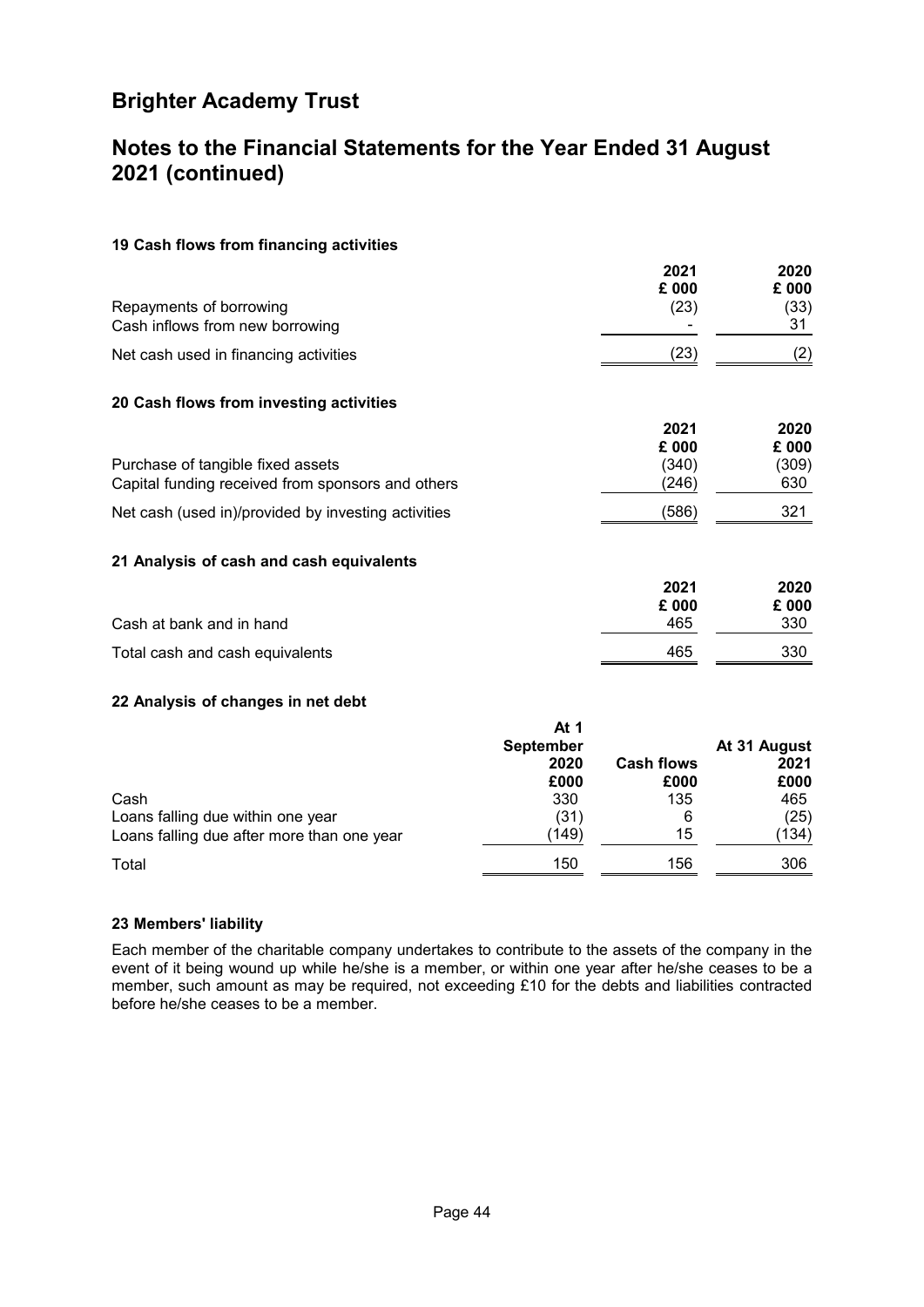### <span id="page-46-0"></span>**Notes to the Financial Statements for the Year Ended 31 August 2021 (continued)**

#### **[24](#page-46-0) Pension and similar obligations**

The academy trust's employees belong to two principal pension schemes: the Teachers' Pension Scheme England and Wales (TPS) for academic and related staff; and the Local Government Pension Scheme (LGPS) for non-teaching staff, which is managed by South Tyneside Council. Both are multi-employer defined benefit schemes.

The latest actuarial valuation of the TPS related to the period ended 31 March 2016 and of the LGPS 31 March 2019.

There were no outstanding or prepaid contributions at either the beginning or the end of the financial year.

#### **Teachers' Pension Scheme**

The Teachers' Pension Scheme (TPS) is a statutory, contributory, defined benefit scheme, governed by the Teachers' Pension Scheme Regulations 2014. Membership is automatic for teachers in academies. All teachers have the option to opt-out of the TPS following enrolment.

The TPS is an unfunded scheme to which both member and employer makes contributions, as a percentage of salary - these contributions are credited to the Exchequer. Retirement and other pension benefits are paid by public funds provided by Parliament.

#### **Valuation of the Teachers' Pension Scheme**

The Government Actuary, using normal actuarial principles, conducts a formal actuarial review of the TPS in accordance with the Public Service Pensions (Valuations and Employer Cost Cap) Directions 2014 published by HM Treasury every 4 years. The aim of the review is to specify the level of future contributions. Actuarial scheme valuations are dependent on assumptions about the value of future costs, design of benefits and many other factors. The latest actuarial valuation of the TPS was carried out as at 31 March 2016. The valuation report was published by the Department for Education on 5 March 2019.

The key elements of the valuation and subsequent consultation are:

- employer contribution rates set at 23.68% of pensionable pay (including a 0.08% administration levy)
- total scheme liabilities (pensions currently in payment and the estimated cost of future benefits) for service to the effective date of £218,100 million, and notional assets (estimated future contributions together with the notional investments held at the valuation date) of £196,100 million giving a notional past service deficit of £22,000 million
- the SCAPE rate, set by HMT, is used to determine the notional investment return. The current SCAPE rate is 2.4% above the rate of CPI. Assumed real rate of return is 2.4% in excess of prices and 2% in excess of earnings. The rate of real earnings growth is assumed to be 2.2%. The assumed nominal rate of return including earnings growth is 4.45%.

The next valuation result is due to be implemented from 1 April 2023.

The employer's pension costs paid to TPS in the period amounted to £476,378 (2020: £448,750).

A copy of the valuation report and supporting documentation is on the Teachers' Pensions website.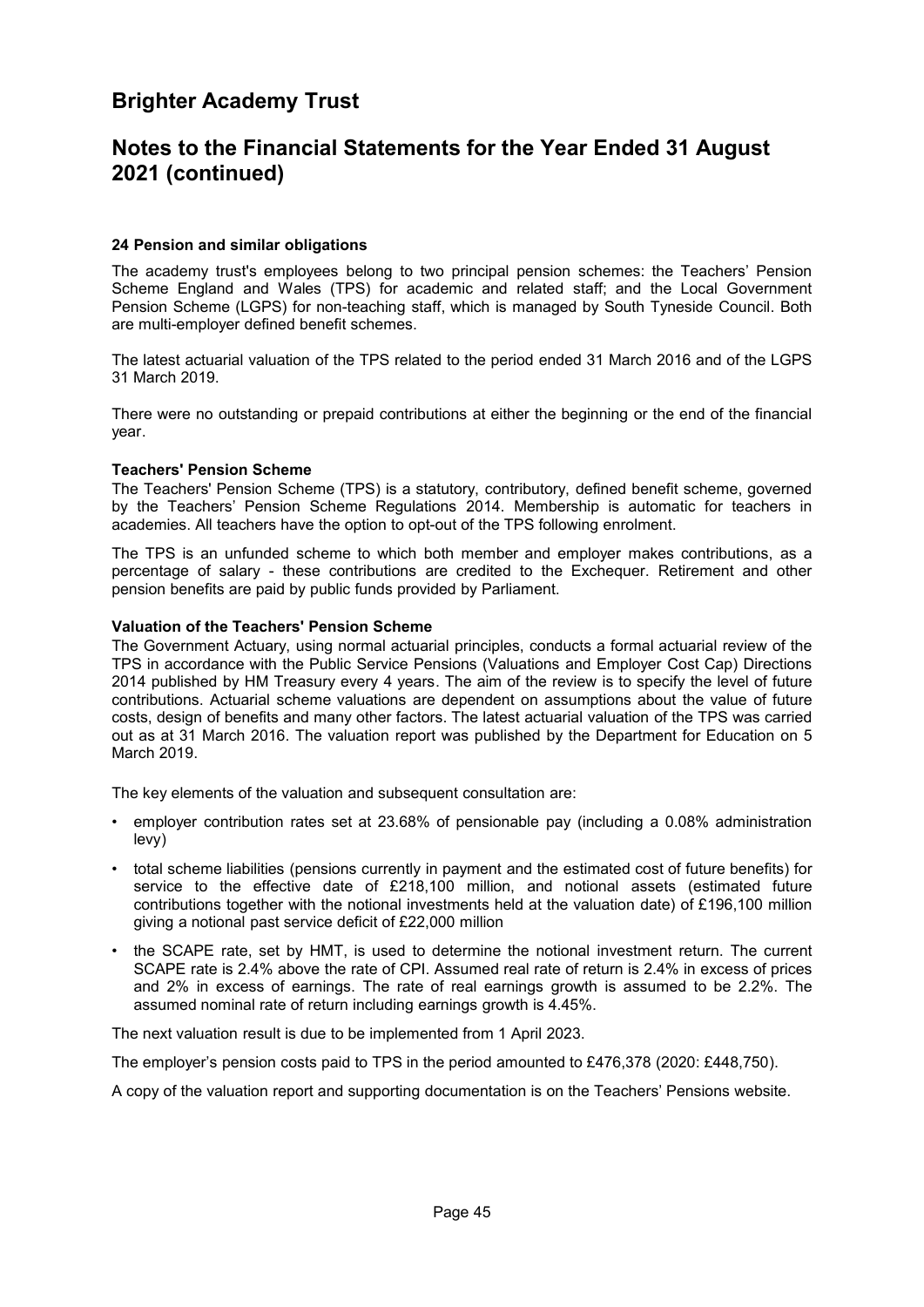### **Notes to the Financial Statements for the Year Ended 31 August 2021 (continued)**

#### **[24](#page-46-0) Pension and similar obligations (continued)**

Under the definitions set out in FRS 102, the TPS is an unfunded multi-employer pension scheme. The academy trust has accounted for its contributions to the scheme as if it were a defined contribution scheme. The academy trust has set out above the information available on the scheme.

#### **Local government pension scheme**

Tyne & Wear Pension Fund

The LGPS is a funded defined-benefit scheme, with the assets held in separate trustee-administered funds. The total contribution made for the year ended 31 August 2021 was £263,000 (2020 - £286,000), of which employer's contributions totalled £197,000 (2020 - £223,000) and employees' contributions totalled £66,000 (2020 - £63,000). The agreed contribution rates for future years are 25.2 per cent for employers and 5.5 - 12.5 per cent for employees.

Parliament has agreed, at the request of the Secretary of State for Education, to a guarantee that, in the event of academy closure, outstanding Local Government Pension Scheme liabilities would be met by the Department for Education. The guarantee came into force on 18 July 2013.

#### **Principal actuarial assumptions**

|                                                    | 2021<br>% | 2020<br>% |
|----------------------------------------------------|-----------|-----------|
|                                                    |           |           |
| Rate of increase in salaries                       | 4.10      | 3.80      |
| Rate of increase for pensions in payment/inflation | 2.60      | 2.30      |
| Discount rate for scheme liabilities               | 1 7 0     | 1.70      |
| Inflation assumptions (CPI)                        | 2.60      | 2.30      |

The current mortality assumptions include sufficient allowance for future improvements in the mortality rates. The assumed life expectations on retirement age 65 are:

|                              | 2021  | 2020  |
|------------------------------|-------|-------|
| <b>Retiring today</b>        |       |       |
| Males retiring today         | 21.90 | 21.80 |
| Females retiring today       | 25.10 | 25.00 |
| <b>Retiring in 20 years</b>  |       |       |
| Males retiring in 20 years   | 23.60 | 23.50 |
| Females retiring in 20 years | 26.90 | 26.80 |

The academy trust's share of the assets in the scheme were:

|                              | 2021  | 2020  |
|------------------------------|-------|-------|
|                              | £ 000 | £ 000 |
| Equities                     | 3,150 | 2,451 |
| Corporate bonds              | 1,139 | 1,049 |
| Government bonds             | 119   | 110   |
| Property                     | 453   | 422   |
| Cash and other liquid assets | 227   | 87    |
| Other                        | 578   | 463   |
| Total market value of assets | 5,666 | 4,582 |

The actual return on scheme assets was £890,000 (2020 - £26,000).